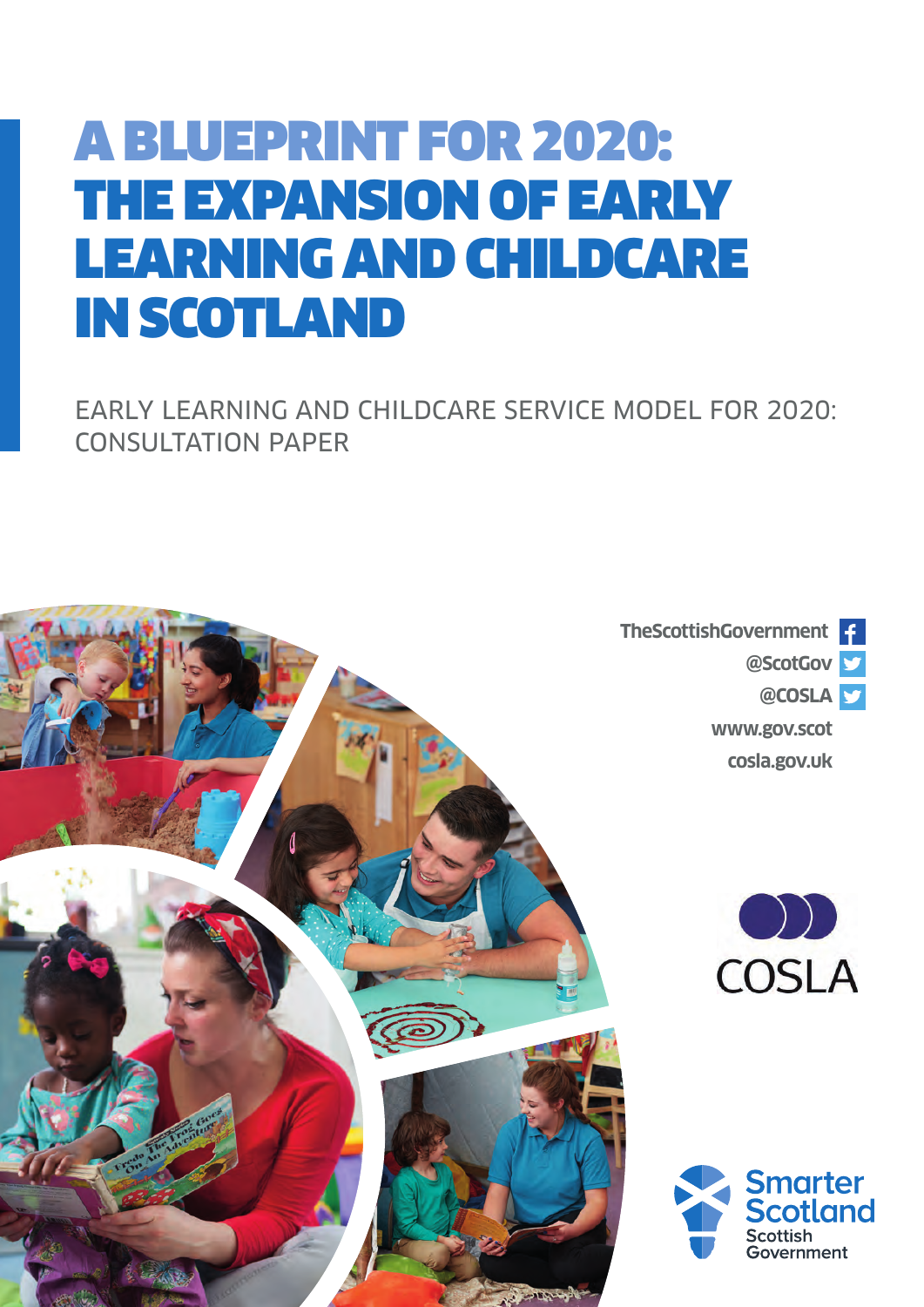| <b>CONTENTS</b> |  |
|-----------------|--|
|-----------------|--|

|                                                                                                                                                                                                                                                                                                                         | Page                                   |
|-------------------------------------------------------------------------------------------------------------------------------------------------------------------------------------------------------------------------------------------------------------------------------------------------------------------------|----------------------------------------|
| <b>Foreword</b>                                                                                                                                                                                                                                                                                                         | $\overline{2}$                         |
| <b>Introduction</b>                                                                                                                                                                                                                                                                                                     | 4                                      |
| Progress in Delivering the Blueprint for 2020 Action Plan                                                                                                                                                                                                                                                               | 6                                      |
| A New Service Model that Guarantees Quality and Unlocks Choice                                                                                                                                                                                                                                                          | 8                                      |
| <b>Section 1: Funding Follows the Child</b><br>What do we mean by Provider Neutral?<br>A Financially Sustainable Sector<br>Process for becoming a provider of the funded entitlement<br><b>Partnership Working</b><br>What does Funding Follows the Child mean for Local Authorities,<br><b>Providers and Families?</b> | 12<br>13<br>14<br>15<br>16<br>18       |
| Section 2: National Standard for Funded Early Learning and Childcare<br><b>Provision</b><br><b>Key Criteria</b><br>Quality<br>Accessibility<br><b>Business Sustainability</b><br>Fair Work Practices, including Payment of the Living Wage<br><b>Payment Processes</b>                                                  | 22<br>23<br>24<br>28<br>29<br>30<br>32 |
| Section 3: Implementing the Early Learning and Childcare Living Wage<br><b>Commitment</b>                                                                                                                                                                                                                               | 34                                     |
| Section 4: Next Steps and the Transition Period to 2020<br><b>Transitional Arrangements</b><br><b>Next Steps</b><br><b>Consultation Questions</b><br>Responding to this Consultation                                                                                                                                    | 38<br>38<br>39<br>40<br>41             |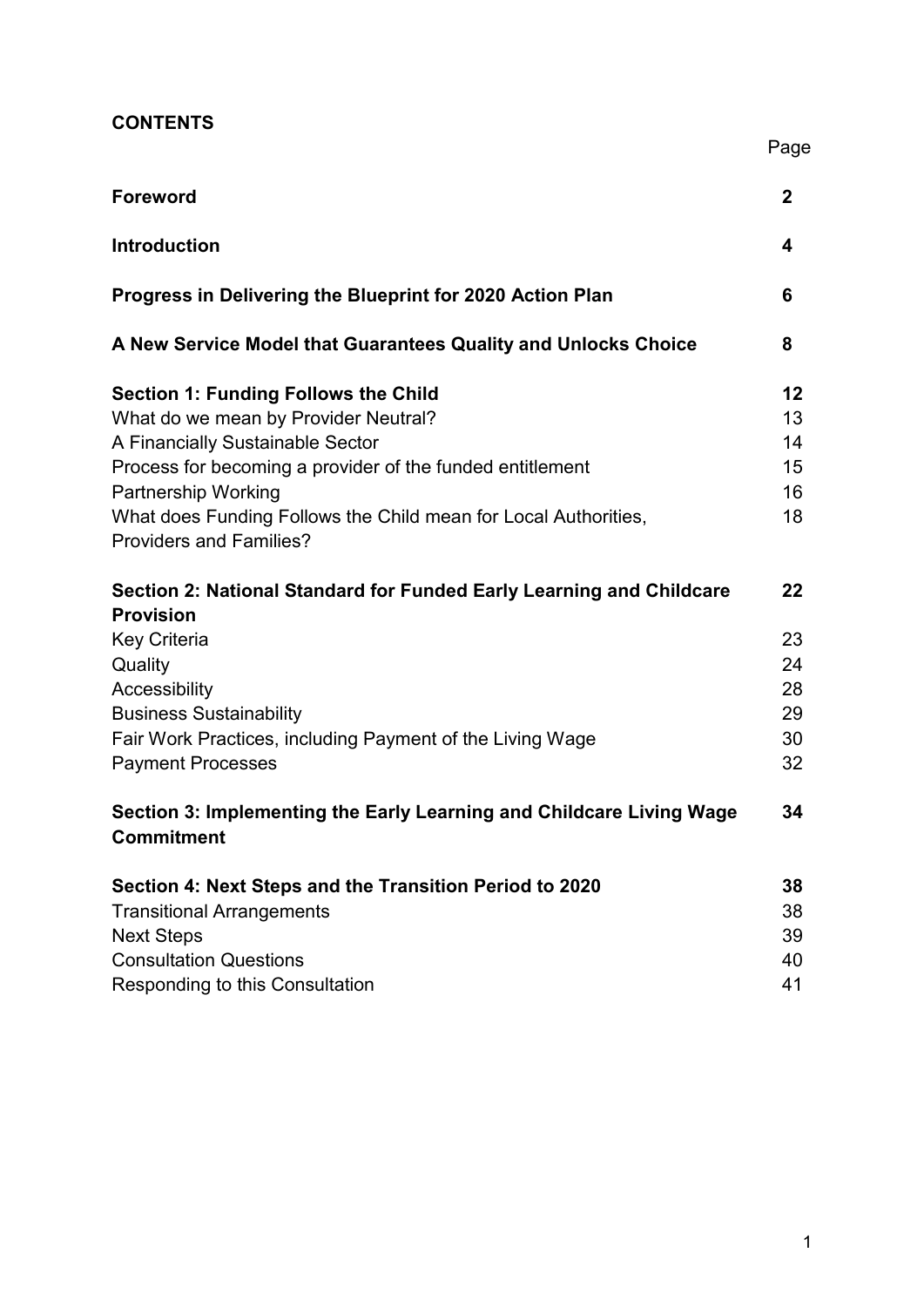#### **FOREWORD**





We know that the earliest years of life are crucial for every child, and the evidence tells us that if our early learning and childcare offer is to help give children the best start in life and contribute to closing the poverty-related attainment gap, it has to be of high quality.

The approach to delivering the expansion to 1140 hours will therefore ensure all settings providing the funded entitlement deliver high quality early learning and childcare for children*,* regardless of whether they are in the public, private or third sectors.

To enable this, as part of the national roll-out of 1140 hours in 2020, a new Funding Follows the Child approach will be introduced. This will prioritise and safeguard high quality provision, whilst enabling more choice for parents and carers.

The approach will be underpinned by a new National Standard for Funded Early Learning and Childcare Provision. This sets out the clear and consistent criteria that all providers who wish to deliver the funded entitlement will have to meet. Alongside this there is also a commitment to simplifying the process for providers who wish to deliver the funded entitlement.

A Service Models Working Group was established in June 2017, which brought together local authority, COSLA and Scottish Government representatives, with the responsibility for developing the Funding Follows the Child approach and setting out the supporting National Standard. We are very grateful to the members of the Working Group for their efforts in developing this new approach.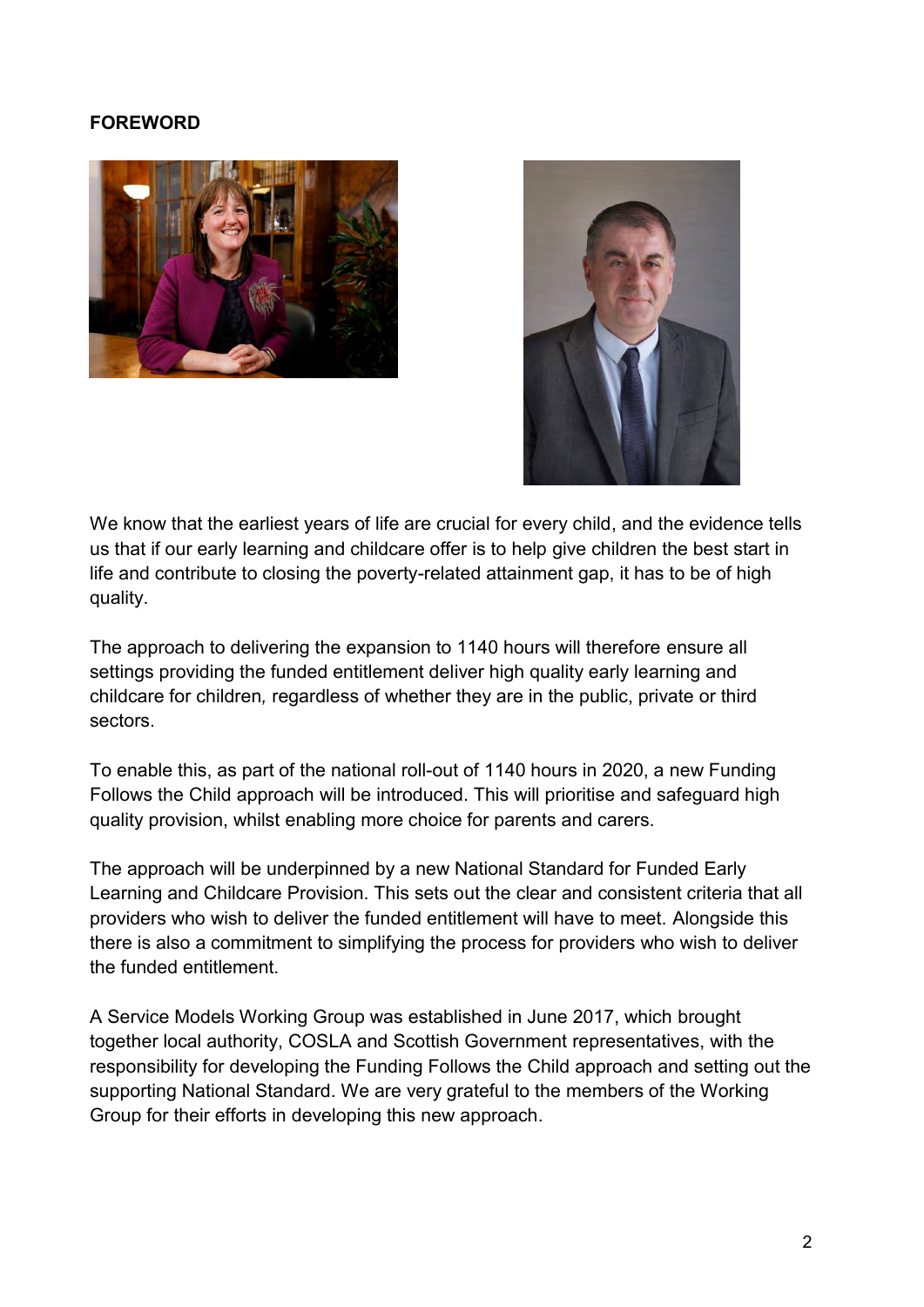The Working Group has taken a collaborative approach in developing the new service model and has had a strong focus on hearing the views of a range of providers and stakeholders.

We would like to take the opportunity to thank all those who participated in the programme of events the Working Group ran from October 2017 to March 2018. These events were very constructive and invaluable to the development of the new service model and we are very grateful to those who gave up valuable time to attend and participate in the events.

The move towards a Funding Follows the Child approach, and the introduction of the National Standard, will represent a significant change for parents and carers, providers, and local authorities.

We are committed to continuing to develop this approach collaboratively and ensuring that everyone in the sector can provide their views on the new model.

That is why we are now consulting on the National Standard.

The consultation will be supported by a programme of engagement, including with providers and parents and carers, to enable us to capture a range of views on the detailed approach set out in this consultation document.

We very much look forward to working with you as we continue to develop and deliver the new model, and we would encourage you to participate in the consultation.

Marcioa

FEDE MC also

**Maree Todd Cllr Stephen McCabe Minister for Childcare and Early Years COSLA Children and Young People** 

**Spokesperson**

**March 2018**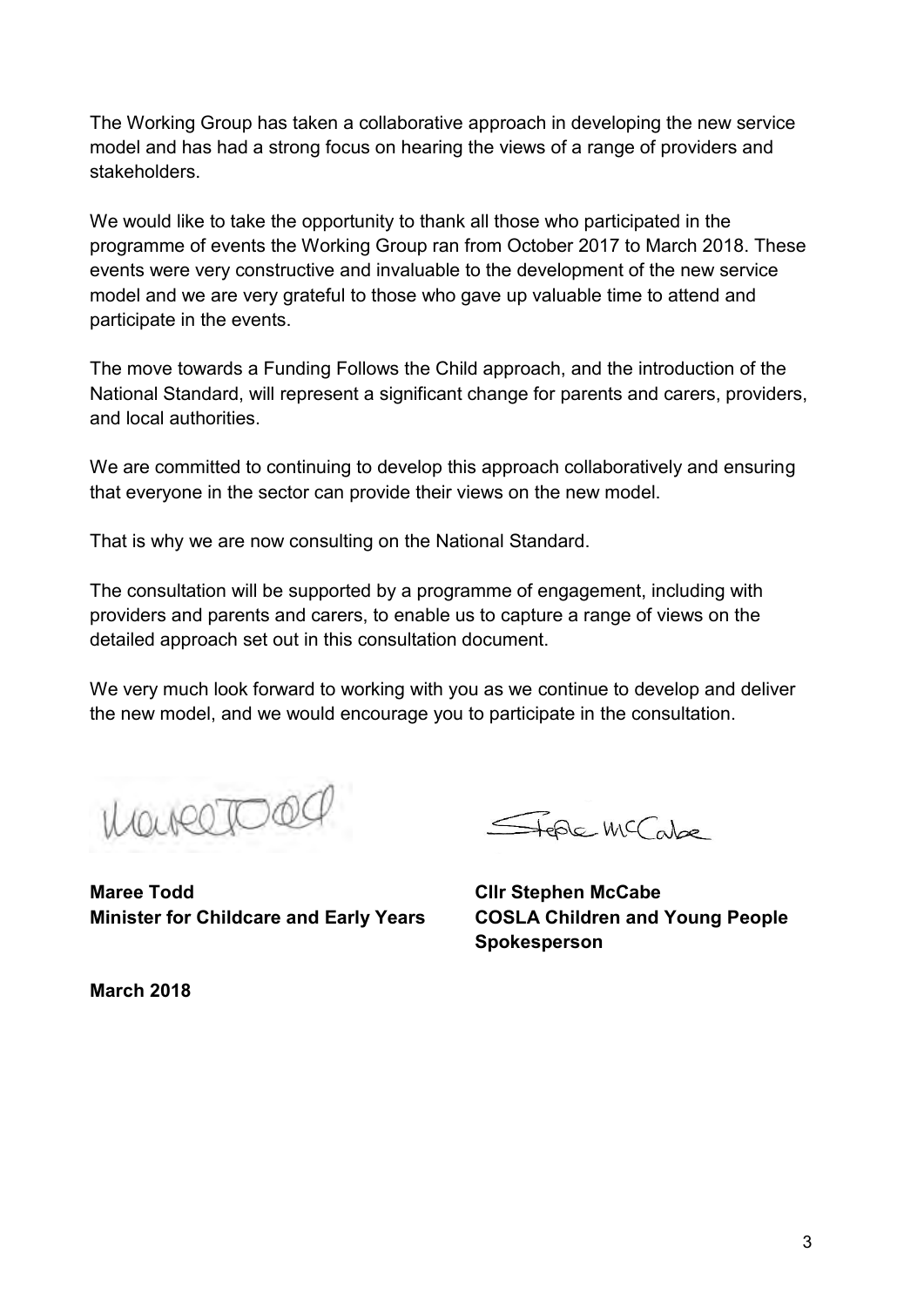#### **INTRODUCTION**

We recognise that the earliest years of life are crucial to a child's development and have a lasting impact on outcomes in health, education and employment opportunities later in life. It is widely acknowledged that the provision of universally accessible and high quality early learning and childcare can play a vital role in helping to close the poverty-related attainment gap.

This is why the Scottish Government, and Local Authorities, are committed to making an unprecedented level of investment in early learning and childcare through the near doubling of the funded entitlement from 600 to 1140 hours per year from August 2020 for all 3 and 4 year olds, and eligible 2 year olds.

This will be high quality, flexible early learning and childcare that is accessible and affordable for families.

Evidence from both UK and international evaluations and studies of early learning and childcare programmes support the fact that all children, and especially those from more challenging backgrounds, can benefit in terms of social, emotional and educational outcomes from attending early learning and childcare. However a key finding from research is that if children are to benefit, early learning and childcare must be of high quality. Poor quality provision is shown to have detrimental effects on children.

The quality of early learning and childcare provision in Scotland is already high. Care Inspectorate data show that, in 2016, 91.5% of all settings<sup>1</sup> providing funded early learning and childcare achieved Care Inspectorate grades of good or better on all four themes: Quality of care and support; Quality of staffing; Quality of management and leadership; and Quality of environment. 45.8% achieved grades that were very good or excellent across all themes.

But we want to see quality enhanced further still. The Quality Action Plan<sup>2</sup>, which contains 15 actions to further embed and strengthen quality in early learning and childcare, builds on this. The Quality Action Plan was developed in close consultation with a Quality Reference Group made up of key stakeholders who best understand what drives high quality provision.

In order to ensure that the funded early learning and childcare entitlement is delivered in high quality settings we will introduce a new, and more progressive, service model in 2020. This will be built on a Funding Follows the Child approach, a key aspect of which will be a 'National Standard' that all providers wishing to deliver the funded entitlement will have to meet.

 $\overline{a}$  $1$  Nurseries, playgroup and children and family centres. The figure does not include childminders who are delivering the funded hours but we know that quality of childminding provision overall is also good.<br><sup>2</sup> http://www.gov.cost/Publicationa/2017/10/0506 <http://www.gov.scot/Publications/2017/10/9506>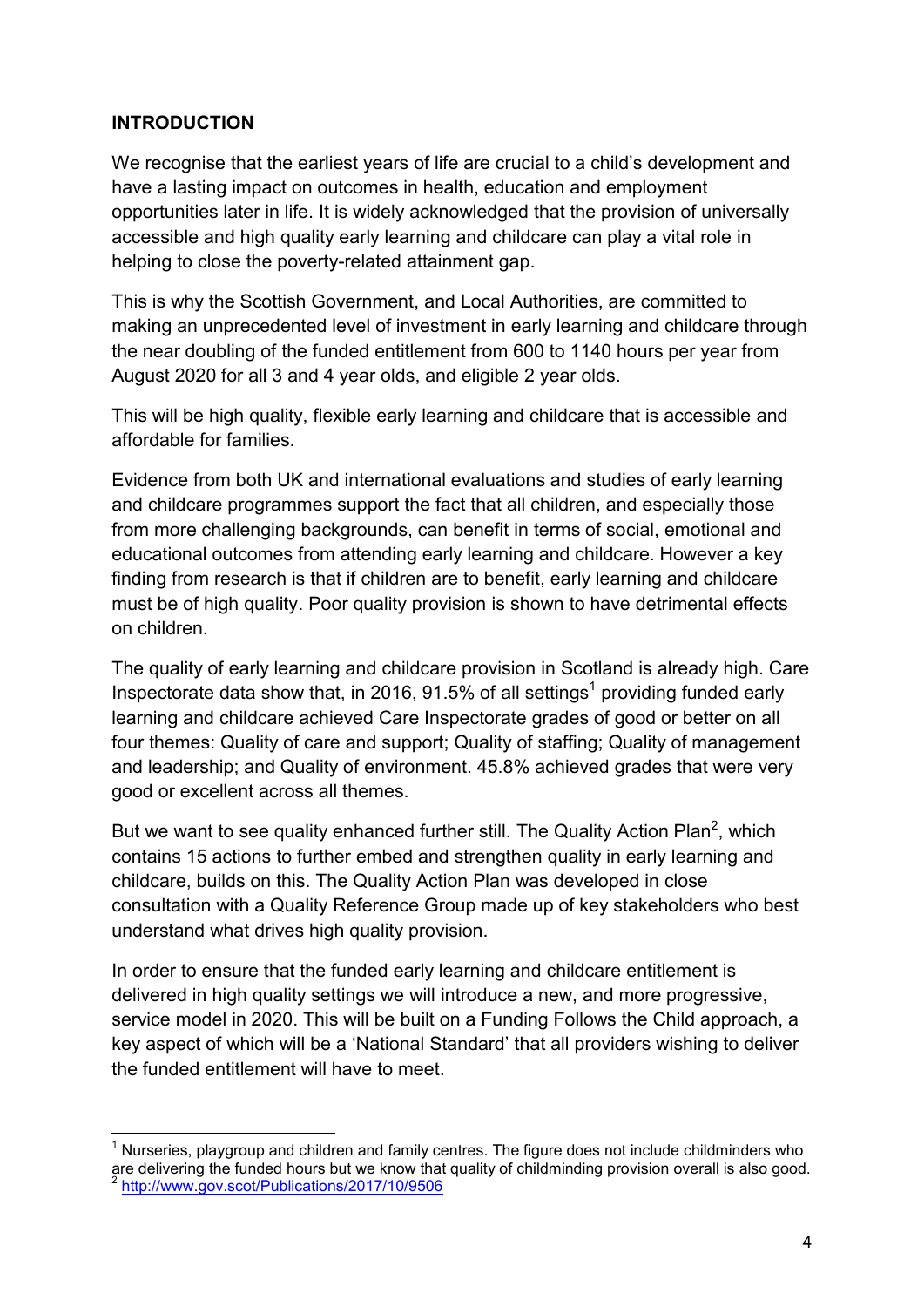The Scottish Government, COSLA and local authorities have worked in partnership, through a Service Models Working Group, to develop the details of this new model. This has included engagement with providers and key stakeholders since October 2017 so that we can ensure that this new model works for everyone in the sector and helps to improve the early learning and childcare experience for our young children.

This paper sets out the Funding Follows the Child approach and seeks views on the proposed National Standard that underpins it.

The introduction of this new approach represents a substantial change for the early learning and childcare sector in Scotland. Whilst the Service Models Working Group has engaged extensively in designing the new approach, we understand that not everyone will have been able to input to this exercise.

We want to ensure that everyone in the sector, including families, can provide their views on the new model. We want to hear these views and that is why we are now consulting on the proposed National Standard.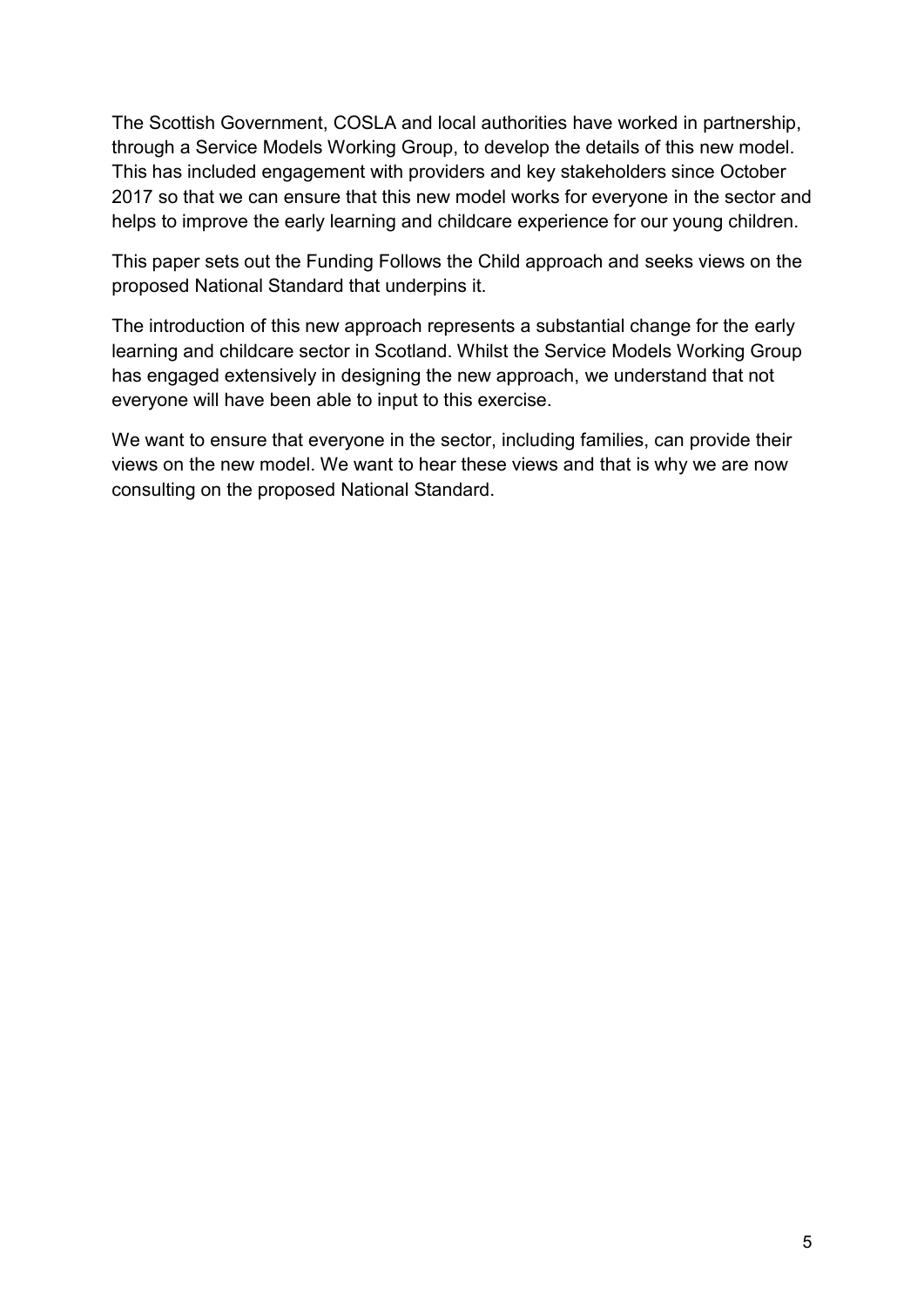# **PROGRESS IN DELIVERING THE BLUEPRINT FOR 2020 ACTION PLAN**

In March 2017 we published A Blueprint for 2020: 2017-18 Action Plan*<sup>3</sup>* . This set out the policy vision and framework for delivering the expansion of the early learning and childcare (ELC) entitlement. It also committed us to a series of actions, to be delivered by the end of March 2018 to ensure that the expansion of ELC is rooted in a high quality experience for our children, and; to support our delivery partners in building additional capacity.

Since the publication of the 2017-18 Action Plan we, along with delivery partners, have made significant progress including:

- publishing a widely welcomed Early Learning and Childcare **Quality Action Plan** in October 2017, which will act as a driver for improving children's outcomes through the expansion;
- local authorities have developed **expansion plans** setting out how they intend to deliver the expanded entitlement;
- Skills Development Scotland published a **Skills Investment Plan** for the sector in January 2018;
- working with the Care Inspectorate to produce **Your Childminding Journey**, an online learning and development resource for both prospective and registered childminders;
- taking forward plans to implement our commitment to provide an **additional graduate** in nurseries in Scotland's most deprived communities from August 2018, which will see an extra 435 graduates working directly with children;
- commissioning Children in Scotland to administer our new £2 million **inclusion fund** to support specialist training and equipment to enable staff to support children with additional support needs or disabilities;
- publishing guidance on delivering the **Daily Mile** in early learning and childcare settings;
- establishing a multi-disciplinary **delivery support team** which is working with local authorities to provide additional service innovation and redesign capacity to meet the challenges arising from the expansion;
- taking forward our commitment to increase the number of early learning and childcare **modern apprenticeships** by 10% year on year up to 2020;

 3 http://www.gov.scot/Publications/2017/03/8937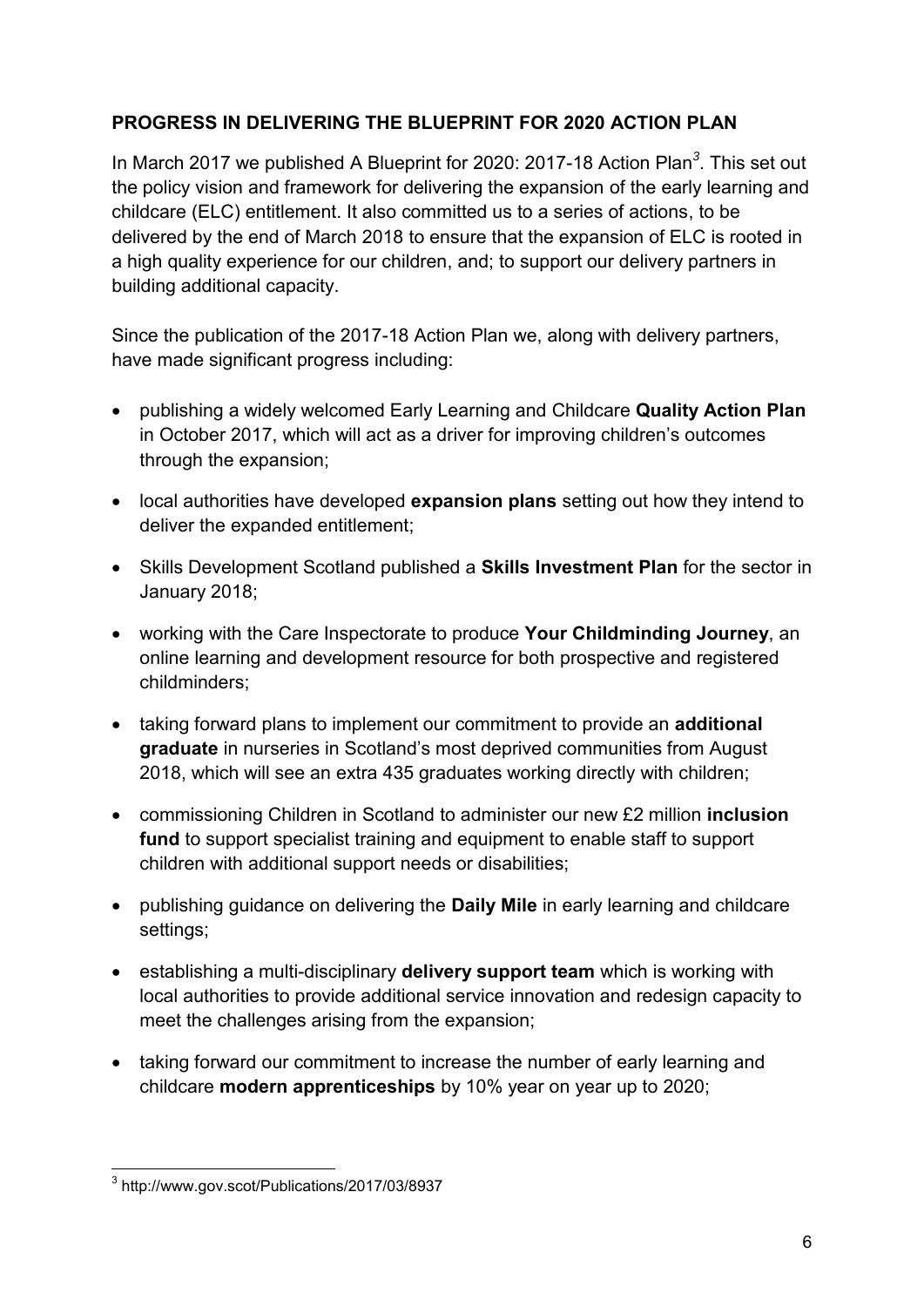- successfully launching phase one of our national workforce recruitment marketing campaign **Shape their worlds, Shape your career** to positively promote careers in early learning and childcare;
- working with Skills Development Scotland to produce updated **guidance for careers advice organisations** on career opportunities in early learning and childcare;
- publishing **Space to Grow,** a new good practice design guide for early learning and childcare, which promotes innovative design for both indoor and outdoor space, and;
- announcing funding for Inspiring Scotland to encourage and support **greater use of outdoor learning** in early learning and childcare, including working with eight local authorities to deliver outdoor learning opportunities and producing a 'how to' guide for practitioners, with practical advice on how to access outdoor spaces.

The 2017-18 Action Plan also committed us to establishing a **Service Models Working Group** in partnership with local authorities to:

- develop the details of the new Funding Follows the Child model; and
- produce a National Standard for a more open process to becoming a funded provider.

This paper sets out the outputs of the intensive work that the Service Models Working Group has taken forward since its first meeting in June 2017.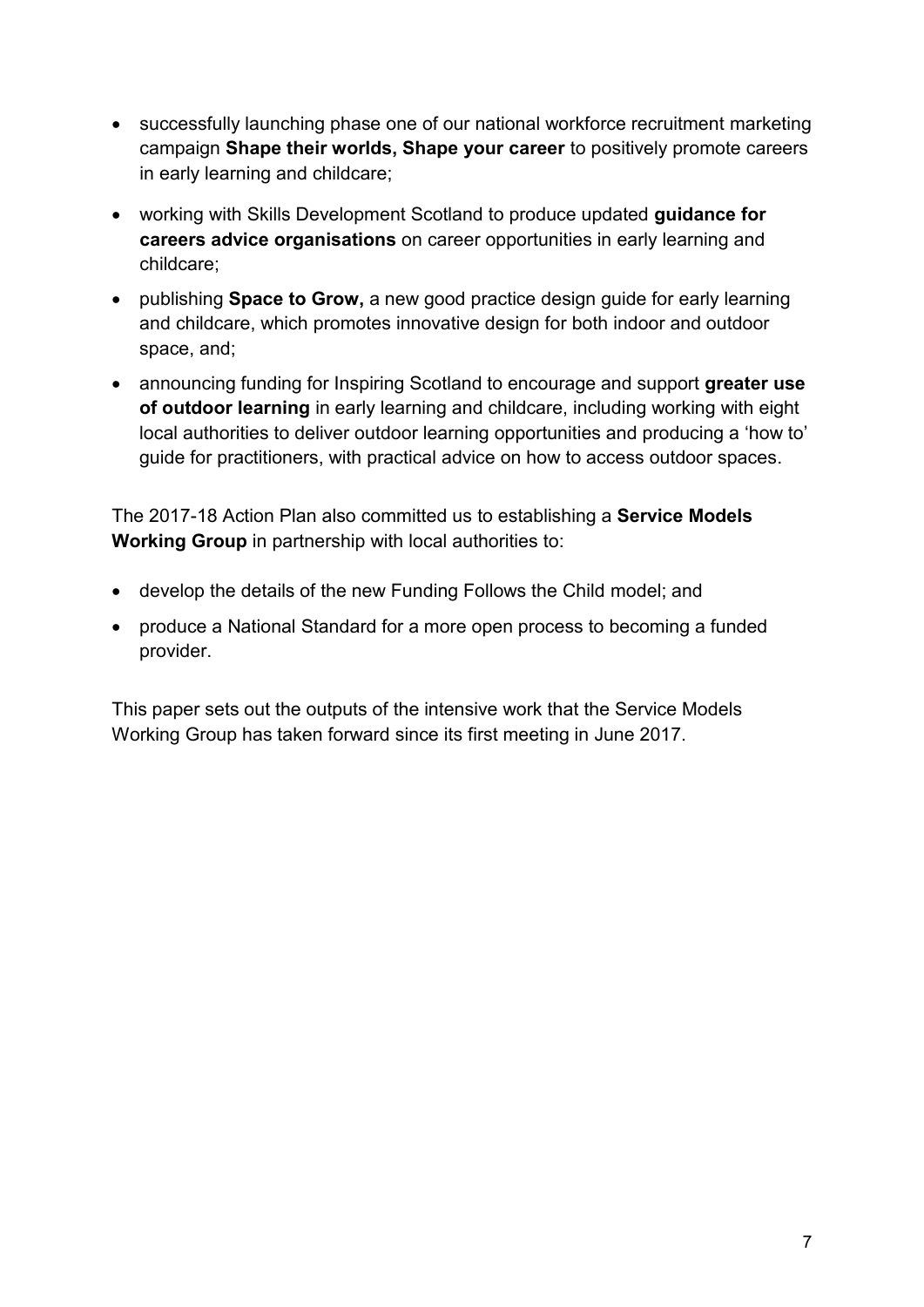# **A New Service Model that Guarantees Quality and Unlocks Choice**

The 2017-18 Action Plan highlighted that in order to deliver our policy vision for the expansion, a more progressive service model would be introduced from 2020.

We use the term Service Model to refer to the overarching delivery model which determines:

- how and where parents and carers access their child's funded early learning and childcare entitlement;
- the criteria that providers will be required to meet in order to become eligible to deliver the funded early learning and childcare entitlement;
- how the funded entitlement is delivered in a way that is reflective of the underpinning principles for the expansion (quality, flexibility, accessibility and affordability); and
- the support that will be available to the early learning and childcare sector to help settings to meet the criteria for becoming a funded provider.

The Service Model for delivering funded early learning and childcare entitlement from 2020 will:

- prioritise and safeguard high quality provision;
- offer parents and carers a choice of settings in accessing their child's early learning and childcare funded entitlement;
- increase overall levels of flexibility to provide parents and carers with more choice in the pattern of how they access this provision;
- be provider neutral;
- ensure financially sustainable provision across the early learning and childcare sector; and
- promote and encourage fair work practices, including enabling payment of at least the 'real' living wage to all childcare workers delivering the funded early learning and childcare entitlement.

To deliver this we will introduce a new Funding Follows the Child approach in 2020. This will be underpinned by a new National Standard for Funded Early Learning and Childcare Provision ("the National Standard").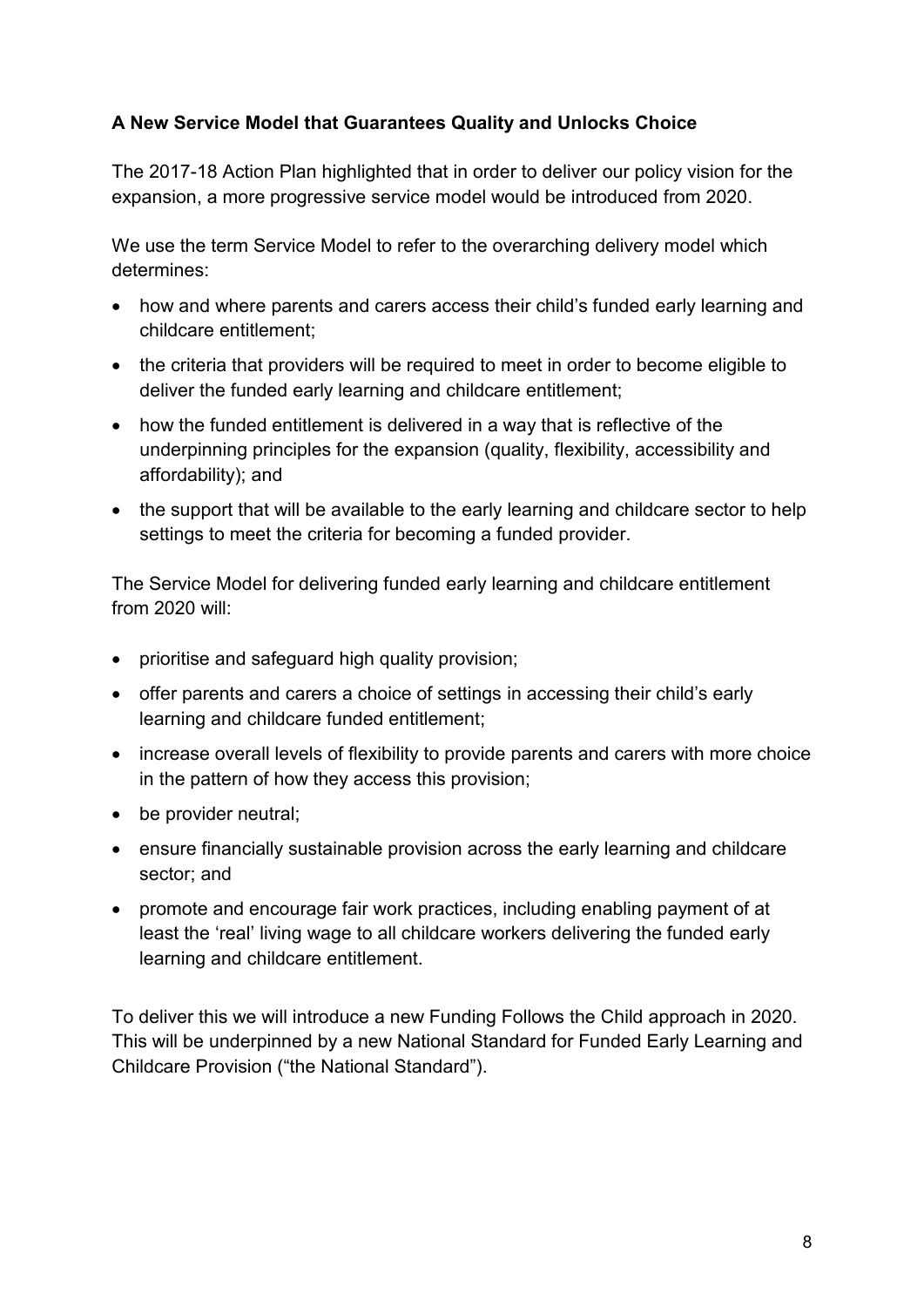From 2020 any provider delivering the funded ELC entitlement must meet the requirements of this new National Standard. This means that regardless of whether the funded hours are provided by a setting in the public, private or third sectors, or through provision offered by childminders, families will have assurance that their child will have a high quality experience.

# **Service Models Working Group**

A Service Models Working Group, which is co-chaired by Local and Scottish Government, was established in June 2017 with the responsibility for developing the new service model. The remit of the Service Models Working Group was to:

- develop the details of the new Funding Follows the Child model, and provide a clear statement on operation;
- produce the National Standard for a more open process to becoming a funded provider and;
- inform delivery of the Living Wage commitment for childcare workers delivering the funded entitlement in providers in the private and third sectors, and develop a guidance note to support implementation of the commitment.

The group has a core membership comprising:

- Scottish Government Alison Cumming (co-chair), Susan Wallace, Euan Carmichael and Sasha Maguire
- ELC Delivery Team Craig Clement
- COSLA Jane O'Donnell, Lauren Bruce
- Local Authority Finance representative Laura Friel (North Ayrshire)
- Local Authority Early Years representatives Bill Alexander (Highland Council and co-chair), Janice MacInnes (Edinburgh), and Lesley Gibb (Dundee)
- Local Authority Resources representative Simon Mair (East Dunbartonshire)
- Legal/Administrative Afsi Barekat (Scottish Government Legal Directorate)
- Procurement expertise Susan Craig (Scottish Government Procurement), Andrew Richmond (Scotland Excel), and Carlo Grilli (Local Authority Procurement - East Lothian)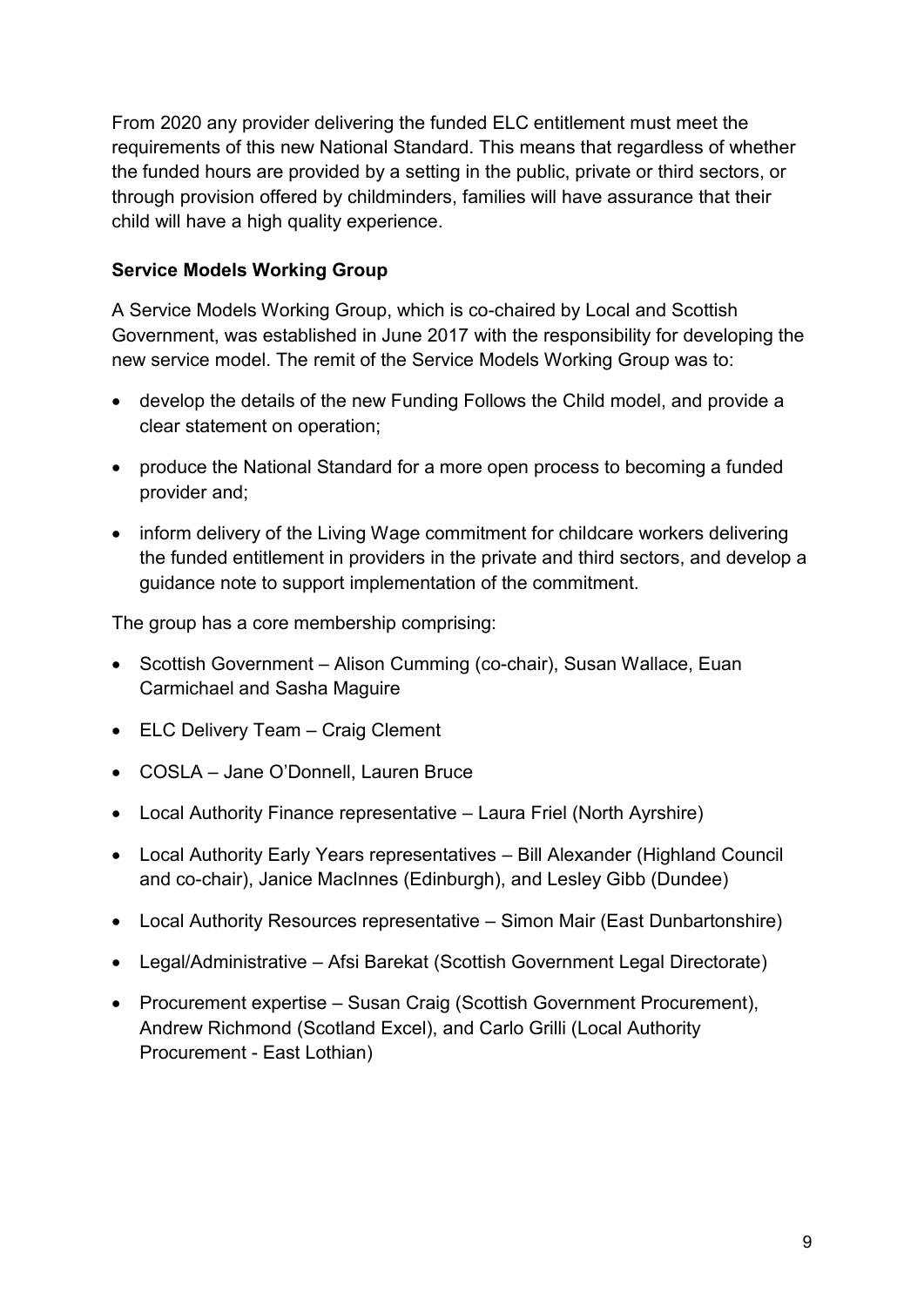The development of the National Standard criteria has been informed by input from local authorities, providers, and a range of stakeholders.

In developing the National Standard, the Service Models Working Group:

- carried out a scoping exercise of the current approaches across local authorities to contracting organisations and individuals to deliver the funded early learning and childcare entitlement;
- considered what aspects of the current approaches could be incorporated into a National Standard and developed the key aspects for a National Standard;
- worked with representatives of the Quality Reference Group to develop the national quality criteria;
- hosted a stakeholder event with funded providers from the private and third sectors in October 2017, to hear from providers and provider bodies with regards to their experience of becoming funded providers, and;
- ran a programme of stakeholder events, from January to March 2018, across the country to work with providers and local authorities to get input on the key elements of the draft National Standard and in particular how providers envisage the system working under the new service model.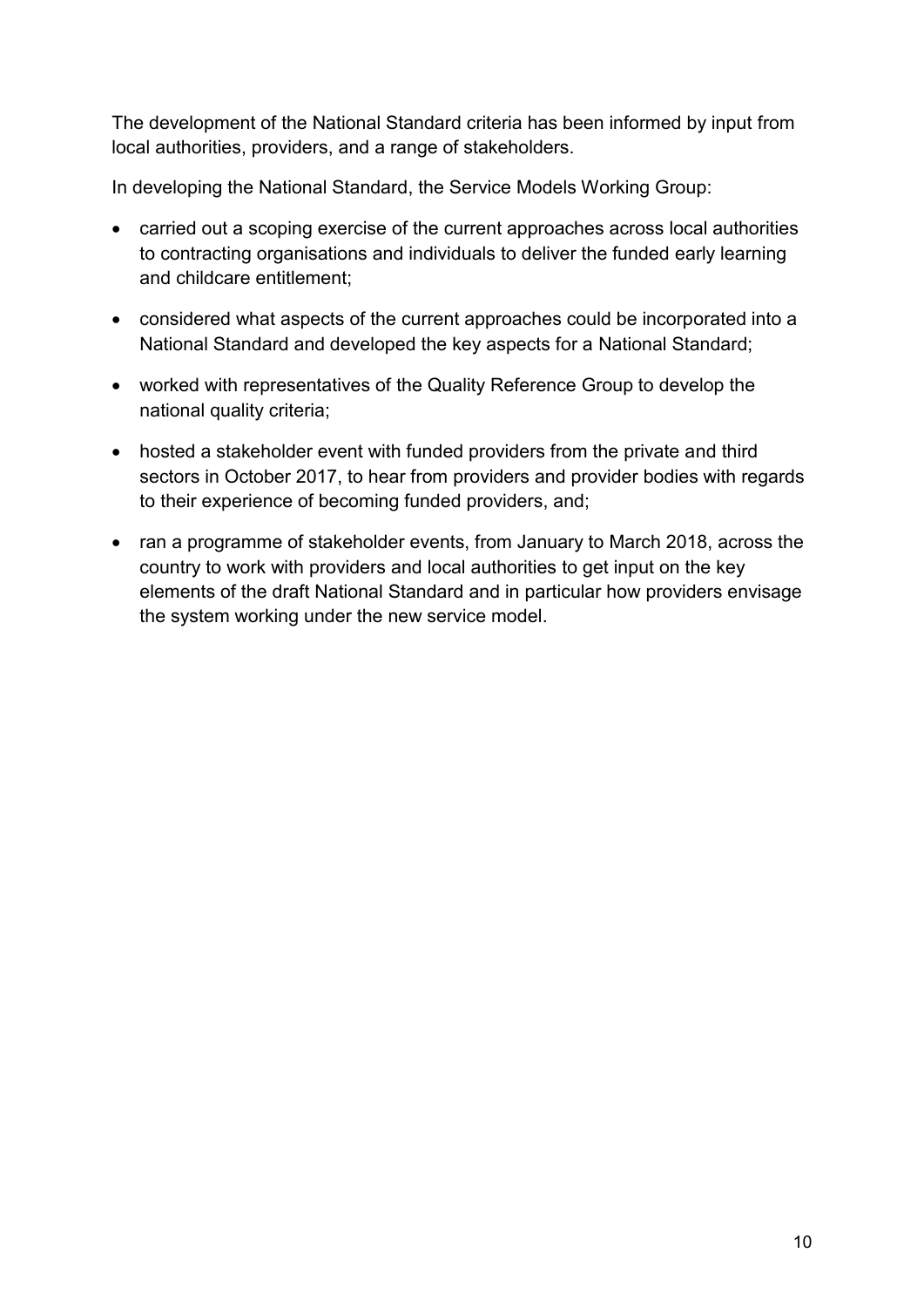# **NEXT STEPS**

The move towards a Funding Follows the Child approach will represent a significant change for parents and carers, providers, and local authorities. We are committed to developing this approach collaboratively and ensuring that there is support in place to ensure a smooth transition to the new model in 2020.

As part of the consultation process, which will run until the  $29<sup>th</sup>$  June 2018, we will run a further series of engagement events across Scotland which will allow us to hear directly from parents and providers on the approach set out in this paper.

More details on these events will be available on the Scottish Government web site.

# **Transitional Support and Operating Guidance**

Following consideration of the consultation responses we will set out the final version of the Funding Follows the Child approach in Autumn 2018.

To support providers and local authorities in implementing the new model, and to ensure that families have clear information, we will work closely with delivery partners (in particular through the Service Models Working Group) to develop a suite of operational guidance and supporting information to be published alongside the final version of the model in Autumn 2018.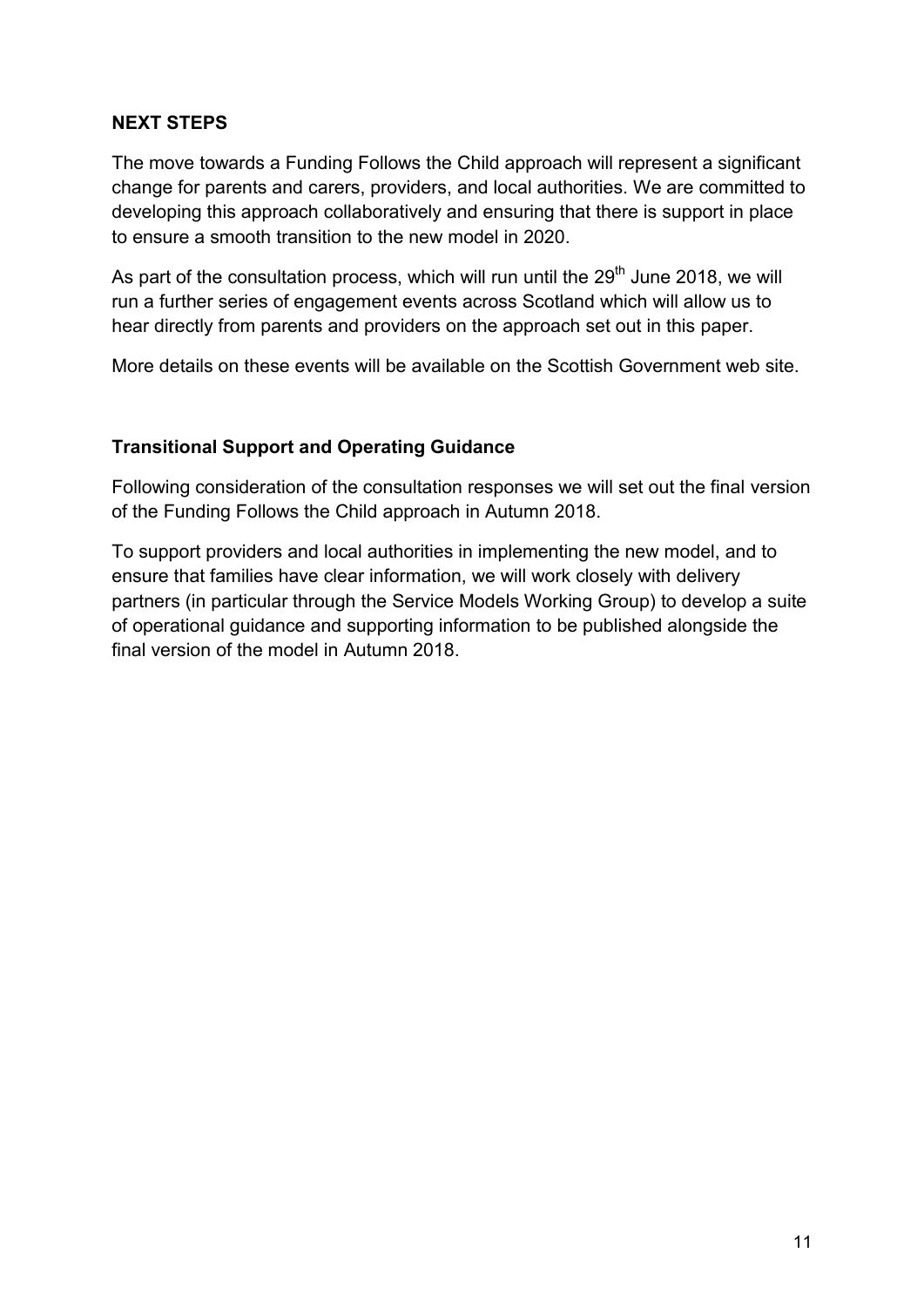# **SECTION 1: FUNDING FOLLOWS THE CHILD**

# **Overview**

The Funding Follows the Child approach will increase choice for families whilst providing them with the certainty that those settings delivering the Early Learning and Childcare (ELC) entitlement are offering high quality provision.

The key aspects of the Funding Follows the Child approach:

- Getting It Right for Every Child will be placed clearly at the centre of our approach to improving the Early Years' experience of our children;
- it is underpinned by a National Standard, which all providers who wish to deliver the funded entitlement will have to meet from the full statutory roll out of 1140 hours of funded ELC entitlement;
- families will be able to access high quality funded ELC with the provider of their choice if that provider meets the criteria set out in the National Standard, wishes to deliver the funded entitlement, and is able to offer the entitlement in-line with local ELC delivery plans (subject to the setting's overall capacity);
- local authorities will retain the statutory responsibility for ensuring that funded ELC entitlement is available to all eligible children in their area, and will be the primary guarantors of quality and key enablers of flexibility and choice - ensuring that there is a range of options for families in their area;
- funding to deliver the funded ELC entitlement continues to be channelled through local authorities – it will not go directly to providers or to families<sup>4</sup>;
- there is a commitment to simplifying the process for, and reducing the burden on, providers who wish to deliver the funded entitlement and all providers will face the same National Standard for becoming, and continuing to be, a funded provider;
- local authorities will set a rate locally that is paid to funded providers to deliver the ELC entitlement which is sustainable and reflects national policy priorities, including funding to enable payment of the 'real' living wage to all childcare workers delivering the funded entitlement;
- funded providers who agree to deliver the funded ELC entitlement will agree to pay the 'real' living wage to all childcare workers delivering the funded entitlement; and
- it is 'provider neutral' a guaranteed standard of high quality early learning and childcare in all funded settings who meet the criteria in the National Standard.

 4 As highlighted in the *Blueprint for 2020 Action Plan* we are currently taking forward a feasibility study to consider the costs and benefits of introducing an ELC account at an appropriate time in the future.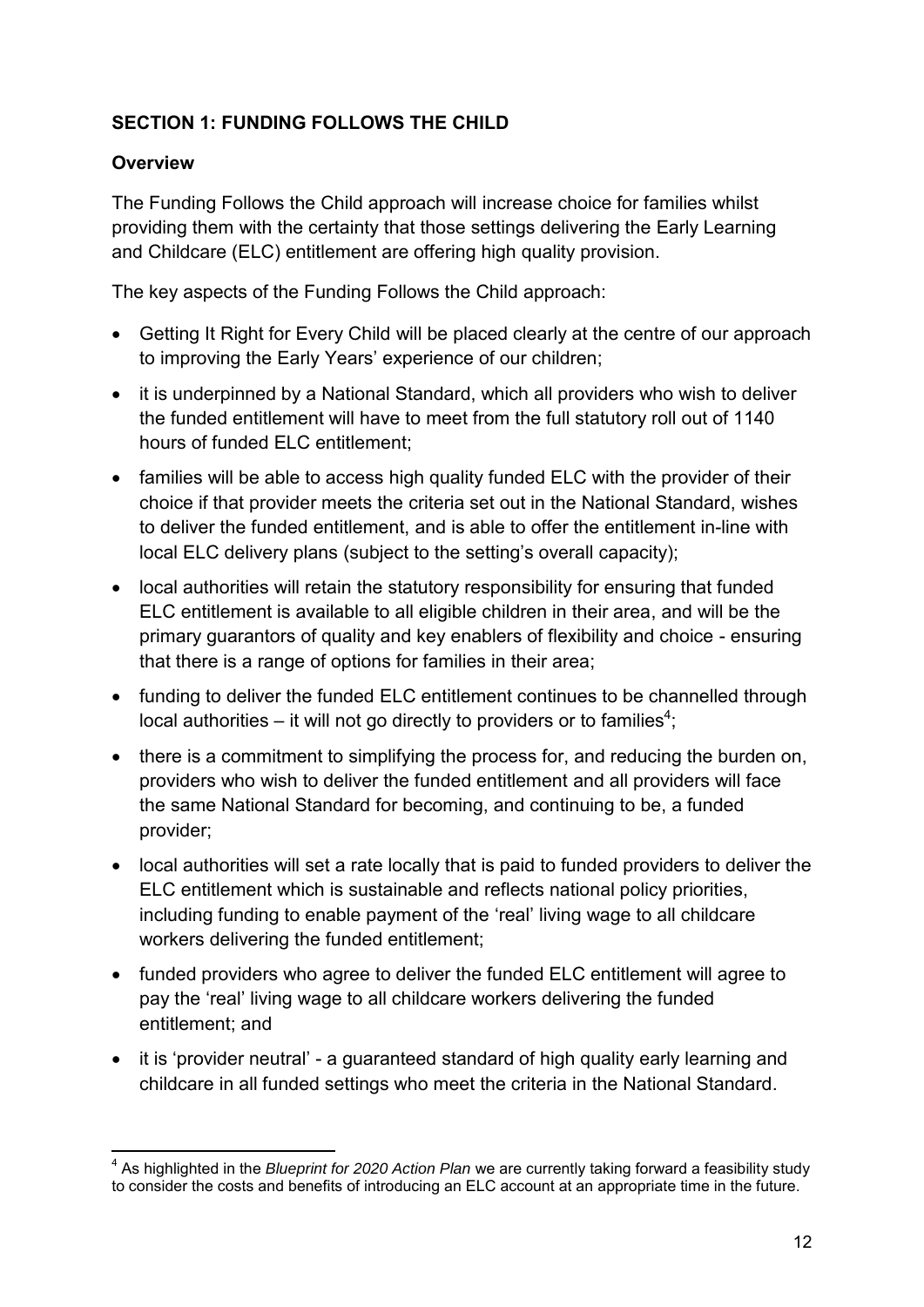#### **What do we mean by Provider Neutral?**

The Funding Follows the Child approach allows for service delivery to be provider neutral.

For children and their families, this means:

- a guaranteed standard of high quality funded early learning and childcare across all settings who meet the criteria in the National Standard;
- all children will have access to staff with the right level of skills, within a setting with the right resource to support them with any additional support needs;
- choice of settings where parents/carers can access their child's funded ELC entitlement and choice in the pattern of how they access this provision;
- parents and carers can expect to access their child's statutory hours free at the point of access.

For providers this means:

- a sustainable funding rate, set at a local level for providers that reflects the cost of delivery in a setting and allows for delivery of national priorities including payment of the 'real' living wage to all childcare workers delivering the funded entitlement;
- fair payment practices meaning receiving payments for delivering these hours from local authorities as early as is practically possible;
- staff across all settings will receive the appropriate level of support to deliver a high quality ELC experience for children.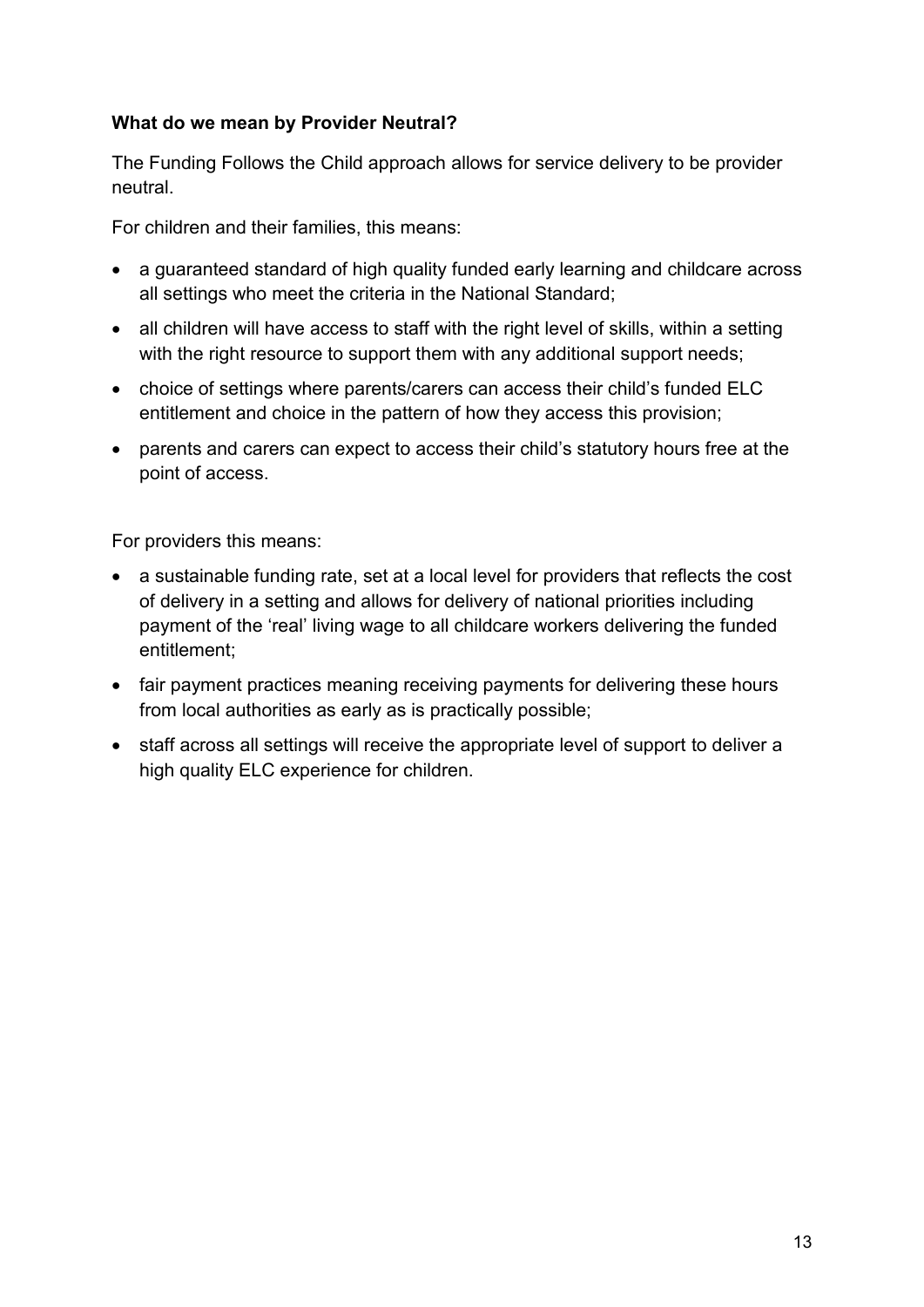# **A Financially Sustainable Sector**

The publication 'Financial Review of early learning and childcare in Scotland: the current landscape'*<sup>5</sup>* highlighted that under the current system, the funding rate paid to around 40% of funded providers does not cover their costs for delivering the funded hours (i.e. the rate does not reflect the cost of care).

As we move towards a provider neutral approach from 2020, it will be essential that provision is financially sustainable in order to ensure that providers across all sectors are willing and able to deliver the funded entitlement. The Scottish Government is committed to delivering a funding package to local authorities for the expansion which supports sustainable provision across all sectors.

In order to determine what a sustainable rate in 2020 might be, it is important to have a shared understanding of the cost of care in delivering funded ELC. This will support local authorities to establish an affordable and sustainable rate for delivery of funded ELC across all settings.

# **Next Steps:**

Through the Service Models Working Group, and working with providers, we will develop a set of principles, supported by guidance to support local authorities and providers to establish affordable and sustainable rates for delivery of the funded hours. This will be published in Autumn 2018 as part of a suite of operating guidance and supporting material for providers and local authorities.

<sup>&</sup>lt;u>-</u><br>5 <u>http://www.gov.scot/Resource/0050/00506140.pdf</u>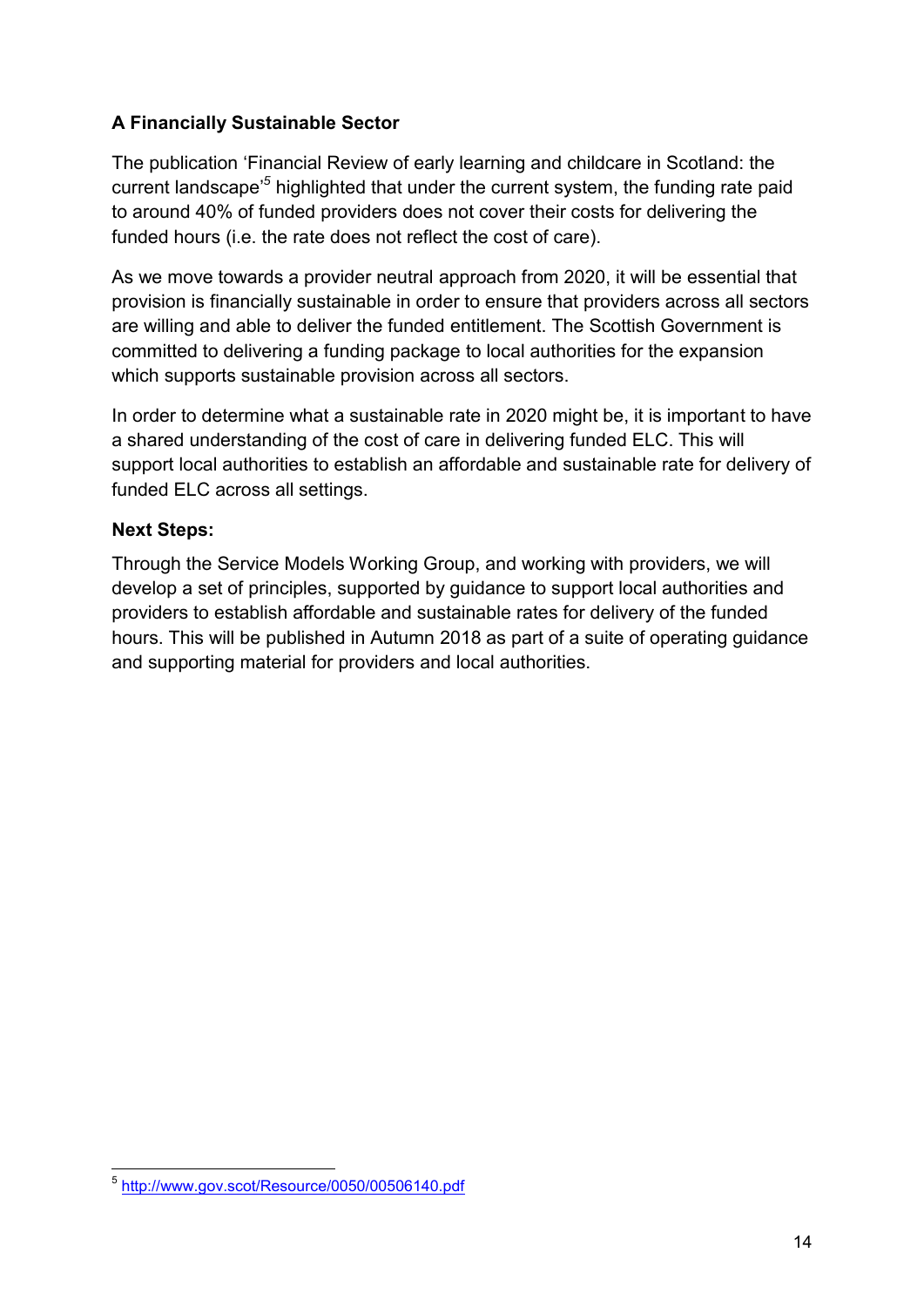# **Process for becoming a Provider of the Funded Entitlement**

Local authorities are responsible for ensuring provision of ELC in their local area, including utilising services from private and third sector providers. Local authorities in Scotland have a statutory duty to deliver all of their services, including ELC, under Best Value as set out by the Local Government in Scotland Act 2003.

There are variations across local authorities as to how and when they procure funded ELC services from providers. For example, some authorities operate a continually open framework agreement - where providers who meet local criteria go onto the framework at any point in the year and can then deliver the funded entitlement. Others operate a similar framework system but on an annual or three year basis meaning that providers must wait until the process opens to become a funded provider.

When a setting enters into partnership with a local authority, an agreement or contract will be established setting out the terms and conditions required for partnership, including potential termination of the agreement.

Our on-going engagement has highlighted a need to simplify and wherever possible standardise the approach to establishing how an eligible provider becomes a funded provider. This has led to the development of three key stages for any potential funded provider:

(1) meet the criteria within the National Standard, as assessed by the local authority;

(2) receive the offer of the locally-set sustainable funding rate from the local authority; and

(3) sign a contract to become a funded provider.

Each local authority will continue to be responsible for implementing these steps locally, retaining flexibility around the local process. As we move towards the new system being implemented, the Service Models Working Group will support local authorities as they share the knowledge and best practice for their local areas in establishing funded ELC services from providers in the private and third sector.

#### **Next Steps:**

Guidance, including key principles, and templates to promote simplicity in the approach to become or continue to be funded provider to be published in Autumn 2018.

**Question 1:** What factors should be considered in developing a simple, standardised yet flexible process for becoming a funded provider?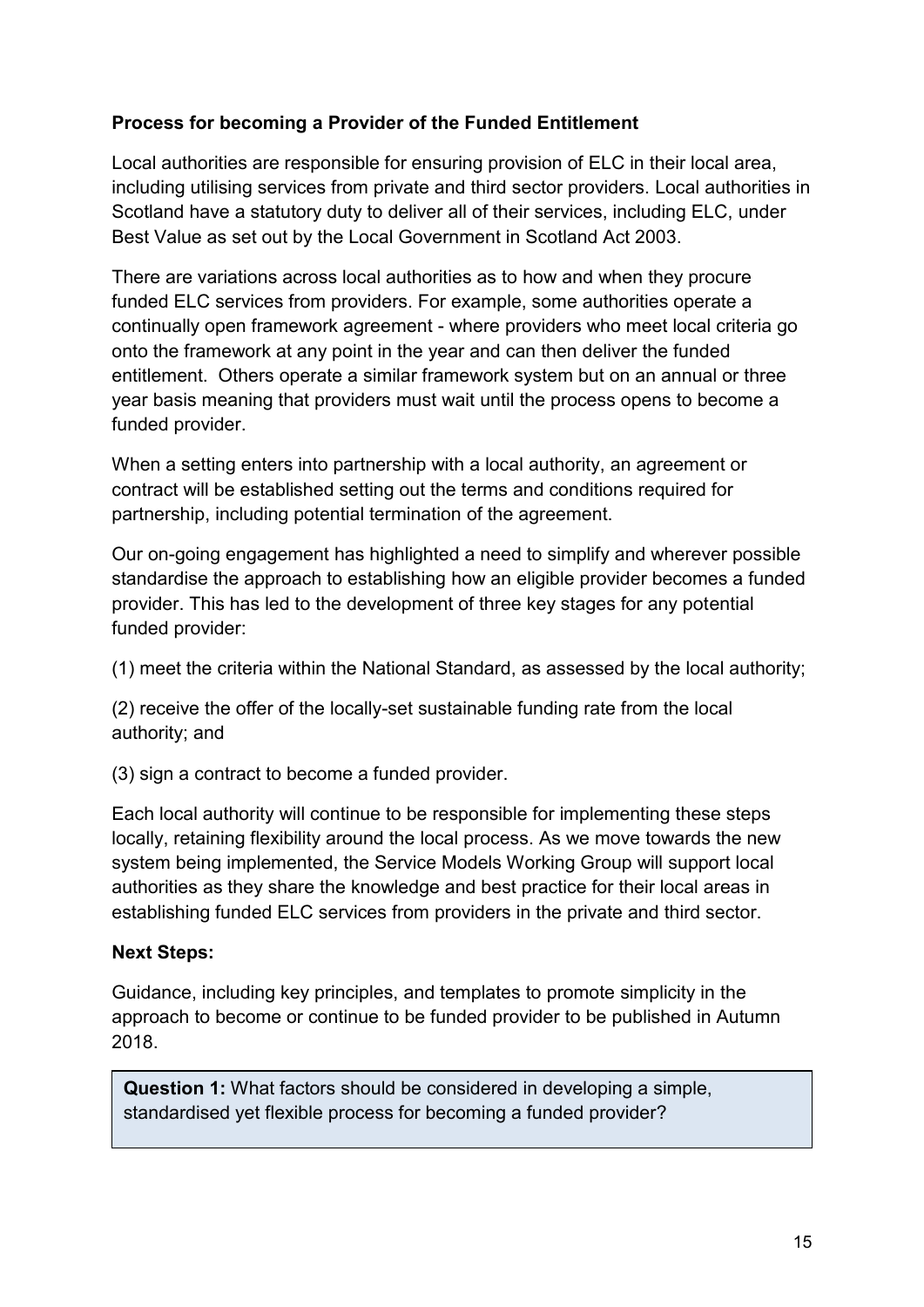# **Partnership Working**

Under the Funding Follows the Child approach local authorities will continue to have the statutory responsibility for ensuring that funded ELC entitlement is available to all eligible children in their areas. With the exception of inspection gradings, local authorities will also be responsible for assessing and monitoring compliance with the National Standard, as part of their contract management arrangements and in their role as guarantors of quality. It will be for local authorities to decide how to fulfil this responsibility.

It is expected that local authorities and providers will work together meaningfully and in genuine partnership in delivering flexible ELC provision, while continuing to ensure a high quality experience for the child is maintained and accessible to all children. There are already good examples of partnership working between authorities and providers, which all authorities and providers are encouraged to build on.

The National Standard sets out the requirements for both providers and local authorities. However, whilst there is, rightly, a high expectation on providers delivering the funded ELC entitlement, providers should also have high expectations on the support that they receive in delivering this service.

Under a 'provider neutral' approach there should be a clear and consistent level of support that providers across all settings can expect from local authorities. The approach is built on partnership, and by entering into agreements with providers to deliver the funded entitlement, local authorities will be accepting the expectations on them to support providers through – in particular, but not limited to:

- a sustainable funding rate that reflects the cost of delivery in a setting and allows for delivery of national priorities including payment of the 'real' living wage to all childcare workers delivering the funded entitlement;
- fair payment practices for both parents/carers and providers;
- staff across all settings receiving the appropriate level of support to deliver a high quality ELC experience for children;
- providing clarity on support (e.g. through Quality Improvement Officers) and how this support is reflected in the rate.

There may be circumstances in which enhanced improvement support is required. This will include circumstances in which the withdrawal of a setting's funded provider status would have a significant impact on children's ability to access statutory ELC within their local area.

Providers will also have access to improvement support from the Care Inspectorate. The Care Inspectorate has a duty, under the Public Services Reform (Scotland) Act 2010 (Section 44(1)), not only to inspect settings but also to support settings with quality improvement.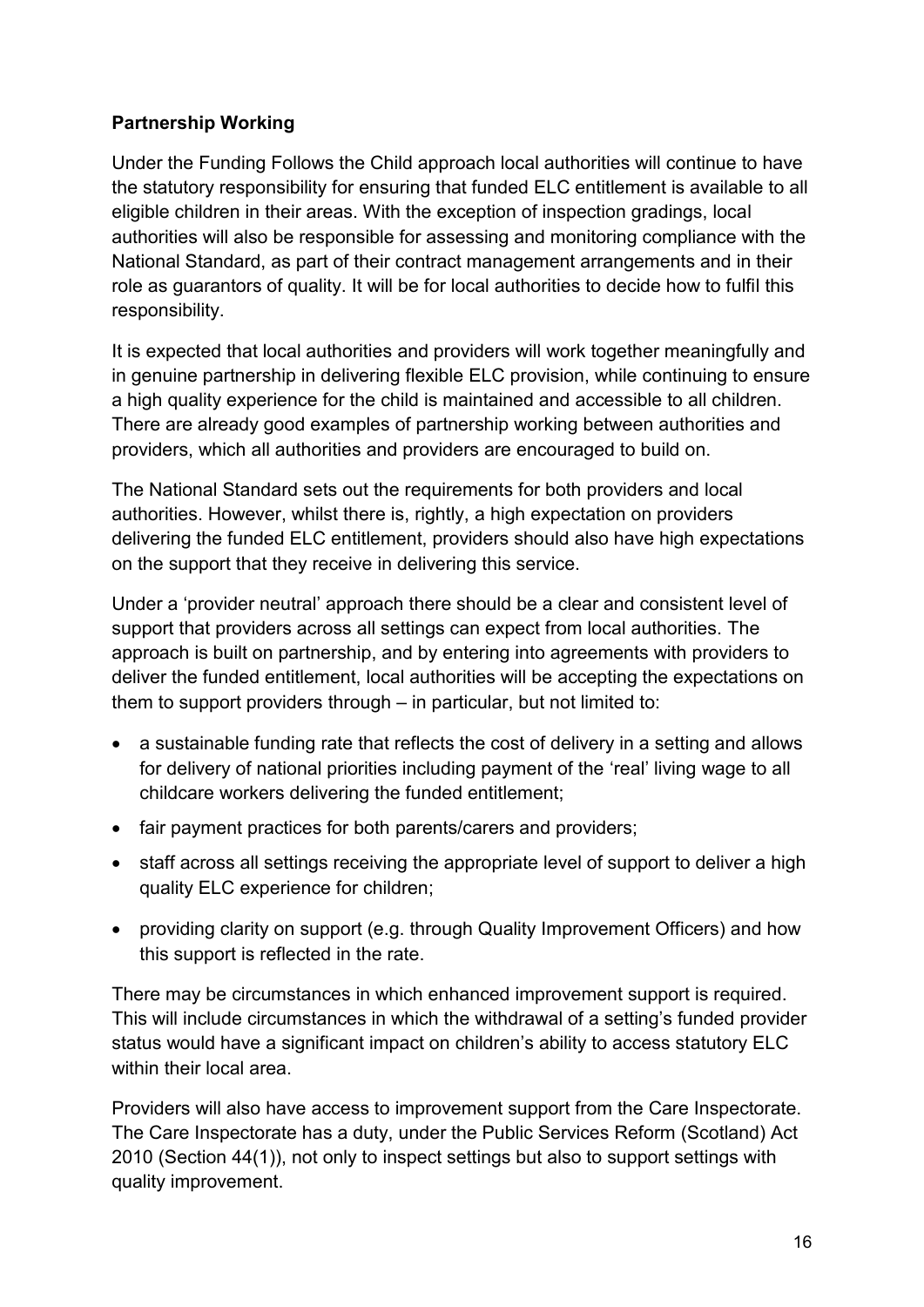Equally, under a provider neutral approach, there should also be a clear and consistent level of service delivery that providers across all settings should be expected to maintain, including continuing to meet the criteria set out in the National Standard. This will not only ensure the proper use of public funds, but will also guarantee consistency of high quality provision across all provider types.

By entering into an agreement with local authorities to deliver the funded entitlement, providers will be accepting the expectations on them to comply with certain requirements. The detailed requirements will be agreed with the local authority when entering into partnership and should include:

- a guaranteed standard of high quality Early Learning and Childcare for children;
- a commitment to pay the 'real' living wage to staff delivering the funded ELC entitlement;
- a commitment to work within the parameters of the local authority's model of delivery;
- attending local provider network meetings or equivalent;
- a commitment to ongoing and constructive communication with the local authority, including compliance with local authority quality monitoring arrangements; and
- open and regular communication with parents.

**Question 2:** What are the key shared principles which should underpin an effective and positive partnership between local authorities and funded providers?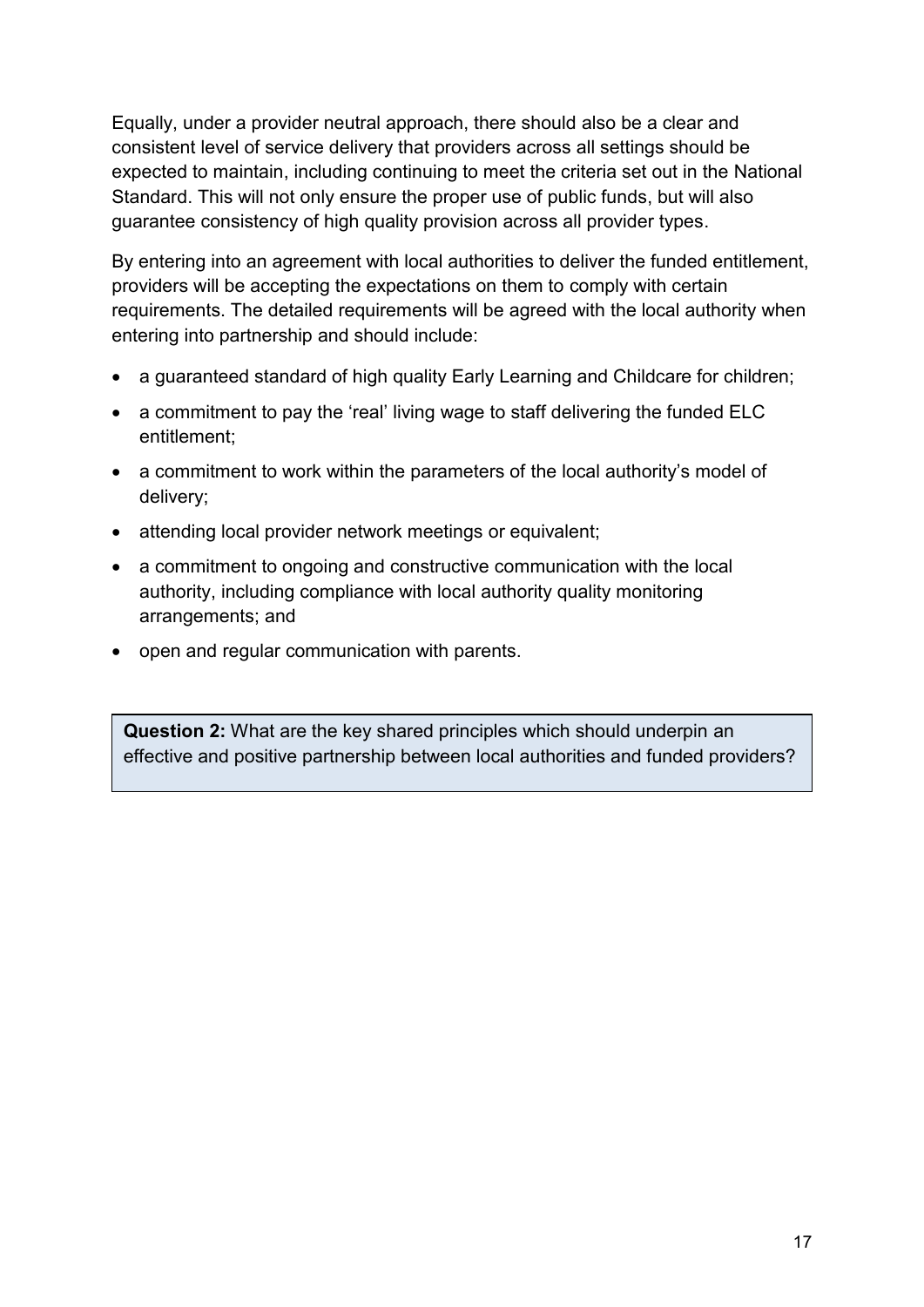# **What does Funding Follows the Child mean for Local Authorities, Providers and Families?**

# **1) Local authorities**

- **Quality**  As the primary guarantors of quality, local authorities will retain statutory responsibility for ensuring that high quality funded ELC, as defined by the National Standard, is available to all eligible children in their area, and will receive funding from Scottish Government to enable them to discharge this responsibility.
- **Child Outcomes** Getting It Right for Every Child will be placed clearly at the centre of our approach to improving the Early Years' Experience of our children. The approach is underpinned by eight indicators of wellbeing: safe, healthy, achieving, nurtured, active, respected, responsible and included. These indicators represent the basic requirements that all children need to grow and develop and should be considered in the planning process for any child receiving funded ELC to ensure the best possible outcomes for children.
- National Standard local authority settings will have to meet the criteria set out in the National Standard.
- **Sustainable Rate**  Local authorities will set a sustainable rate and work in partnership with providers in the private and third sectors who want to deliver the funded entitlement. These rates will be set to reflect local needs as well as reflect national policy priorities, including payment of the 'real' living wage.
- **Fair work Practices** local authorities should continue to ensure that they are adopting fair work practices, including a fair and equal pay policy.
- **Flexibility** As key enablers of flexibility and choice, local authorities will enable a system that is provider neutral with the focus on the settings best placed to deliver quality outcomes for children. Local authorities will engage with their local communities to determine how to deliver flexibility in line with local need, taking into account the view of parents who wish to work, train or study. Flexibility will be delivered through both their own settings and through their use of funded providers.
- **Affordability** Local authorities will retain statutory responsibility for ensuring that funded ELC entitlement is available to all eligible children in their area, free at point of access. The delivery of ELC services at a local level should improve affordability for parents alongside creating a financially sustainable service model for all sectors.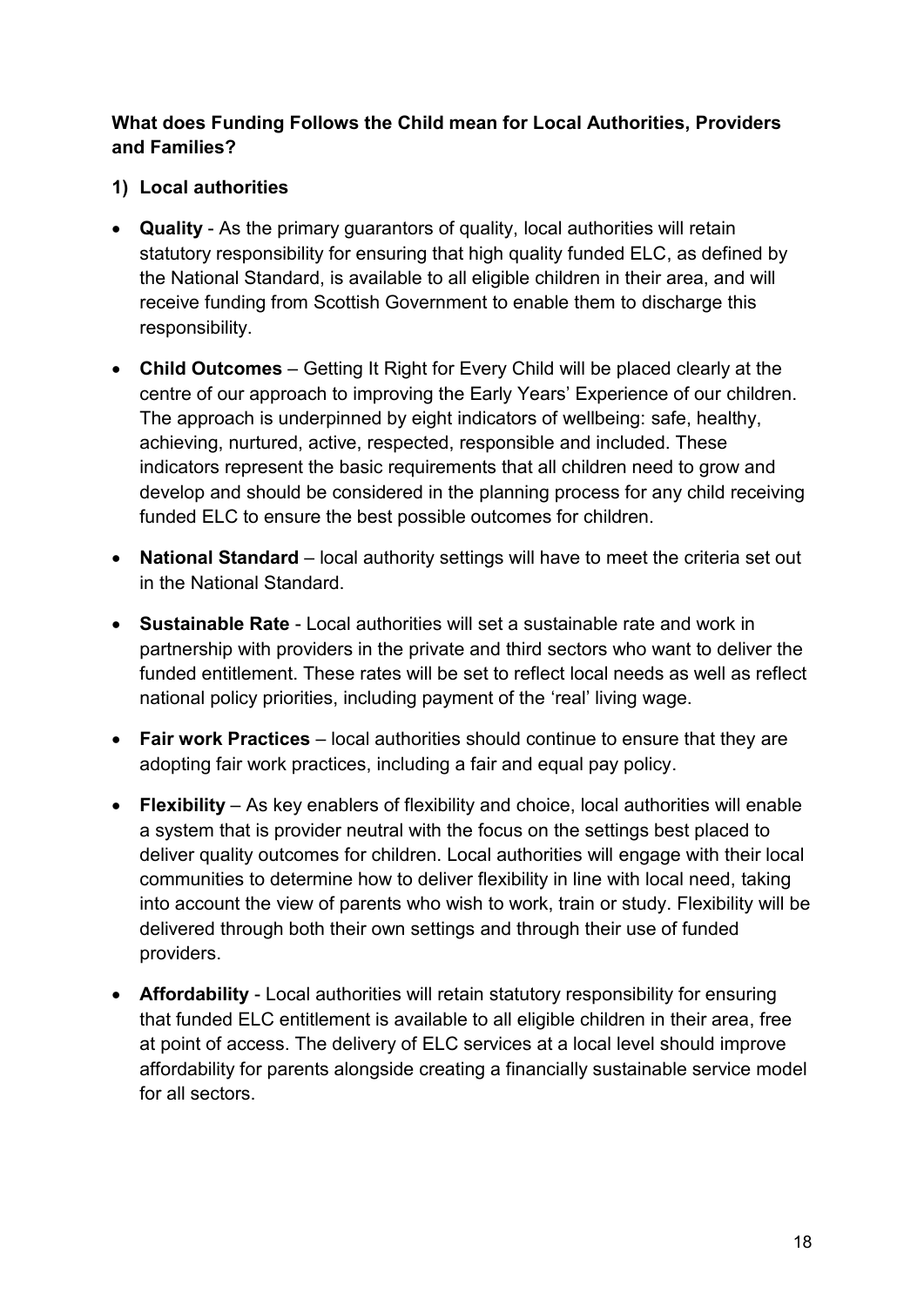# **2) Providers**

- **Quality** Children will have access to high quality ELC experience regardless of where they access their entitlement: whether in local authority, private, voluntary/third sector nurseries or through provision offered by childminders. This will help ensure that regardless of setting, the funded ELC experience helps to give children the best start in life and contributes to their health, wellbeing and cognitive development.
- **Child Outcomes** Getting It Right for Every Child will be placed clearly at the centre of our approach to improving the Early Years' Experience of our children. The approach uses eight indicators of wellbeing: safe, healthy, achieving, nurtured, active, respected, responsible and included. These indicators represent the basic requirements that all children need to grow and develop and should be considered in the planning process for any child receiving funded ELC to ensure the best possible outcomes for children.
- **National Standard** Providers will face a more open and proportionate approach for delivering the funded entitlement. The criteria for becoming a funded provider will be clear and consistent.
- **Sustainable Rate Funding will be provided in a way that is consistent with a** provider neutral approach. It will reflect the cost of service delivery, regardless of which sector is delivering the funded hours, but recognising that funding will still flow via local authorities, who will ensure the rate is sustainable for funded providers. Key characteristics of a sustainable rate include:
	- The rate will support delivery of a high quality experience for all children regardless of setting;
	- It will be a rate that more accurately reflects the cost of provision, and the delivery of national policy objectives, regardless of setting;
	- The rate will generate investment in the setting staff, resources and physical environment; and
	- It will enable payment of the 'real' living wage, for those delivering the funded entitlement.
- **Fair work Practices** The single most important driver of the quality of a child's early learning and childcare experience is a high quality diverse workforce. The promotion of fair work practices, including ensuring that staff are fairly remunerated, have secure regular employment, and are able to undertake training and career-long professional learning, is a key way of supporting a high quality workforce. Providers will be required to adopt fair work practices, including a commitment to supporting the 'real' living wage for those, as a minimum, delivering the funded ELC entitlement in their settings.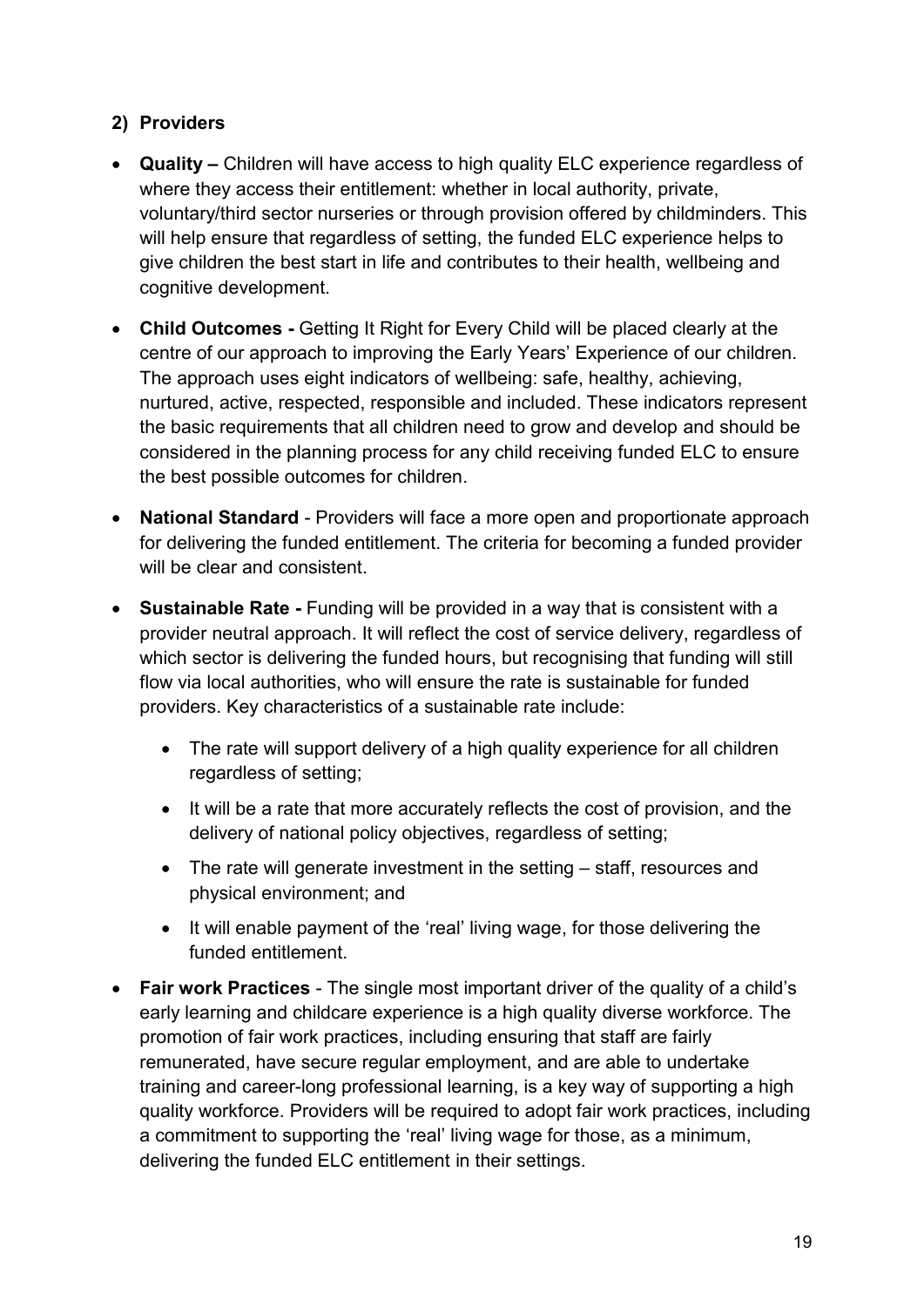- **Flexibility** Providers will continue to offer parents/carers increased flexibility of how the funded entitlement is accessed, which will support more parents/carers to work, train or study.
- **Affordability**  Funding provided by local authorities to funded providers for delivery of the statutory hours will be at a sustainable rate, which more accurately reflects the costs of delivery. Therefore, settings will not charge families in respect of the statutory funded hours or require the parent/carer to pay in advance and receive a refund later. A sustainable rate should also remove the pressures on some providers to increase the hourly rate charged to families accessing non-funded hours.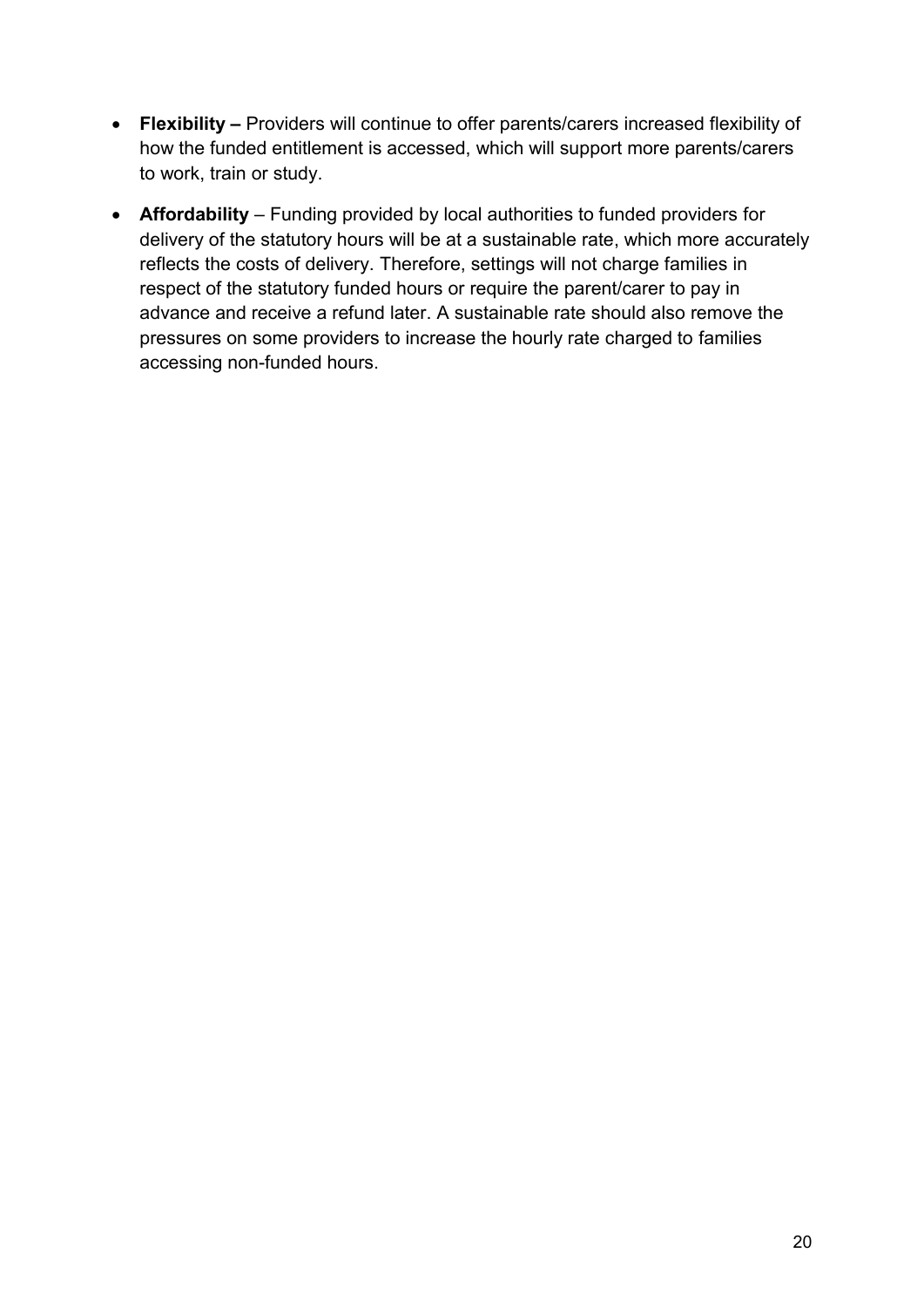# **3) Families**:

- **Demand** Local parental demand will be the primary driver of local flexibility, but within a system which safeguards high quality provision.
- **Choice**  Families will be able to access funded ELC in the provider of their choice if that provider meets the criteria set out in the National Standard, is able to offer the entitlement in-line with local ELC delivery plans and has a place available.
- **Quality**  The key aspiration for offering 1140 hours of funded ELC is to deliver the best possible outcomes for children. For that reason, only the best quality providers will be able to offer the funded hours. Families across Scotland can expect a high quality funded ELC experience regardless of where they access their entitlement: whether in local authority, private, voluntary/third sector nurseries or through provision offered by childminders. This will help ensure that irrespective of setting, the funded ELC experience helps to give children the best start in life and contributes to their health, wellbeing and cognitive development and works towards ending the poverty attainment gap**<sup>6</sup>** .
- **Affordability**  Funded hours will be free at point of access, regardless of whether the funded hours are provided by the public, private or third sectors or through provision offered by childminders. Parents/Carers will not be charged in advance for statutory hours and no top-up fees will be charged to parents/carers relating to the statutory 1140 hours. However, there may be circumstances in which parents opt to pay additional costs for additional services e.g. snacks, wrap-around hours.
- **Dedicated and Highly-Qualified Workforce** We know that the most important driver of quality in ELC is a dedicated, highly skilled and well-qualified workforce. More workers in the ELC sector being paid the 'real' living wage should increase staff retention rates, strengthening the benefits for children and families by allowing practitioners to build up strong, trusted relationships through consistent contact time. A strong focus on professional learning and development within the National Standard will also contribute to the quality of the workforce.

 6 It will still be possible for all ELC settings to deliver non-statutory, unfunded childcare to parents as part of a private contractual arrangement. The fact that the Care Inspectorate has considered a setting competent to deliver day-care of children services should give parents, who are purchasing ELC themselves, adequate assurance about quality. Care Inspectorate gradings are available to parents to balance quality against other considerations such as the setting's pricing structure and the convenience of the location of the setting.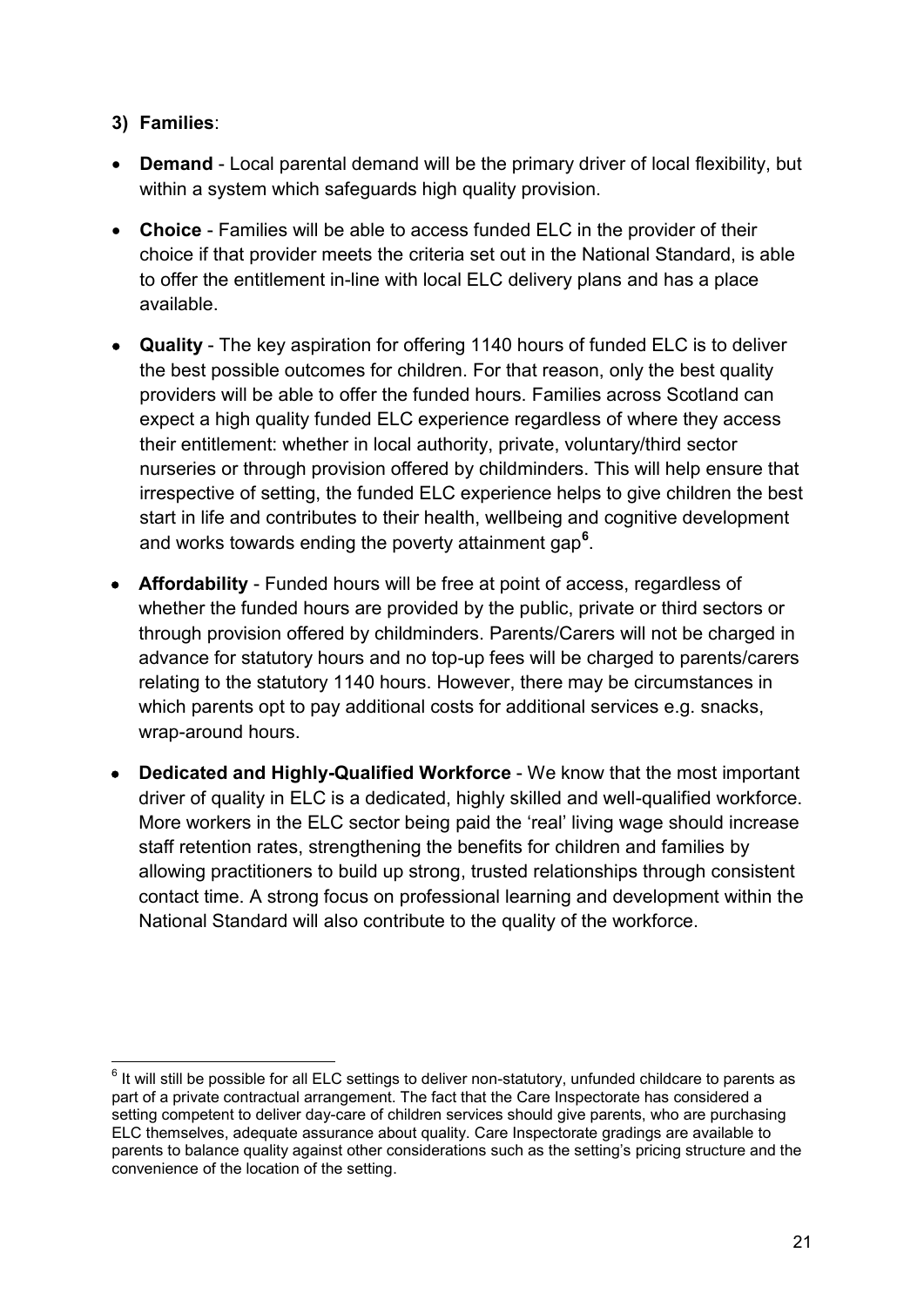# **SECTION 2: NATIONAL STANDARD FOR FUNDED EARLY LEARNING AND CHILDCARE PROVISION**

# **Overview of the National Standard**

To ensure the delivery of a provider neutral approach, the National Standard applies to **all** providers regardless of whether the funded hours are provided by a setting in the public, private or third sectors or through provision offered by childminders.

The National Standard is aligned to the guiding principles, as set out in the Blueprint for 2020: 2017/18 Action Plan, for the expansion to 1140 hours:

- **Quality** At the heart of the National Standard is national quality criteria to ensure a high quality experience for all children, which complements other early years and educational activity to close the attainment gap, and recognises the value of those we entrust to give our children the best start in life.
- **Flexibility** Greater choice of provider and patterns of provision, delivering this in a way that ensures a high quality experience for the child.
- **Accessibility** ELC capacity is sufficient and is as conveniently geographically located as possible – particularly in areas of higher deprivation and in rural communities – while also appropriately meeting the needs of children who require additional support.
- **Affordability** Increased access to funded, flexible and high quality ELC regardless of circumstances, removing affordability barriers which may have existed until now.

#### **Improving the Early Years' Experience of our Youngest Children**

Getting It Right For Every Child is the national approach aimed at improving outcomes for all children and young people in Scotland. It is underpinned by the recognised need for shared principles and values and a common language among practitioners who provide services for children and families. It recognises the rights of children and young people, focuses on developing and supporting wellbeing and builds on the good practice evident in services across Scotland.

The wellbeing of children and young people is at the heart of Getting It Right For Every Child. We want all our children and young people to be fully supported as they grow and develop. The Quality Action Plan made it clear that the most important driver of quality is an ELC profession that is dedicated to the care, learning and development of our youngest children. The quality of children's day-to-day experience of our ELC offer, and the potential to use that offer to improve longerterm outcomes for children, depend primarily on the quality of human interaction that they have with those working in the sector.

The Getting It Right For Every Child approach is reflected throughout the Funding Follows the Child model, and underpins the National Standard.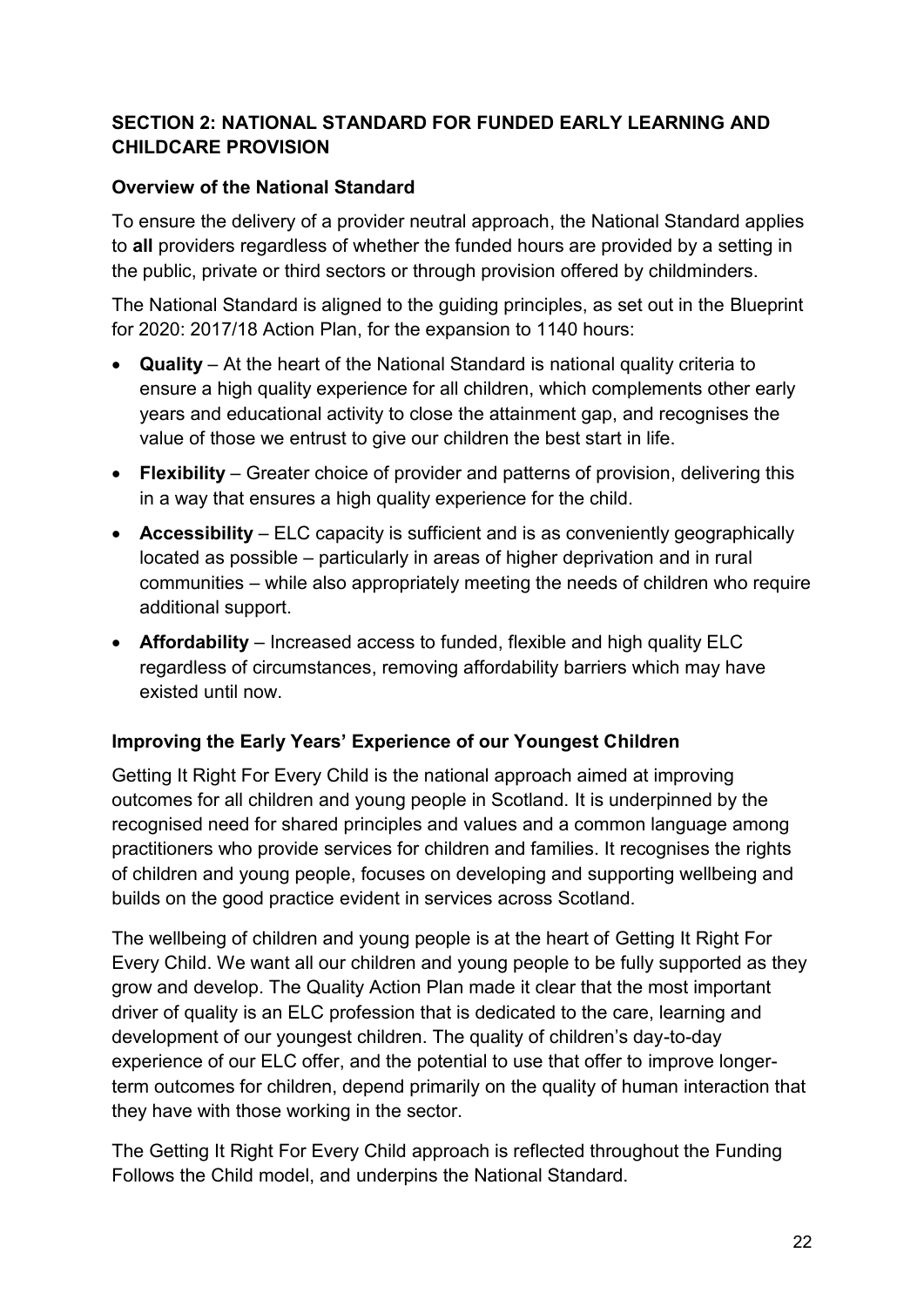# **KEY CRITERIA**

#### **Summary**

The proposed criteria focus on what children and their families should expect from their ELC experience, regardless of where they access their entitlement: whether in local authority, private, or voluntary/third sector nurseries.

This should help ensure that, as part of the provider neutral Funding Follows the Child model, there is consistency of high quality provision across all provider types.

The National Standard criteria is grouped under the following requirements:

- Quality;
- Accessibility:
- Business Sustainability;
- Fair work Practices;
- Payment Processes; and
- Food.

In developing the National Standard a key consideration has been to ensure that the requirements are proportionate and appropriate for all providers, including childminders.

Whilst the National Standard requirement groupings are relevant for all providers, in order to ensure that the assessment criteria is fair and proportionate, we are proposing that there are some variations in this criteria for childminders to recognise the nature of the services they provide.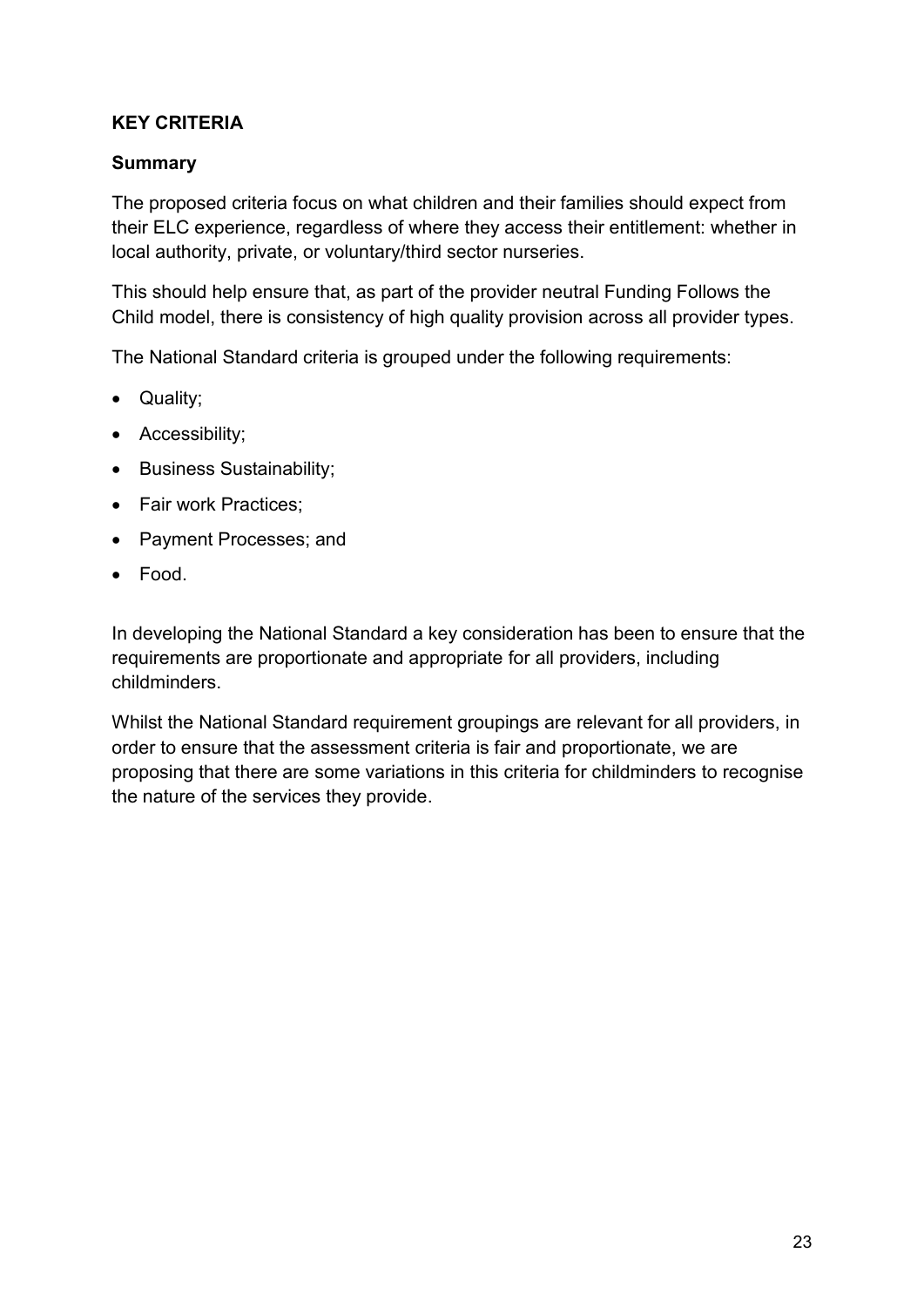# **THE NATIONAL STANDARD FOR ALL PROVIDERS DELIVERING FUNDED EARLY LEARNING AND CHILDCARE ENTITLEMENT**

# **QUALITY**

The evidence tells us that if our early learning and childcare offer is to help give children the best start in life and contribute to closing the poverty-related attainment gap, it has to be of high quality.

The 2017 NHS Health Scotland evidence review on Childcare Quality and Child Outcomes<sup>7</sup> highlighted a number of structural and process indicators of quality including: higher qualified staff; an experienced, competent and confident workforce; good working conditions (which include continuous development and fair pay); and an age-appropriate curriculum. The ELC Quality Action Plan published in October 2017 also highlights the benefits of outdoor learning and play for young children, appropriate and stimulating learning, care and development environments and a focus on self-evaluation, quality assurance and improvement. All of these indicators are reflected in the quality criteria of the National Standard.

A key focus of the proposed quality criteria are Care Inspectorate inspection gradings. This will strengthen the use of externally assessed measures of quality in the commissioning decisions made by local authorities and ensure that these gradings are used in a consistent way. However, for many settings providing the funded hours, inspections will take place only once every three years (depending on the Care Inspectorate's risk assessment and the setting's existing grades). The inspection gradings are therefore supplemented with other measures that can be objectively assessed by local authorities on a more regular basis.

**<sup>.</sup>** <sup>7</sup> http://www.healthscotland.scot/publications/rapid-evidence-review-childcare-quality-childrensoutcomes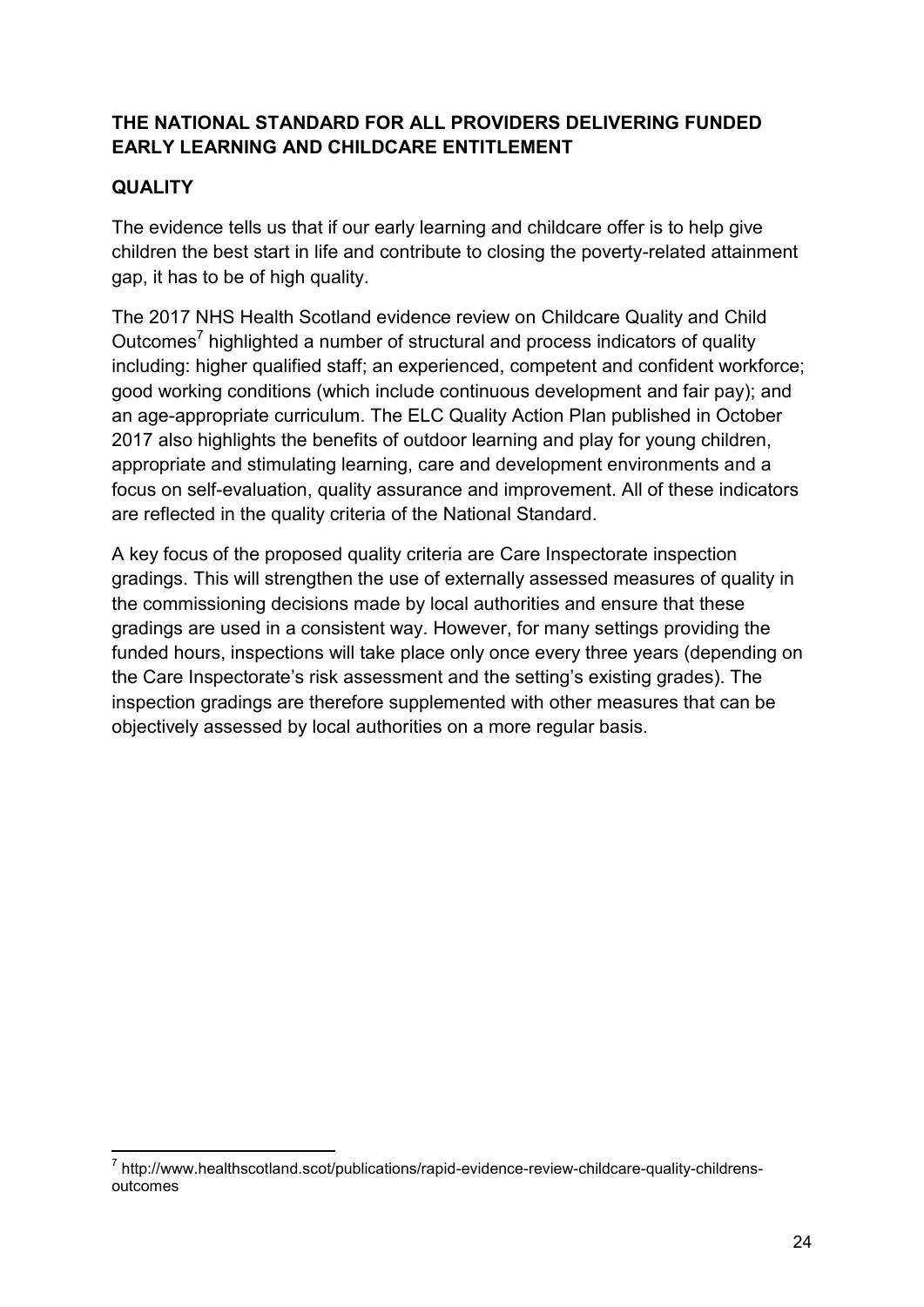#### **CRITERIA 1- Staffing, leadership and management**

The setting must satisfy the Local Authority that they have provision in place to maintain good quality of staffing, management and leadership. This will require them to demonstrate the following:

# **ALL PROVIDERS (EXCLUDING CHILDMINDERS):**

- Sub-criteria 1.1 Inspection gradings are good or better on themes that relate to quality of staffing, management and leadership<sup>8</sup>.
- Sub-criteria 1.2 Sustainable staffing structures are in place which meet the recommended adult: child ratios<sup>9</sup>.
- Sub-criteria 1.3 All practitioners and all lead practitioners/managers working in the setting must have either obtained the benchmark qualification for their role or, if they are still within their first 5 years of registering with the SSSC, have started to work towards this.
- Sub-criteria 1.4 All SSSC registered staff in the setting are achieving a minimum of 12 hours per year of Continuous Professional Development<sup>10</sup>.
- Sub-criteria 1.5 Staff new to delivering funded ELC within the last year are familiar with the content of the most up-to-date version of the national induction resource<sup>11</sup>.

 8 The Care Inspectorate and Education Scotland are currently developing a shared inspection framework and revised inspection methodology for all ELC settings (funded and unfunded). This will be used by both organisations when working individually or together and draw together best practice from both organisations. The wording of this criteria will be finalised once the details of the new framework are known later in 2018.

 $^9$  The existing ratios will be maintained: for two year olds as 1:5; and for those aged 3 and over as 1:8 where children attend for more than 4 hours per day, and 1:10 if they attend for less than 4 hours per day.

 $10\text{ T}$  The SSSC registration requirements is that workers in day-care of children services complete 10 days or 60 hours of post registration training and learning over their five year registration period.

See Action 3 of the **ELC Quality Action Plan** which states that we will prepare a national induction resource to ensure that staff new to delivering funded ELC are supported in developing the skills and understanding they need in their role. A first version of this induction resource will be available later in 2018.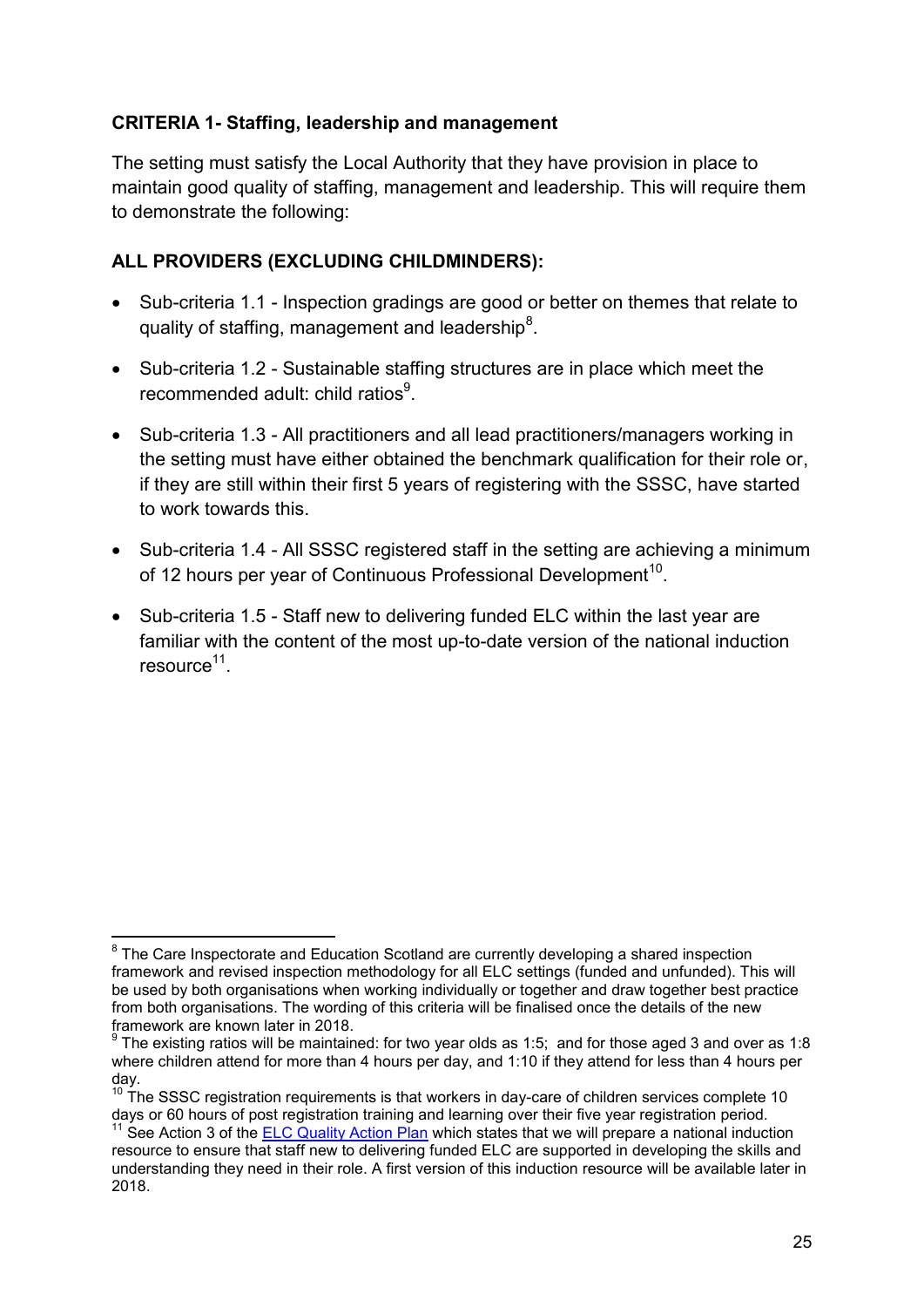#### **CHILDMINDING BUSINESSES:**

- Sub-criteria 1.1- Inspection gradings are good or better on themes that relate to quality of staffing, management and leadership.
- Sub-criteria 1.2 The staffing structure in the business is adequate to meet the recommended adult: child ratios $12$ .
- Sub-criteria 1.3 From the implementation of the full roll-out of 1140 hours, childminders delivering the funded entitlement must be qualified to SCQF Level 7 or, if they are still within their first 5 years of delivering the funded hours, be working towards achieving this qualification
- Sub-criteria 1.4 All childminders delivering the funded entitlement are achieving a minimum of 12 hours per year of Continuous Professional Development.
- Sub-criteria 1.5 All childminders newly registered to deliver ELC within the last year have undertaken appropriate induction.

# **Box 1: Potential Qualification Requirement for Childminders**

The Blueprint for 2020 Action Plan highlighted that whilst childminders are already delivering high quality provision the introduction of a minimum qualification requirement could provide reassurance, in respect of quality of provision, for parents who are facing choices over the best option for childcare. However, if such a requirement were to be introduced it is vital that the necessary infrastructure, including flexible training options and financial support arrangements, is in place before this could be implemented.

**Question 3a:** We are proposing that the National Standard includes a qualification requirement for childminders delivering the funded entitlement to be qualified to or working towards the same qualification level as is required for an ELC practitioner (SCQF level 7). What are the advantages of including this criteria?

**Question 3b:** Are childminders able to access adequate funding to pay for training to SCQF level 7? Are childminders able to access training to SCQF level 7 in a way that is flexible enough to allow them to continue to run their businesses?

**<sup>.</sup>**  $12$  The existing ratios will be maintained as: 1:6 children under 12 years of whom 1:3 under school age and only 1 under one year.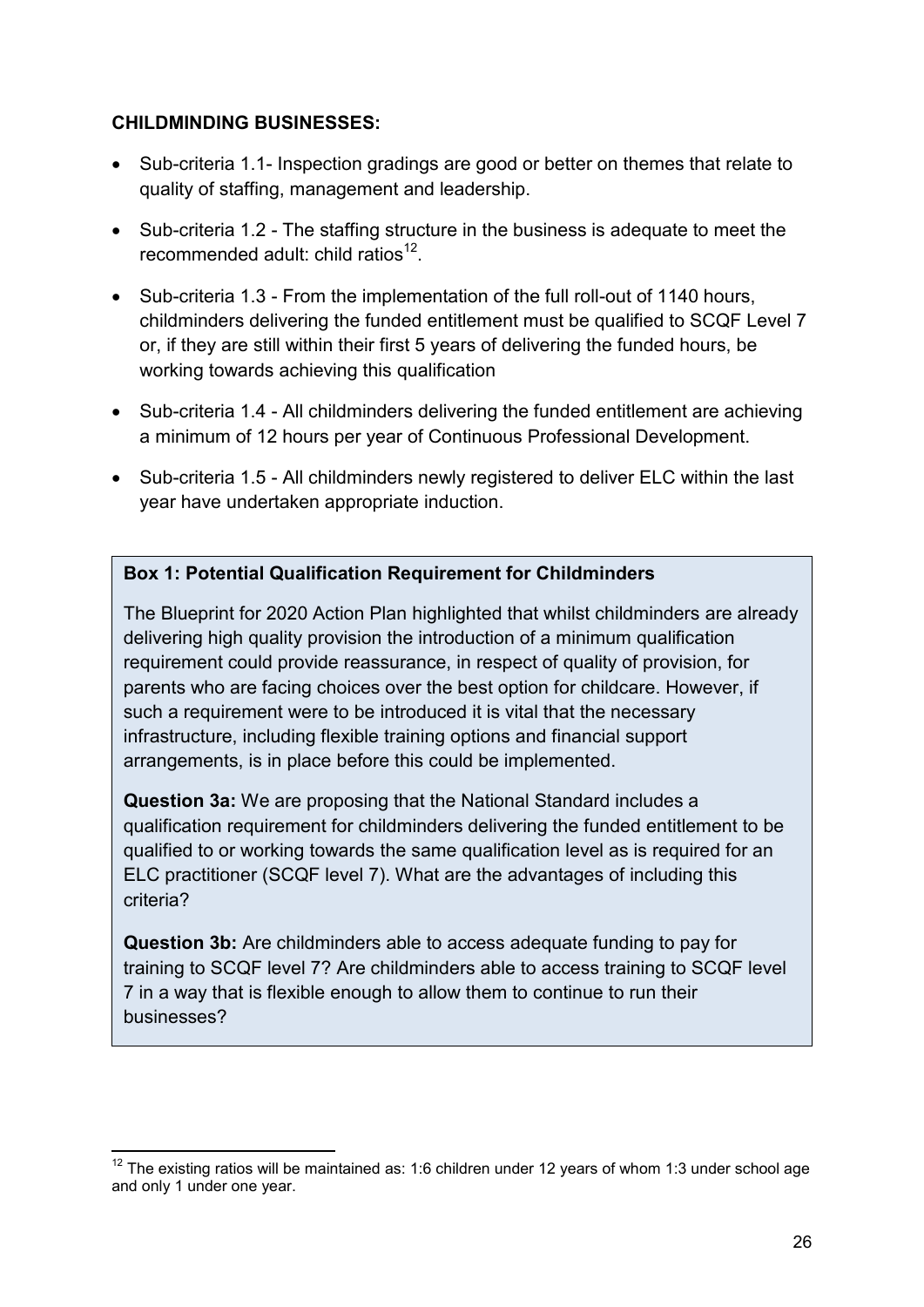# **CRITERIA 2 – Development of children's cognitive skills, health and wellbeing**

# **ALL PROVIDERS**

The setting must satisfy the Local Authority that they are able to support the development of children's cognitive skills, health and wellbeing. This will require them to demonstrate the following:

- Sub-criteria 2.1- Inspection gradings are good or better on themes that relate to quality of care and learning experience.
- Sub-criteria 2.2 The setting must have a framework to support children's learning that is consistent with the values, purposes and principles of 'Building the Curriculum 2: Active Learning in the Early Years' and other national guidance (including Pre-birth to Three), that is appropriate to support individual children's development and learning through play.

# **CRITERIA 3 – Physical Environment**

#### **ALL PROVIDERS**

- Sub-criteria 3.1 Inspection grading of good or better on themes that relate to quality of environment.
- Sub-criteria 3.2 Children have access to outdoor play and they experience outdoor learning in a range of environments as part of their funded ELC offer.

**Question 4:** Our aspiration is to see outdoor learning and play becoming a defining feature of funded ELC in Scotland.

- Does criteria 3 capture this ambition? If not, how could it be strengthened in a way that is sustainable for providers?
- What challenges, if any, exist for funded ELC providers to ensure children have access to outdoor play? How can these challenges be overcome?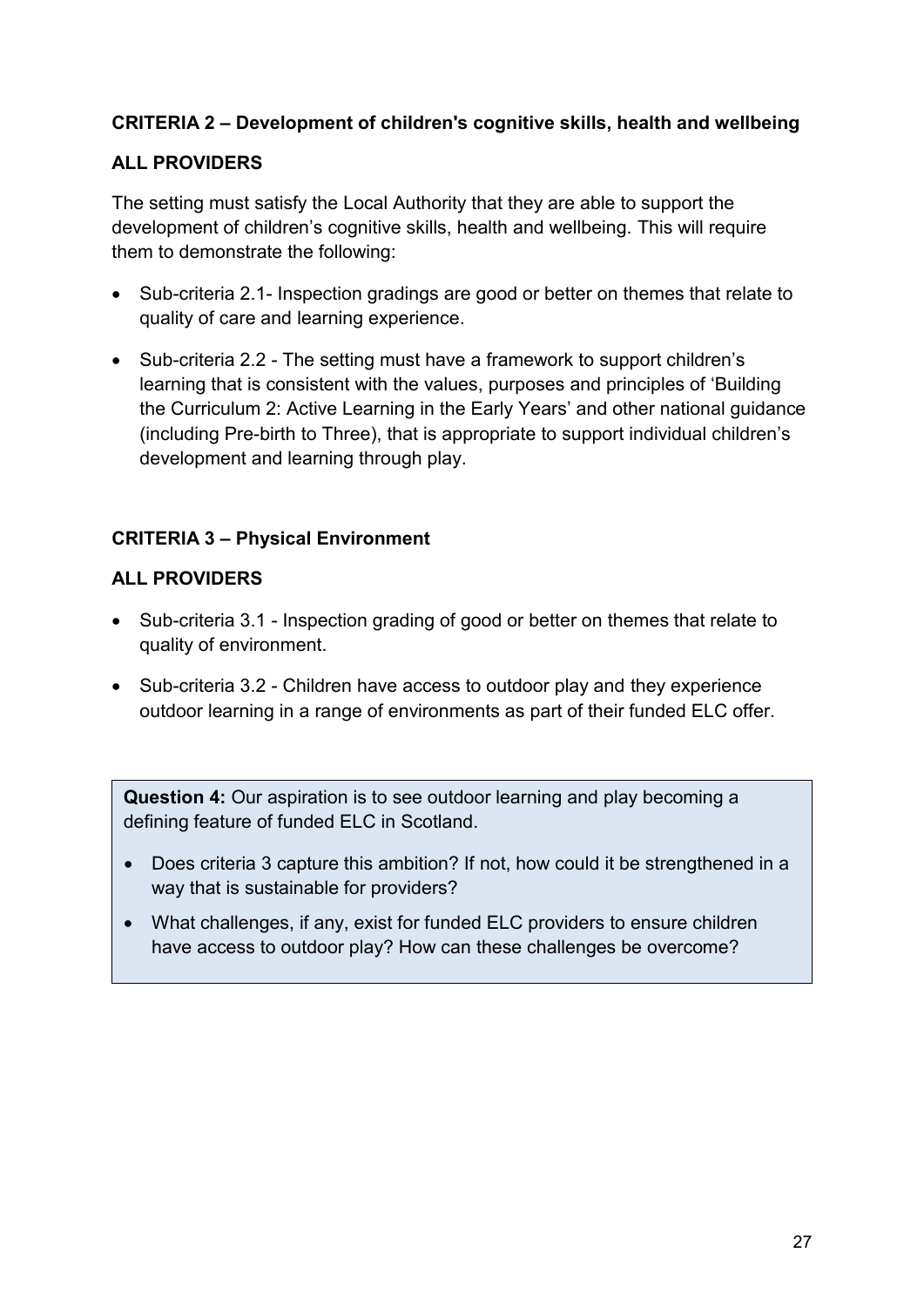# **CRITERIA 4 – Improvement Planning**

# **ALL PROVIDERS**

- Sub-criteria 4.1 Inspection grading of good or better on themes that relate to improvement planning.
- Sub-criteria 4.2 The ELC setting uses the national guidance on self-evaluation (currently being developed jointly by Education Scotland and the Care Inspectorate) to self-evaluate and support improvement and has a clear plan, developed in line with national practice guidance<sup>13</sup>, to continuously improve the quality of provision and outcomes for children and families.

# **CRITERIA 5 - Accessibility**

As the Funding Follows the Child approach offers more flexibility and increased choice for families, it is vital to ensure that provision remains accessible for all children.

ELC provision must be delivered in a way that ensures equality of access for, and accounts for the varying needs of, all children. These needs can vary depending on a number of factors, including whether a child is disabled or has additional support needs (ASN); is from an ethnic minority background; where English is the Second or Other Language; where parents request ELC through the medium of Gaelic; or lives in a deprived area.

# **LOCAL AUTHORITIES**

Education Authorities in Scotland have a statutory duty to identify, provide for and review the additional support needs of their pupils, including children in funded ELC. This extends to funded ELC being provided by private and the third/voluntary sector. Local Authorities are required to comply with the Education (Additional Support for Learning)(Scotland) Act 2004. Guidance is provided on this in the Supporting Children's Learning Code of Practice<sup>14</sup>.

# **ALL PROVIDERS**

With the support of the local authority, the setting will be willing to make reasonable adaptations to the care and learning environment and provide appropriate support to ensure that children's additional support needs do not provide a barrier to them accessing the full range of experiences on offer, and ensure that their individual needs are met.

 $\overline{a}$ <sup>13</sup> The new single framework will take account of HGIOELC and Care Inspectorate frameworks. Clear guidance will be developed for settings.

http://www.gov.scot/Resource/Doc/348208/0116022.pdf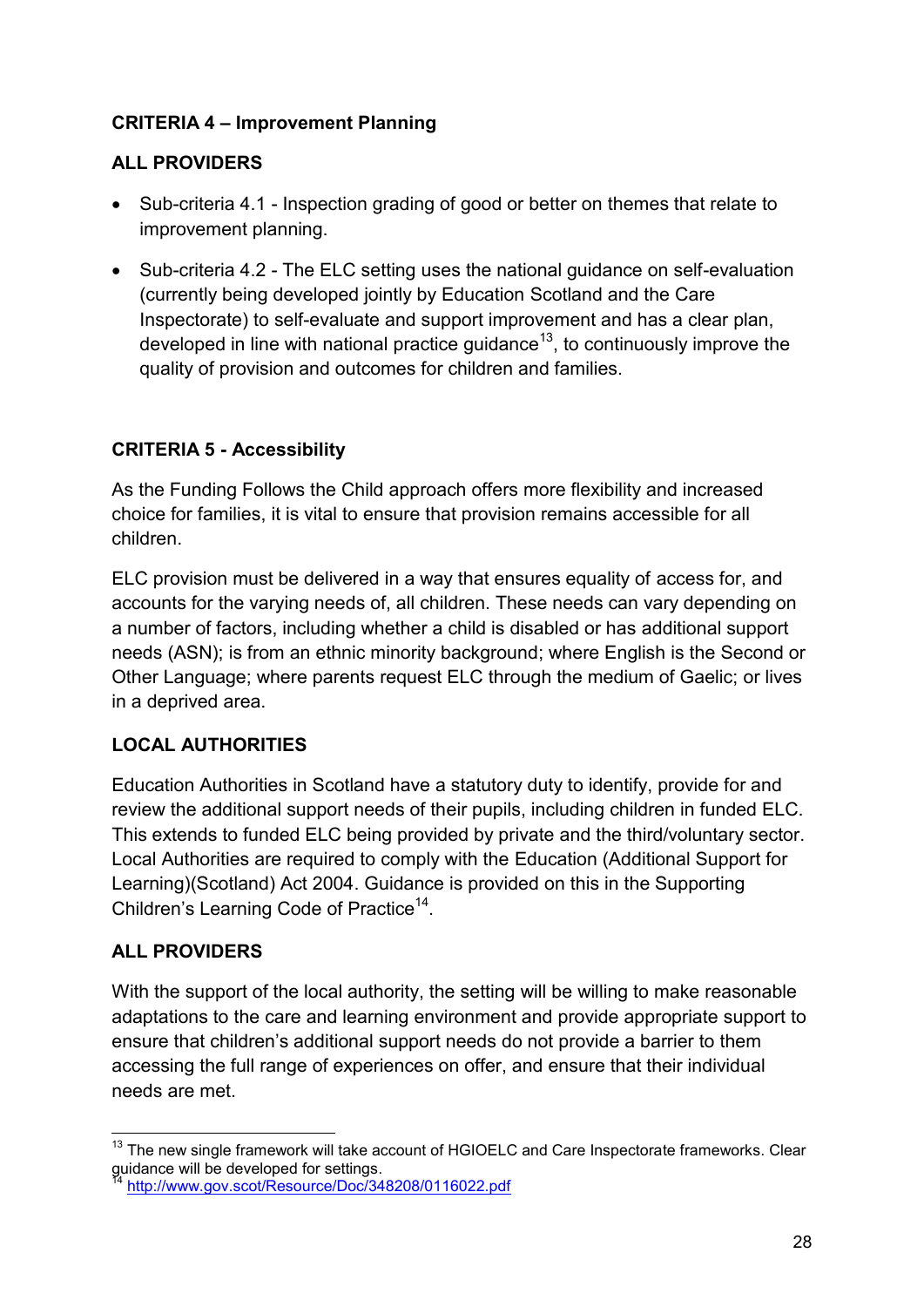# **CRITERIA 6 - Business Sustainability**

A financially sustainable business is important for the benefits of the child. Consistency in setting and staff is key to a child's development. When young children come into an ELC setting they need a happy, secure environment, rich in opportunities which promote learning and physical activity which at the same time are calm, comforting and responsive. Providing stability and continuity in provision will allow practitioners to build up strong relationships with children through consistent contact time, in a familiar and safe environment.

# **ALL PROVIDERS (EXCLUDING CHILDMINDERS):**

Settings wishing to deliver the funded entitlement must be financially viable organisations and be able to produce a business proposal and financial forecast/budget/accounts:

- **Existing settings** delivering the funded entitlement must ensure that they are able to demonstrate – when required – that their business model continues to be financially viable through the provision of annually audited accounts and forward looking financial forecasts/budgets. A Business Continuity Plan must also be in place before payments of funds for early learning and childcare can be made.
- **New settings** wishing to deliver the funded entitlement must ensure that they are able to provide a detailed business proposal including financial planning along with documentary evidence to show the business has access to sufficient working capital to keep the business operational in the initial stages until the income stream builds up.
- **Existing local authority settings** will deliver their ELC services in a manner that improves affordability for parents/carers and makes the most effective use of public funds, within the Best Value requirement of the Local Government in Scotland Act 2003.

#### **CHILDMINDING BUSINESSES:**

 Childminders wishing to deliver the funded entitlement will be expected to have a contingency plan in place, detailing arrangements for the children in their care should they stop providing the service e.g. if the service was temporarily unavailable due to illness or the service was closed permanently.

#### **Next Steps:**

Guidance will be published in Autumn 2018 to support providers meet this requirement and will provide further detail on what is expected by: (a) current funded providers; (b) new providers wanting to deliver the funded ELC, and; (c) existing providers who are not currently funded providers but who want to deliver the funded ELC entitlement.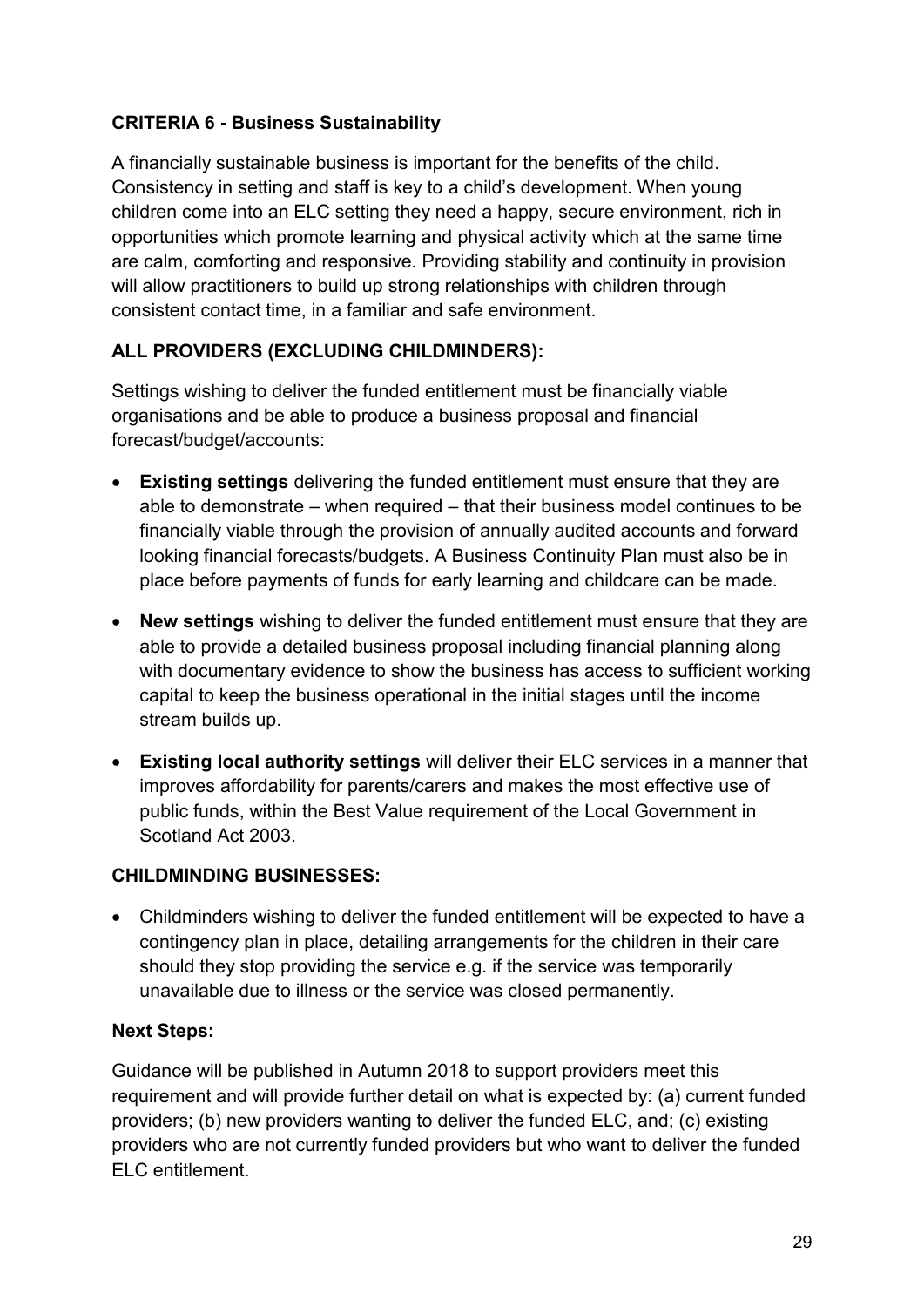# **CRITERIA 7 - Fair Work Practices, including Payment of the Living Wage**

The single most important driver of the quality of a child's early learning and childcare experience is a high quality workforce. The promotion of fair work practices, including ensuring that staff are fairly remunerated, is a key way of supporting a high quality workforce.

The Scottish Government believes that employers whose staff are treated fairly, who are well-rewarded, well-motivated, well-led, have access to appropriate opportunities for training and skills development, and who have a diverse workforce are likely to deliver a higher quality of service. This can be supported by the adoption of fair work practices across the sector.

As part of the national roll-out of 1140 hours from 2020 the Scottish Government is committed to providing sufficient revenue funding to allow local authorities to set sustainable hourly rates for funded providers in the private and third sectors that enables them to pay the 'real' living wage to care workers providing the funded entitlement.

Section 3 of this consultation sets out more detail on the Living Wage commitment.

#### **ALL PROVIDERS (EXCLUDING CHILDMINDERS):**

Providers should describe how they will commit to fair work practices for workers engaged in the delivery of the funded ELC entitlement in their setting. In addition to committing to payment of the 'real' living wage, all settings will be able to demonstrate at least one of the following:

- a fair and equal pay policy across their setting, (including a commitment to supporting the 'real' living wage);
- ELC managers/lead practitioners have clear managerial responsibilities to nurture talent and help individuals fulfil their potential;
- promoting equality of opportunity and developing a workforce which reflects the population of Scotland in terms of characteristics such as age, gender, religion or belief, race, sexual orientation and disability;
- security of employment and hours of work, avoiding exploitative employment practices such as unfair zero hours contracts, or pregnancy and maternity discrimination;
- consideration of patterns of working (including for example part-time working and/or term-time working) and support for family friendly working and wider work life balance; and
- support progressive workforce engagement, including trade union membership or alternative arrangements to give staff an effective voice, for example regular staff meetings where possible.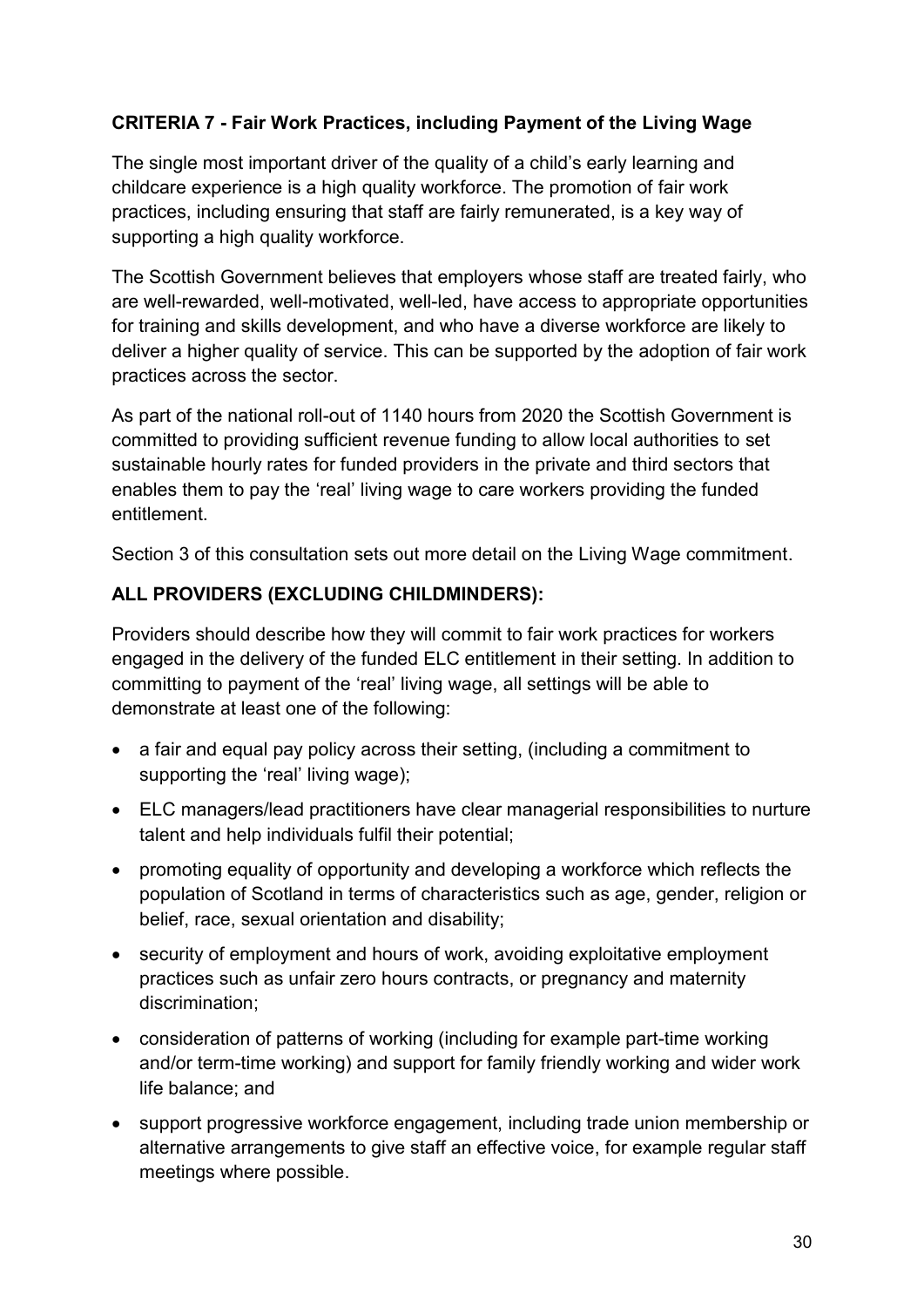#### **CHILDMINDING BUSINESSES:**

Where childminders employ staff they should describe how they will commit to fair work practices for workers engaged in the delivery of the funded ELC entitlement in their setting. In addition to committing to payment of the 'real' living wage, childminder settings where staff are employed will be able to demonstrate at least one of the following:

- a fair and equal pay policy across their setting, (including a commitment to supporting the 'real' living wage);
- Employers have clear responsibilities to nurture talent and help individuals fulfil their potential;
- promoting equality of opportunity and developing a workforce which reflects the population of Scotland in terms of characteristics such as age, gender, religion or belief, race, sexual orientation and disability;
- security of employment and hours of work, and where possible avoiding exploitative employment practices such as unfair zero hours contracts, or pregnancy and maternity discrimination;
- consideration of patterns of working (including for example part-time working and/or term-time working) and support for family friendly working and wider work life balance; and
- support progressive workforce engagement, including trade union membership or alternative arrangements to give staff an effective voice, for example regular staff meetings where possible.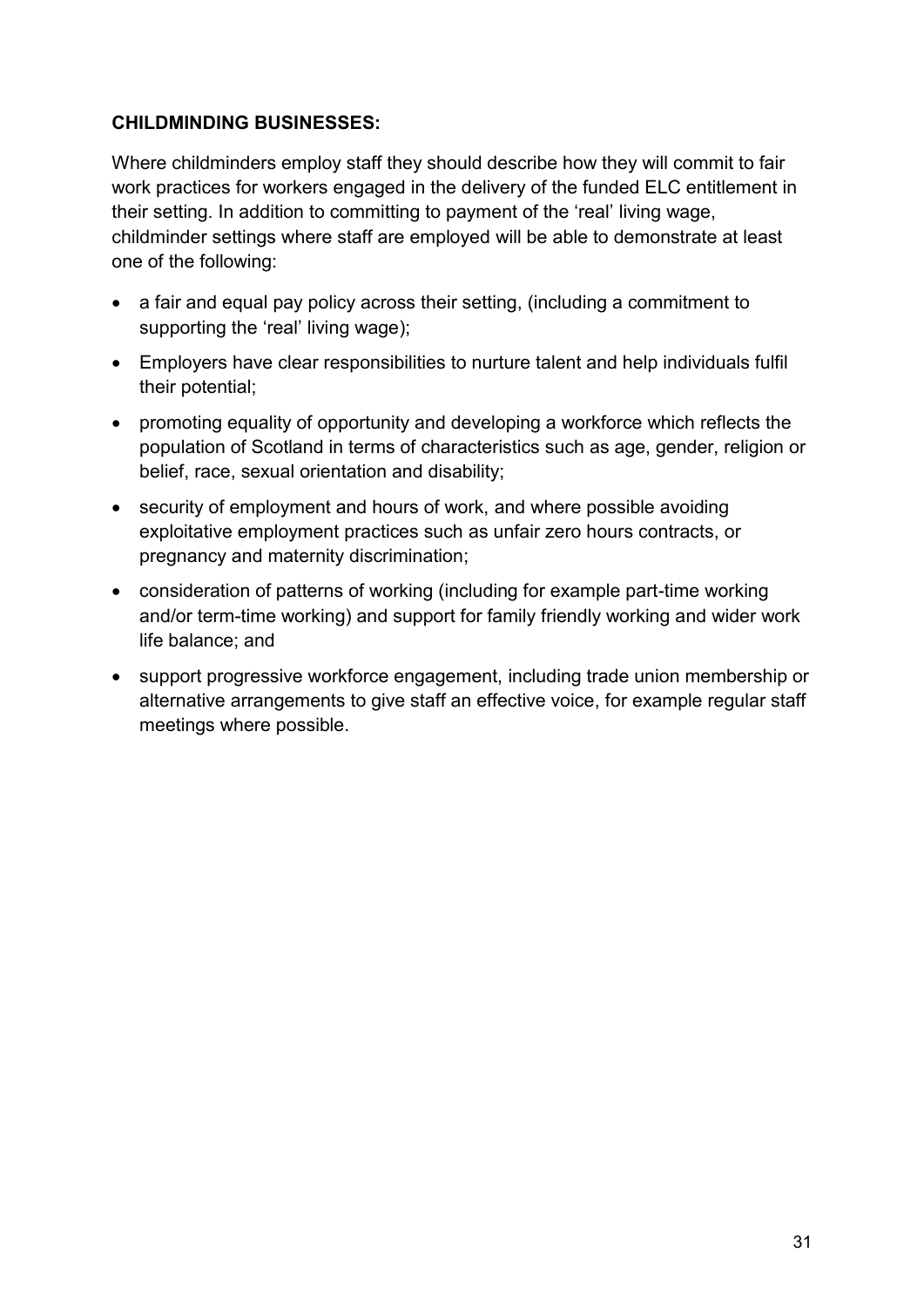# **CRITERIA 8 - Payment Processes**

Scottish Government policy is for all 3 and 4 year olds, and eligible 2 year olds, to have access to 1140 hours per year of funded ELC from 2020.

Legislation prevents local authorities from charging parents for pre-school education which they provide under the statutory duty and the expectation is for this duty to be extended to funded providers through partnership agreements.

The Children and Young People (Scotland) Act 2014, Early Learning and Childcare, Statutory Guidance states:

"Under section 33(1) of the 2000 Act, the entitlement to mandatory early learning and childcare should be provided without the payment of fees, including where this is delivered through partner providers under a section 35 arrangement."

# **ALL PROVIDERS**

Settings delivering the funded entitlement must ensure that access to the statutory hours are free at point of access to the child and no top-up fees are charged in relation to the statutory hours. The setting must ensure that:

- Parents are not asked to make any upfront payment, or any other payment, in respect of the statutory hours, thus ensuring that funded hours are free at the point of access.
- No top-up fees are charged to parents relating to the statutory hours.
- Additional charges to parents relating to the statutory hours should be limited to for example, snacks, costs of outings or extracurricular activities such as music classes.

# **LOCAL AUTHORITIES**

In order to support all providers meet this criteria the Local Authority will:

- comply with the Legislation which prevents local authorities from charging parents for pre-school education which they provide under the statutory duty.
- extend this legal obligation to funded providers through partnership agreements, to ensure funded hours are free at point of access to the child.
- set a sustainable rate for funded providers to deliver the statutory hours, including payment of the 'real' living wage.
- continue to ensure that funded providers receive payments for the statutory hours in a prompt and efficient manner.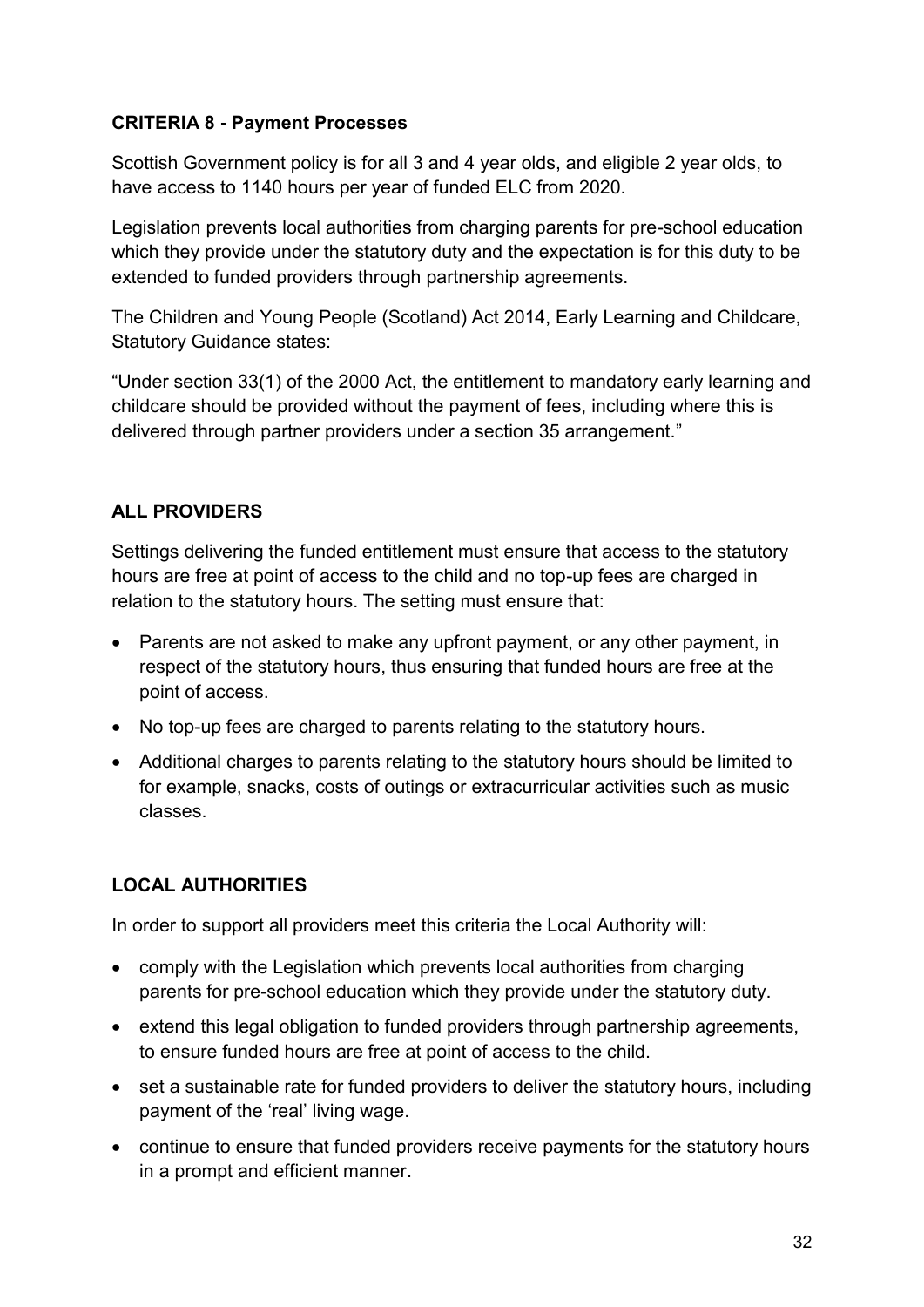# **CRITERIA 9 - Food**

# **ALL PROVIDERS**

Early learning and childcare settings provide children with an important opportunity for maximising healthy eating and establishing healthy eating habits in the earliest years.

Through the sustainable rate for delivery of the funded hours, providers will:

- **•** provide each child with a free meal during their session, as appropriate<sup>15</sup>. This can be provided either as a breakfast, lunch or an early evening meal. This can either be prepared by the funded provider, delivered by the local authority or purchased by an external provider (directly by the funded provider).
- provide each child with milk and/or a snack during their ELC session.

All meals and snacks must meet the most up-to-date nutritional guidance provided for ELC (currently included in 'Setting the Table').

**Question 5a:** Will the criteria set out in the draft National Standard:

- ensure that high quality, accessible, flexible and affordable Early Learning Childcare is delivered in all funded provider settings?
- support increased choice for parents and carers?

**Question 5b:** Is there any criteria not included in the National Standard that is required to ensure a high quality service is provided to all children?

**Question 5c:** Do the proposed criteria within the National Standard seem fair and proportionate for all? Do the proposed variations for some criteria seem fair and proportionate for childminders?

**<sup>.</sup>**  $15$  Guidance on the provision of free school meals and snacks in ELC will be developed in due course.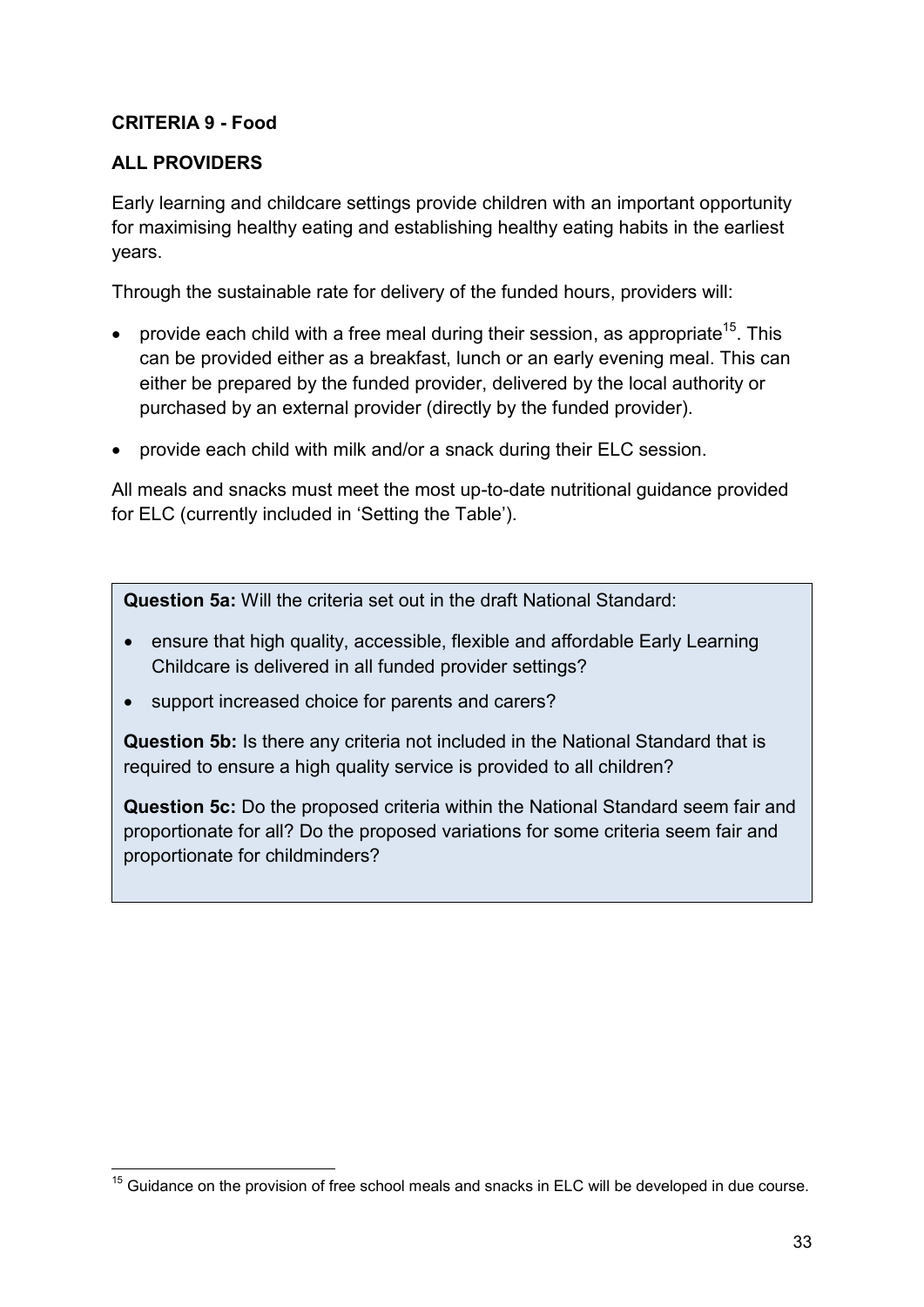# **SECTION 3: IMPLEMENTING THE EARLY LEARNING AND CHILDCARE LIVING WAGE COMMITMENT**

# **ELC Living Wage Commitment**

There are few more important jobs than caring for, and educating, our youngest children.

Scotland already has a dedicated and highly qualified early learning and childcare workforce, but we know that we can do more to change perceptions about a career in ELC and to ensure it's an attractive and long-term career choice.

The Scottish Government believes that employers whose staff are treated fairly, who are well-rewarded, well-motivated, well-led, have access to appropriate opportunities for training and skills development, and who are a diverse workforce are likely to deliver a higher quality of service. This can be supported by the adoption of fair work practices across the sector, which includes ensuring that staff are fairly remunerated.

Public sector staff working in ELC settings already receive at least the 'real' Living Wage. However, the [Financial Review](http://www.gov.scot/Resource/0050/00506148.pdf) of Early Learning and Childcare in Scotland, published in September 2016, found that around 80% of practitioners and 50% of supervisors in private and third sector settings delivering the funded entitlement were being paid an hourly rate below the 'real' living wage.

Relatively low levels of pay can present a barrier to some people entering the sector, resulting in recruitment challenges (in particular in private and third sector providers), and can also higher levels of staff turnover. This could have potential implications for continuity of care.

It is therefore important that the gap between average earnings in local authorities and funded provider settings is narrowed.

As part of the expansion to 1140 hours the Scottish Government is committed to promoting and encouraging fair work practices, including enabling payment of at least the 'real' living wage to all childcare workers delivering the funded early learning and childcare entitlement.

To enable this the new Funding Follows the Child approach will ensure financially sustainable provision across the ELC sector.

The Scottish Government is committed to providing local authorities with additional funding to allow them to set rates with providers in the private and third sectors that enables them to pay all childcare workers delivering the funded early learning and childcare entitlement the 'real' living wage from August 2020.

Box 2 provides an overview of the ELC Living Wage commitment.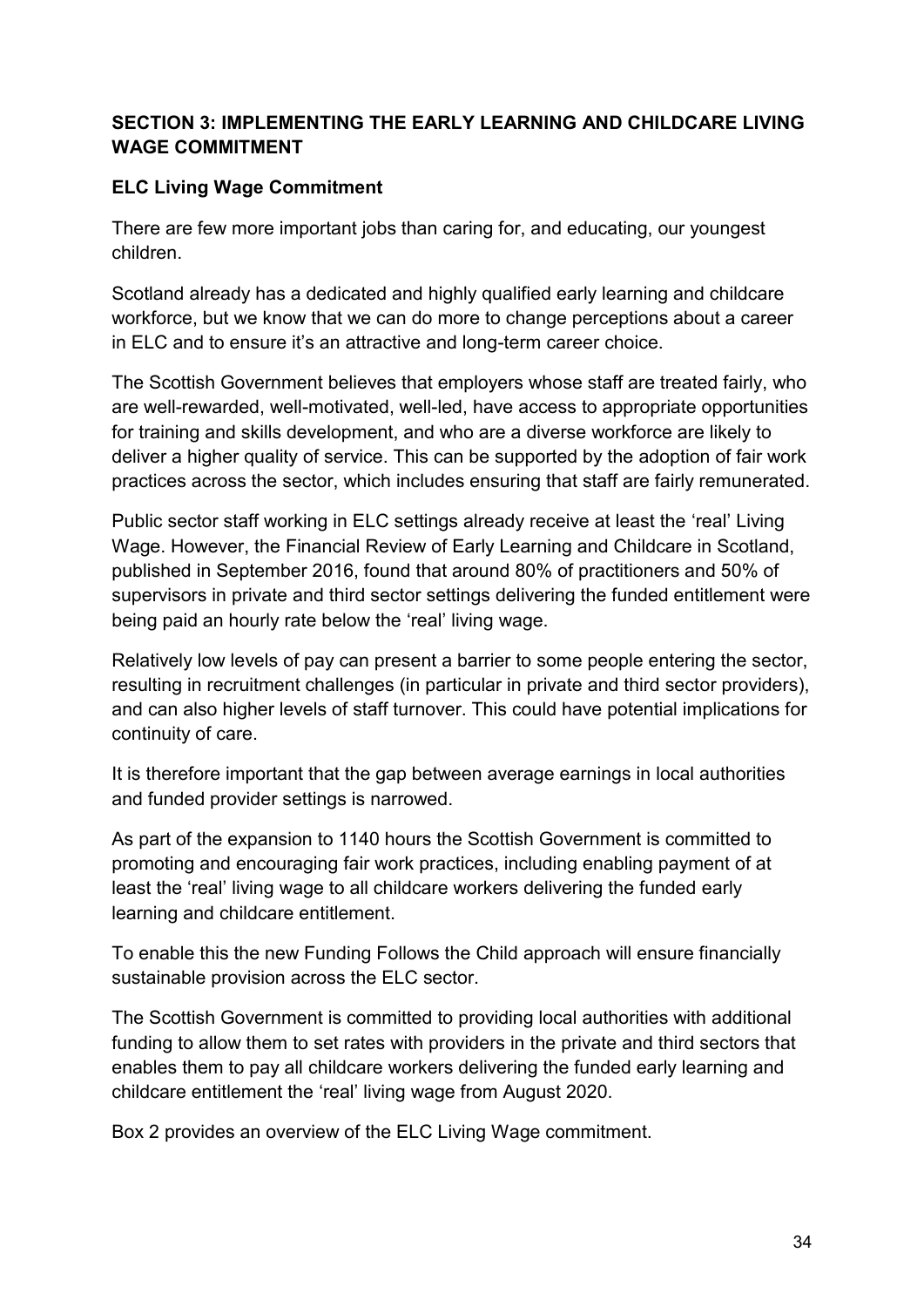# **Box 2: Overview of ELC Living Wage Commitment**

- The commitment will be introduced from August 2020 as part of the national statutory roll-out of 1140 hours and the introduction of the Funding Follows the Child approach.
- The National Standard which will underpin the Funding Follows the Child approach includes criteria on fair work – with payment of the 'real' living wage a key determining factor of providers ability to demonstrate that they are meeting this criteria.
- The commitment covers all early learning and childcare workers, i.e. those staff providing direct care to children receiving funded early learning and childcare, regardless of age, qualification and of the setting in which they are employed.
- The Scottish Government will provide sufficient additional revenue funding to allow local authorities to set rates for funded providers in the private and third sectors that enables them to pay the 'real' living wage to childcare workers providing the funded entitlement.
- The funding does not cover the hours that staff spend delivering non-funded ELC in these settings, either as wraparound care or to children who are not eligible for the funded entitlement.
- The funding to pay the 'real' living wage will be reflected in the sustainable hourly rate paid to funded providers to deliver the funded entitlement.
- It is estimated that up to 8,000 staff currently working in around 960 partner provider settings could benefit from this commitment *if* the living wage was paid to all workers in these settings.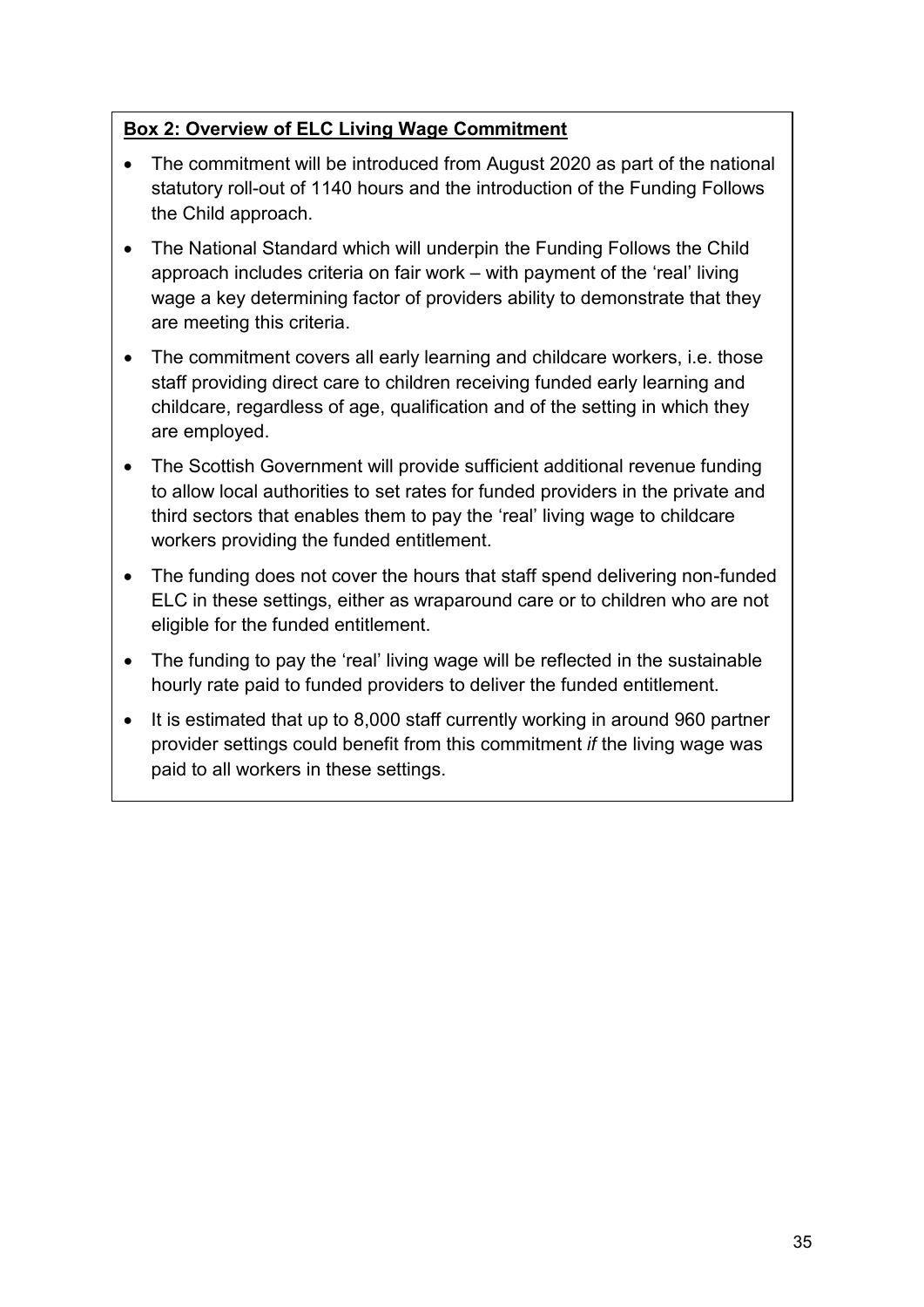# **The Living Wage**

The 'real' living wage should not be confused with the National Minimum Wage (including the "national living wage" for those aged 25 and over) which is the legal minimum an employer must pay an employee and is set by the UK Government.

The Scottish Government considers the payment of at least the 'real' living wage to be a significant indicator of an employer's commitment to delivering security of employment and income. Payment of the 'real' living wage, particularly when adopted as part of a wider package of fair work measures is one of the clearest ways that an employer can demonstrate that it takes a positive approach to its workforce.

The real living wage is a voluntary wage rate of pay which is calculated by the Resolution Foundation and overseen by the Independent Living Wage Commission. These figures are calculated annually and announced in October/November.

The 'real' living wage calculation takes into account the Joseph Rowntree Foundation Minimum Income Standard (MIS) research in which members of the public identify what is needed for a minimum income standard of living. This is then combined with an analysis of the actual cost of living, including essentials like rent, council tax, childcare and transport costs for different family types to produce the hourly Living Wage figure, sufficient to ensure that the recipient may enjoy an acceptable standard of living.

The 'real' living wage applies to all employees aged 18 and over in recognition that young people face the same living costs as everyone else. However real Living Wage accreditation does not require employers to pay the 'real' living wage to volunteers, apprentices or interns.

# **Supporting Delivery of the ELC Living Wage Commitment**

The Scottish Government is committed to supporting local authorities and funded providers implement the Living Wage commitment as part of a positive approach to fair work practices.

We acknowledge that implementing this commitment may present a number of challenges for both providers and for local authorities.

However, these need not be prohibitive and there are a number of options which should be considered to enable implementation of the Living Wage commitment. The purpose of this commitment is to recognise the contribution workers in early learning and childcare make to improving the quality of the experience for children. It is an opportunity to invest in early learning and childcare as a career of choice by addressing one aspect of the recruitment and retention challenge in the sector.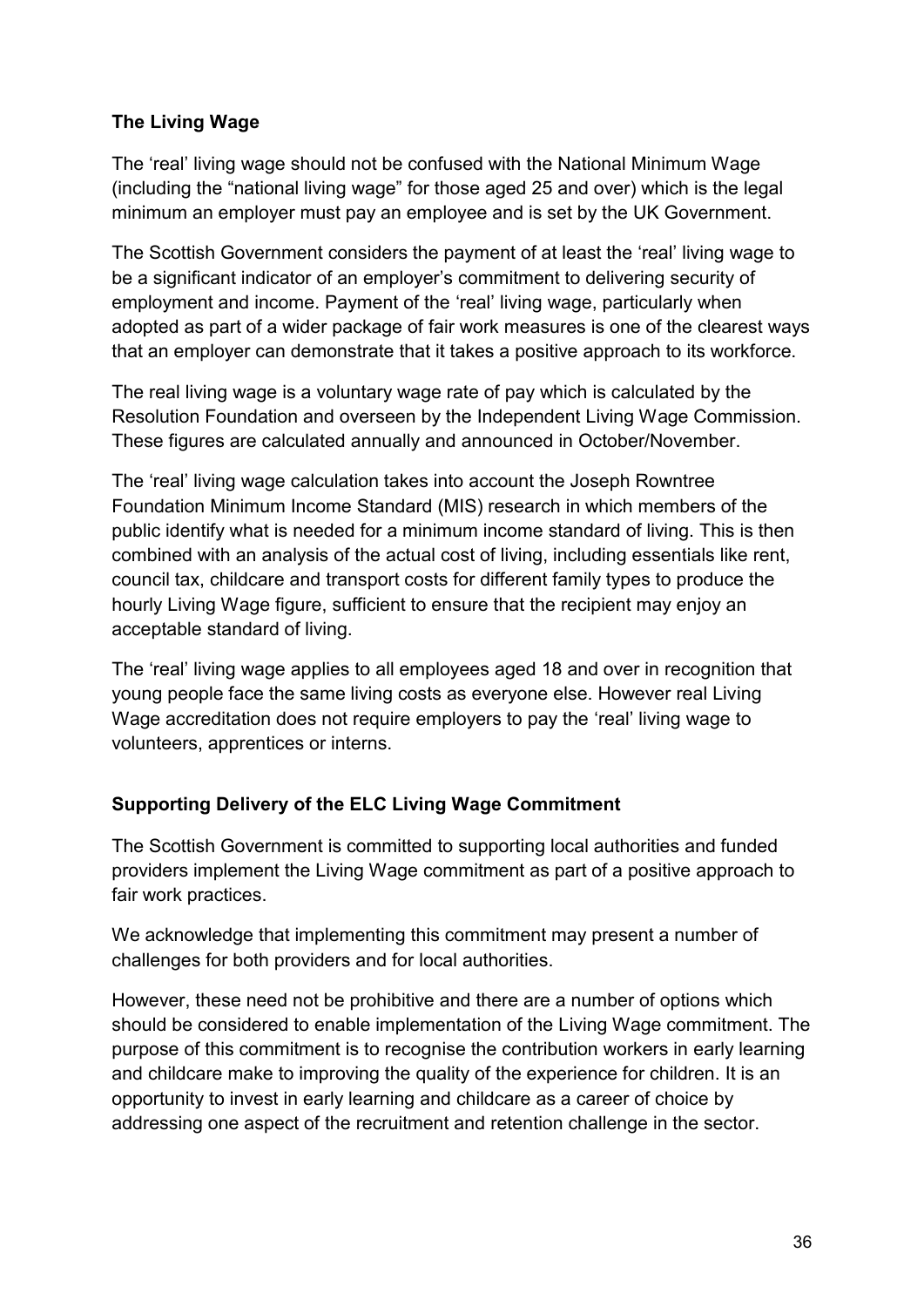The implementation of fair work practices across the sector, including fair and equal pay, training, development, and broader terms and conditions etc. will influence and underpin early learning and childcare as a quality career option.

A workforce paid the 'real' living wage, could increase staff retention rates at funded providers, contribute to higher productivity and reduce the number of sick days.<sup>16</sup> An increase in retention rates would also strengthen the benefits for the child by allowing practitioners to build up strong relationships with children through consistent contact time.

Providing a sustainable funding rate, through the Funding Follows the Child approach, for the funded hours should ensure that delivery of the funded entitlement does not put pressures on a provider's business model.

Within a private or third sector setting childcare workers are likely to split their time between delivering funded and non-funded hours. The sustainable rate is to ensure that the provider receives a rate that is more closely aligned with their delivery costs (and includes funding for payment of the 'real' living wage). It is therefore a business decision for providers as to whether they provide the additional resource to uplift the salaries for all childcare workers, including those not engaged in delivery of the funded ELC provision, to the 'real' living wage.

A sub-group of the Service Models Working Group has been established to look specifically at implementation of this commitment, and they are drawing on lessons from the Adult Social Care sector where a Living Wage commitment has been delivered since October 2016.

We are currently working closely with delivery partners to prepare technical guidance to support this. This will form part of the suite of operating guidance and information documents to be published alongside the final version of the National Standard in Autumn 2018.

# **Next Steps:**

The Scottish Government will work with delivery partners to produce technical guidance to support local authorities and providers in the private and third sectors and relevant childminding organisations to implement the 'real' living wage commitment, across all of the ELC sector in Scotland.

**Question 6:** What areas would you look to be addressed in the technical guidance note for supporting implementation of the ELC Living Wage commitment?

**<sup>.</sup>** <sup>16</sup> http://scottishlivingwage.org/what\_is\_the\_living\_wage/benefits\_of\_the\_living\_wage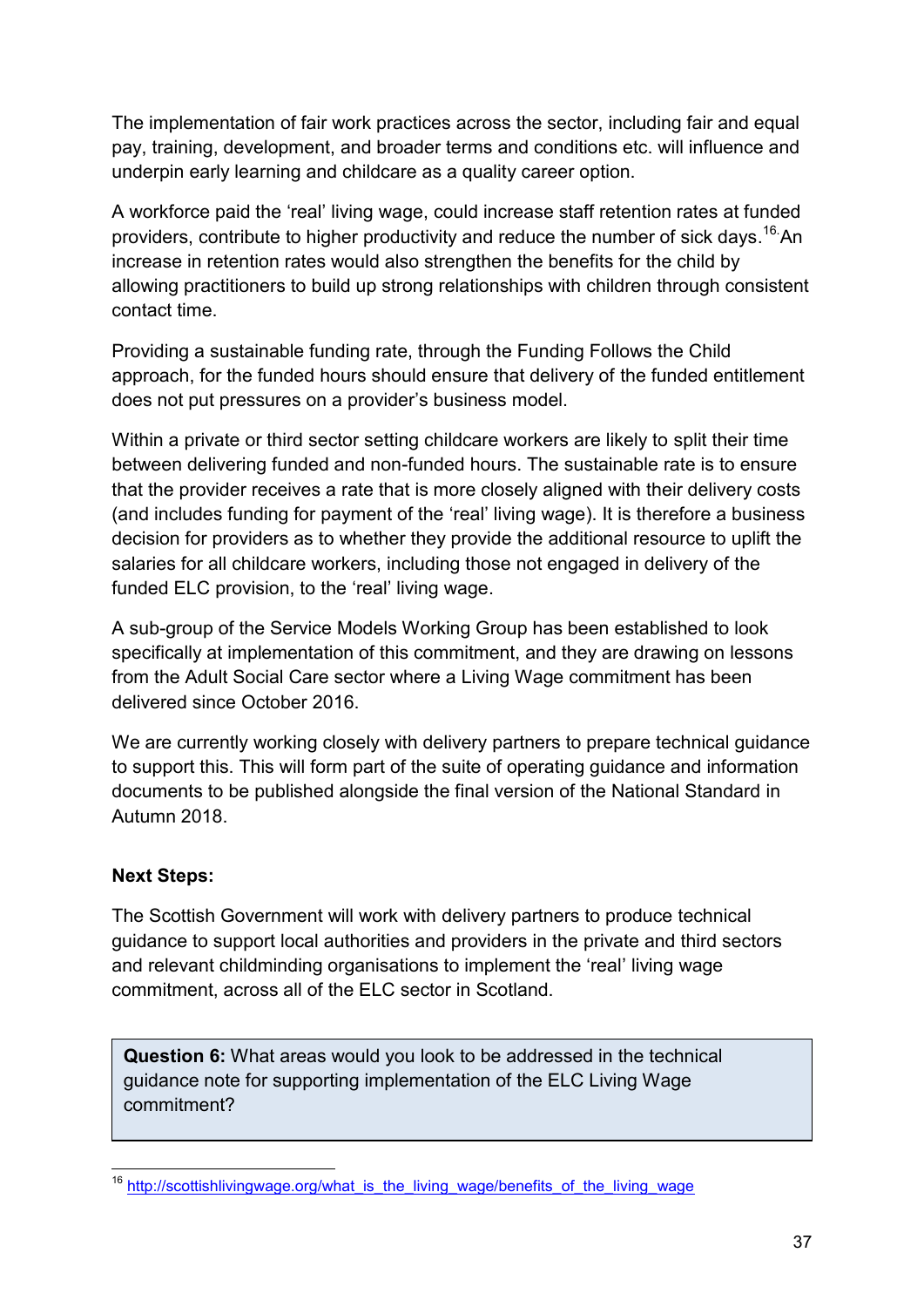# **SECTION 4: NEXT STEPS AND THE TRANSITION PERIOD TO 2020**

#### **Transitional Arrangements**

Existing funded ELC providers will be expected to meet the National Standard from the full statutory roll out of entitlement to 1140 hours. If they are unable to demonstrate that they meet the criteria, their funded provider status will be withdrawn. Existing ELC providers who are not currently offering the funded hours but wish to start offering them, will be eligible to apply only if they meet the National Standard.

Newly established ELC settings will receive a full inspection from the Care Inspectorate within 12 months of being registered. The Care Inspectorate's advice is that, provided they have been approved through the Care Inspectorate registration process as fit to deliver a daycare of children service, settings need not wait for their first inspection before being able to apply for funded provider status. The rigour of the registration process should provide reassurance that the setting is able to deliver funded ELC on a probationary basis, pending the outcome of their first inspection, provided the local authority is assured that they meet all other aspects of the National Standard.

Allowing new settings to deliver the funded hours on a probationary basis, will be important for improving accessibility of funded provision. In some areas, especially in remote and rural areas, new ELC settings may not be financially viable without being able to offer funded provision from the outset. This exception will also be important in encouraging new innovative provision, including outdoor nurseries and provision developed by community enterprises.

Funded providers who drop below the required quality criteria will be given a fair 'service improvement period' in which to address this before their funded provider status is removed. For example, where an existing funded provider falls below 'good' gradings, they will be inspected again within 6 to 12 months (focusing on aspects of the service that require to improve). Provided the Care Inspectorate is satisfied that the setting is still fit to operate, the provider will have until that next inspection to return its gradings to good. (Note that service improvement period will not apply to new settings who were given probationary status.)

#### **Next Steps:**

Guidance to support transitional arrangement for providers and local authorities will be developed as part of the suite of operating and support guidance to be published in Autumn 2018.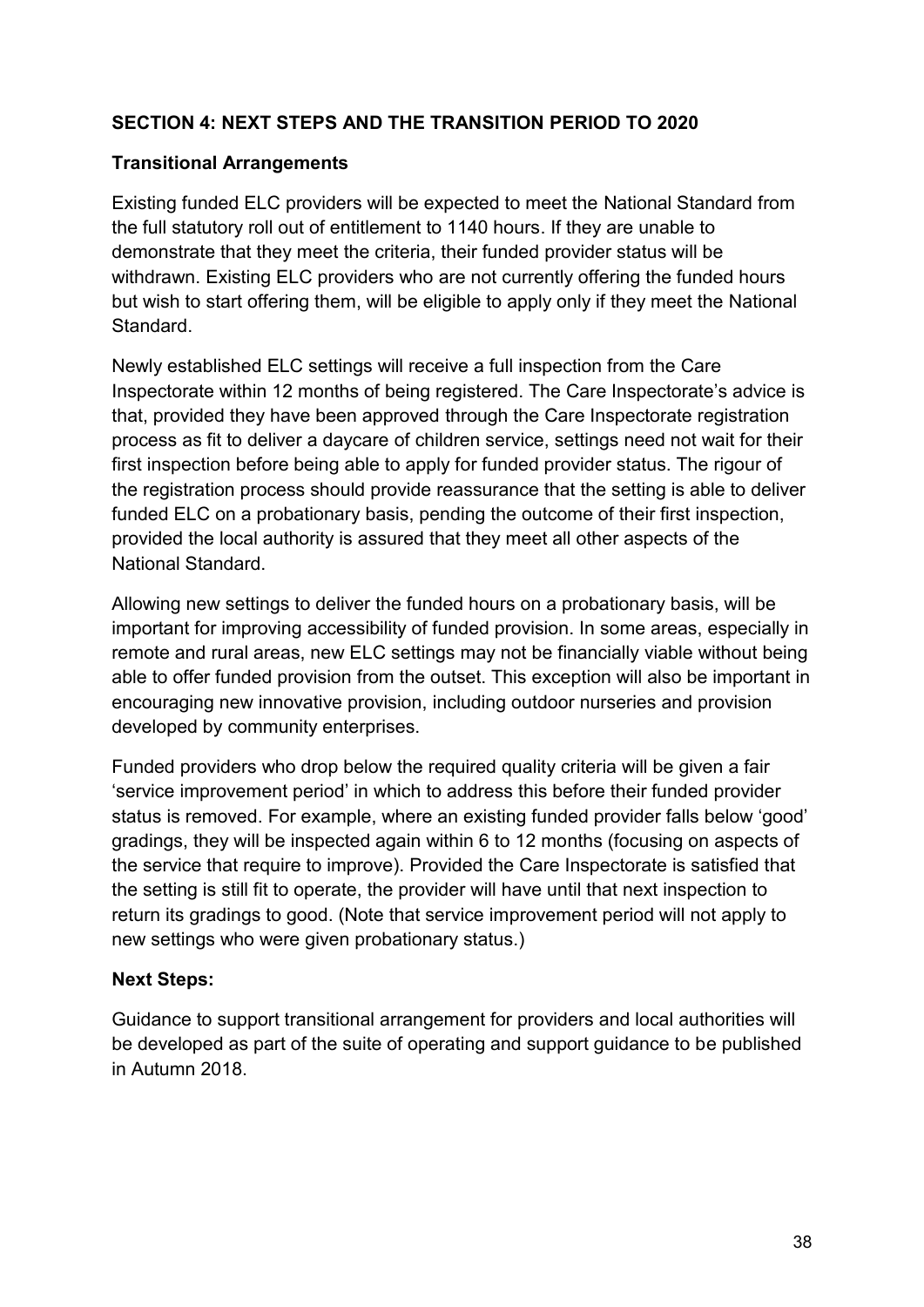**Question 7:** Should newly established ELC settings be able to deliver the funded hours on a probationary basis, pending the outcome of their first inspection, provided they meet all other aspects of the National Standard? Are there any particular challenges or issues that may arise from this approach?

**Question 8:** What support will service providers require to prepare for the introduction of the National Standard and meet the criteria and delivery of the new service model?

#### **Next Steps**

Through the Service Models Working Group, and working with providers, we will publish, as part of a suite of operating guidance and supporting material for providers and local authorities, in Autumn 2018:

- 1. a set of principles, supported by guidance to support local authorities and providers to establish affordable and sustainable rates for delivery of the funded hours.
- 2. guidance, including key principles, and templates to promote simplicity in the approach to become or continue to be a funded provider.
- 3. guidance to support transitional arrangements for providers and local authorities.
- 4. guidance to support providers meet the business sustainability criteria and will provide further detail on what is expected by: (a) current funded providers; (b) new providers wanting to deliver the funded ELC, and; (c) existing providers not currently funded providers but who want to deliver the funded ELC.
- 5. technical guidance to support local authorities and providers in the private and third sectors and relevant childminding organisations to implement the 'real' Living Wage commitment, across all of the ELC sector in Scotland.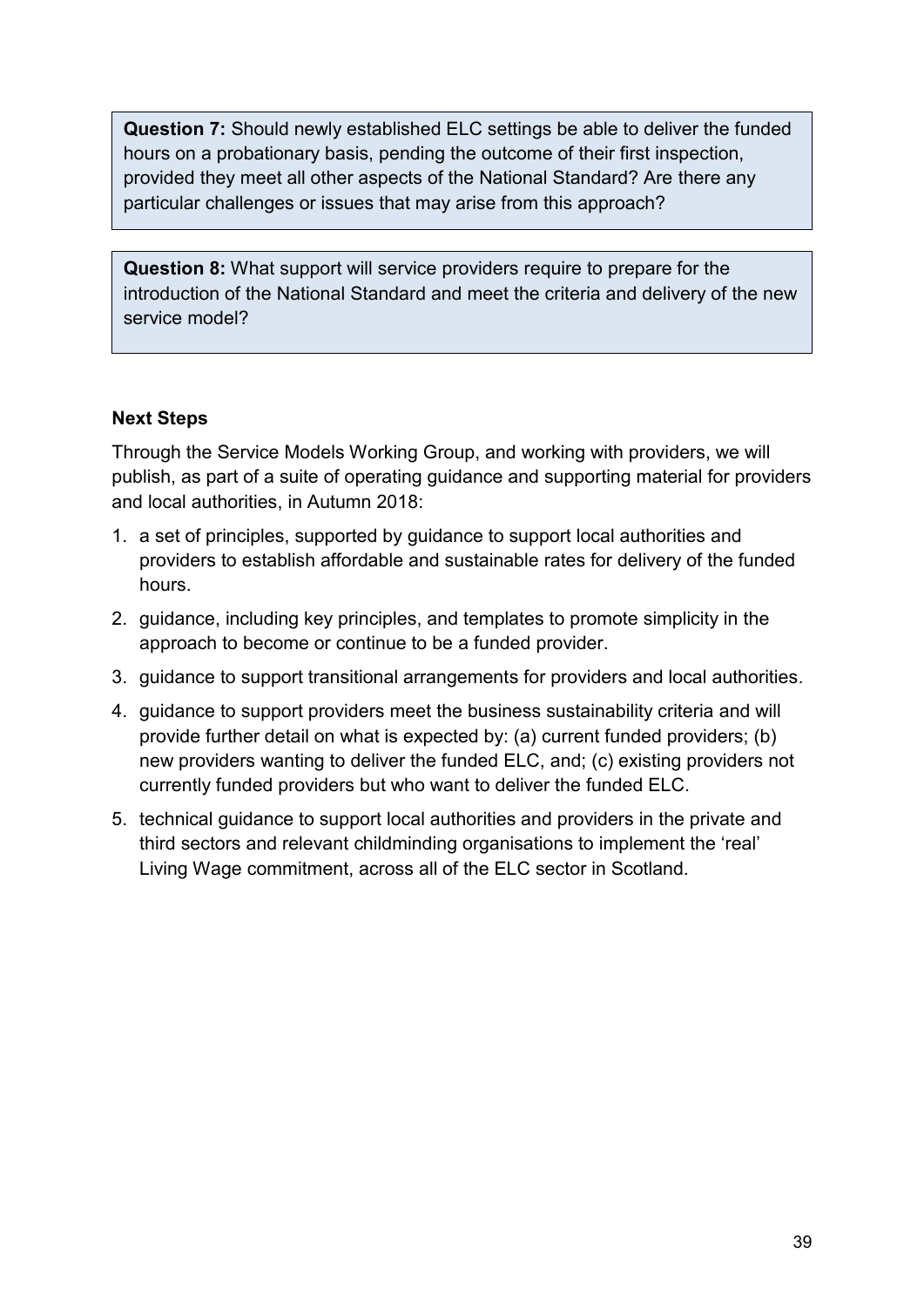# **Consultation Questions**

**Question 1:** What factors should be considered in developing a simple, standardised yet flexible process for becoming a funded provider?

**Question 2:** What are the key shared principles which should underpin an effective and positive partnership between local authorities and funded providers?

**Question 3a:** We are proposing that the National Standard includes a qualification requirement for childminders delivering the funded entitlement to be qualified to or working towards the same qualification level as is required for an ELC practitioner (SCQF level 7). What are the advantages of including this criteria?

**Question 3b:** Are childminders able to access adequate funding to pay for training to SCQF level 7? Are childminders able to access training to SCQF level 7 in a way that is flexible enough to allow them to continue to run their businesses?

**Question 4:** Our aspiration is to see outdoor learning and play becoming a defining feature of funded ELC in Scotland.

- Does criteria 3 capture this ambition? If not, how could it be strengthened in a way that is sustainable for providers?
- What challenges, if any, exist for funded ELC providers to ensure children have access to outdoor play? How can these challenges be overcome?

**Question 5a:** Will the criteria set out in the draft National Standard:

- ensure that high quality, accessible, flexible and affordable Early Learning Childcare is delivered in all funded provider settings?
- Support increased choice for parents and carers?

**Question 5b:** Is there any criteria not included in the National Standard that is required to ensure a high quality service is provided to all children?

**Question 5c:** Do the proposed criteria within the National Standard seem fair and proportionate for all? Do the proposed variations for some criteria seem fair and proportionate for childminders?

**Question 6:** What areas would you look to be addressed in the technical guidance note for supporting implementation of the ELC Living Wage commitment?

**Question 7:** Should newly established ELC settings be able to deliver the funded hours on a probationary basis, pending the outcome of their first inspection, provided they meet all other aspects of the National Standard? Are there any particular challenges or issues that may arise from this approach?

**Question 8:** What support will service providers require to prepare for the introduction of the National Standard and meet the criteria and delivery of the new service model?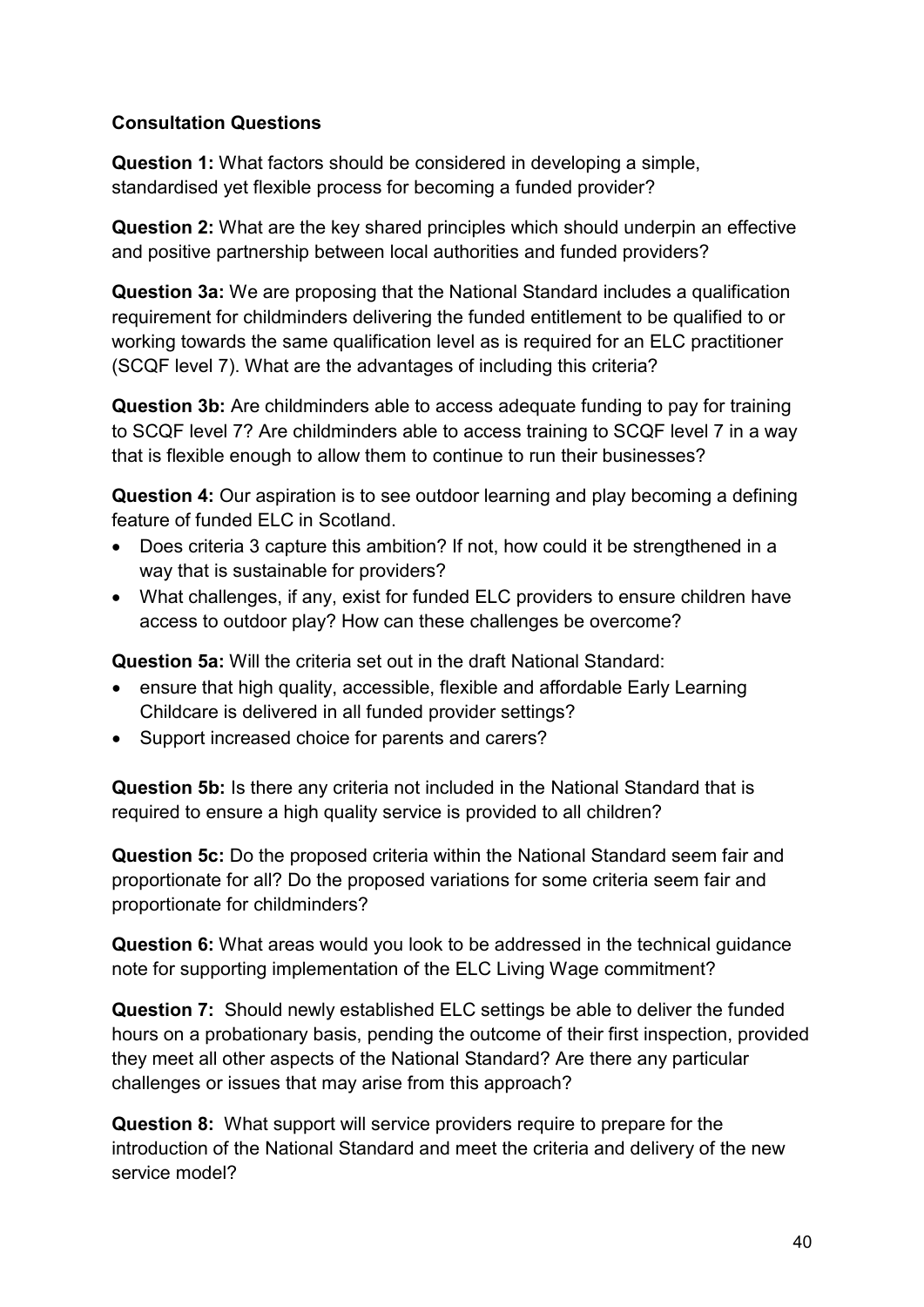# **Responding to this Consultation**

We are inviting responses to this consultation by Friday  $29<sup>th</sup>$  June 2018.

Please respond to this consultation using the Scottish Government's consultation platform, Citizen Space. You view and respond to this consultation online at [https://consult.gov.scot/children-and-families/service-model-for-2020.](https://consult.gov.scot/children-and-families/service-model-for-2020) You can save and return to your responses while the consultation is still open. Please ensure that consultation responses are submitted before the closing date of Friday  $29<sup>th</sup>$  June 2018.

If you are unable to respond online, please complete the Respondent Information Form (see "Handling your Response" below) to:

Susan Wallace Early Learning and Childcare Scottish Government Area 2B-South Victoria Quay EH6 6QQ

# **Handling your response**

If you respond using Citizen Space [\(http://consult.scotland.gov.uk/\)](http://consult.scotland.gov.uk/), you will be directed to the Respondent Information Form. Please indicate how you wish your response to be handled and, in particular, whether you are happy for your response to published.

If you are unable to respond via Citizen Space, please complete and return the Respondent Information Form attached included in this document. If you ask for your response not to be published, we will regard it as confidential, and we will treat it accordingly.

All respondents should be aware that the Scottish Government is subject to the provisions of the Freedom of Information (Scotland) Act 2002 and would therefore have to consider any request made to it under the Act for information relating to responses made to this consultation exercise.

#### **Next steps in the process**

Where respondents have given permission for their response to be made public, and after we have checked that they contain no potentially defamatory material, responses will be made available to the public at [http://consult.scotland.gov.uk.](http://consult.scotland.gov.uk/) If you use Citizen Space to respond, you will receive a copy of your response via email.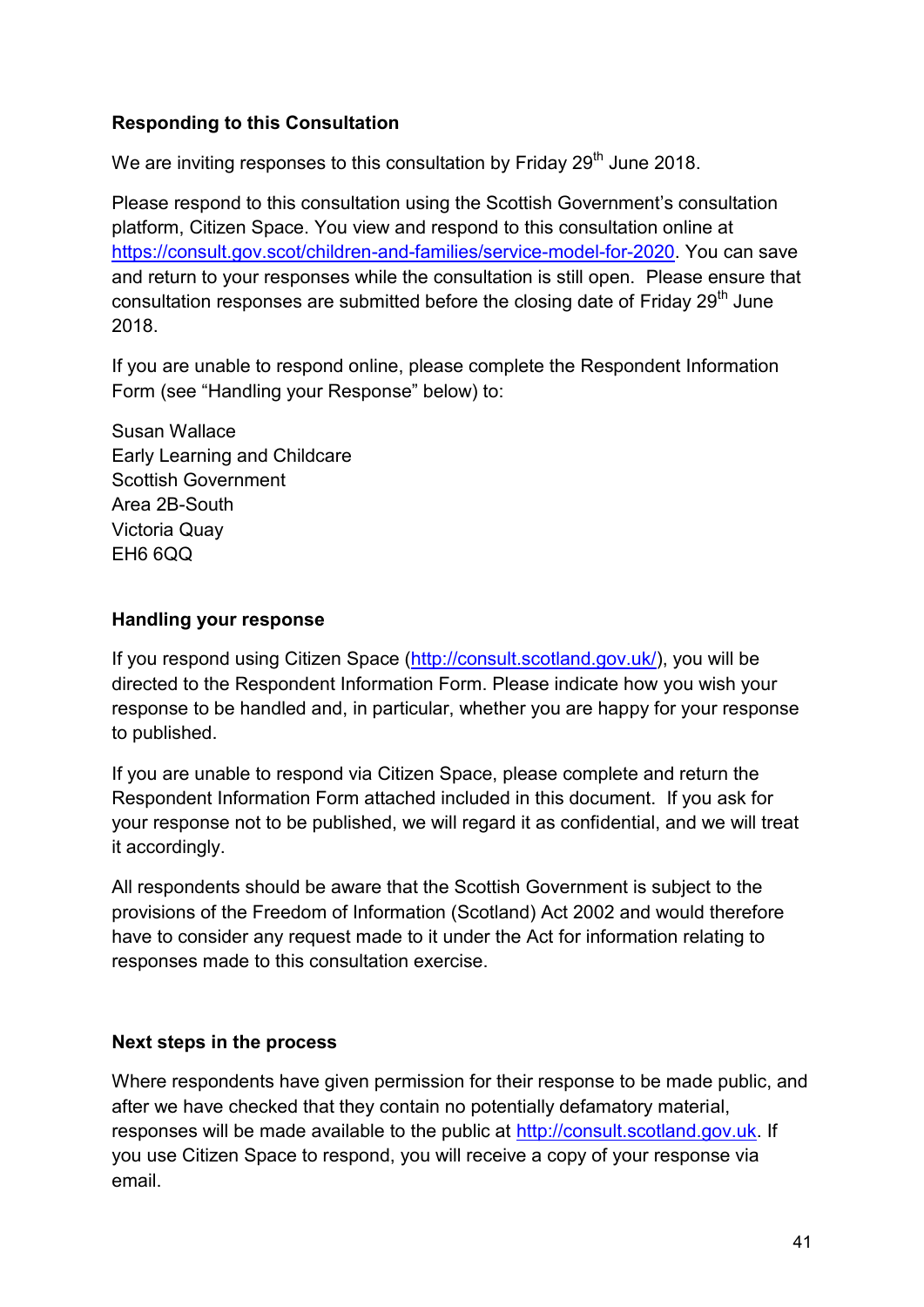Following the closing date, all responses will be analysed and considered along with any other available evidence to help us. Responses will be published where we have been given permission to do so.

# **Comments and complaints**

If you have any comments about how this consultation exercise has been conducted, please send them to [ELCexpansionconsultation@gov.scot.](mailto:ELCexpansionconsultation@gov.scot)

#### **Scottish Government consultation process**

Consultation is an essential part of the policy-making process. It gives us the opportunity to consider your opinion and expertise on a proposed area of work.

You can find all our consultations online: http://consult.scotland.gov.uk. Each consultation details the issues under consideration, as well as a way for you to give us your views, either online, by email or by post.

Consultations may involve seeking views in a number of different ways, such as public meetings, focus groups, or other online methods such as Dialogue (https://www.ideas.gov.scot)

Responses will be analysed and used as part of the decision making process, along with a range of other available information and evidence. We will publish a report of this analysis for every consultation. Depending on the nature of the consultation exercise the responses received may:

- indicate the need for policy development or review
- inform the development of a particular policy
- help decisions to be made between alternative policy proposals
- be used to finalise legislation before it is implemented

While details of particular circumstances described in a response to a consultation exercise may usefully inform the policy process, consultation exercises cannot address individual concerns and comments, which should be directed to the relevant public body.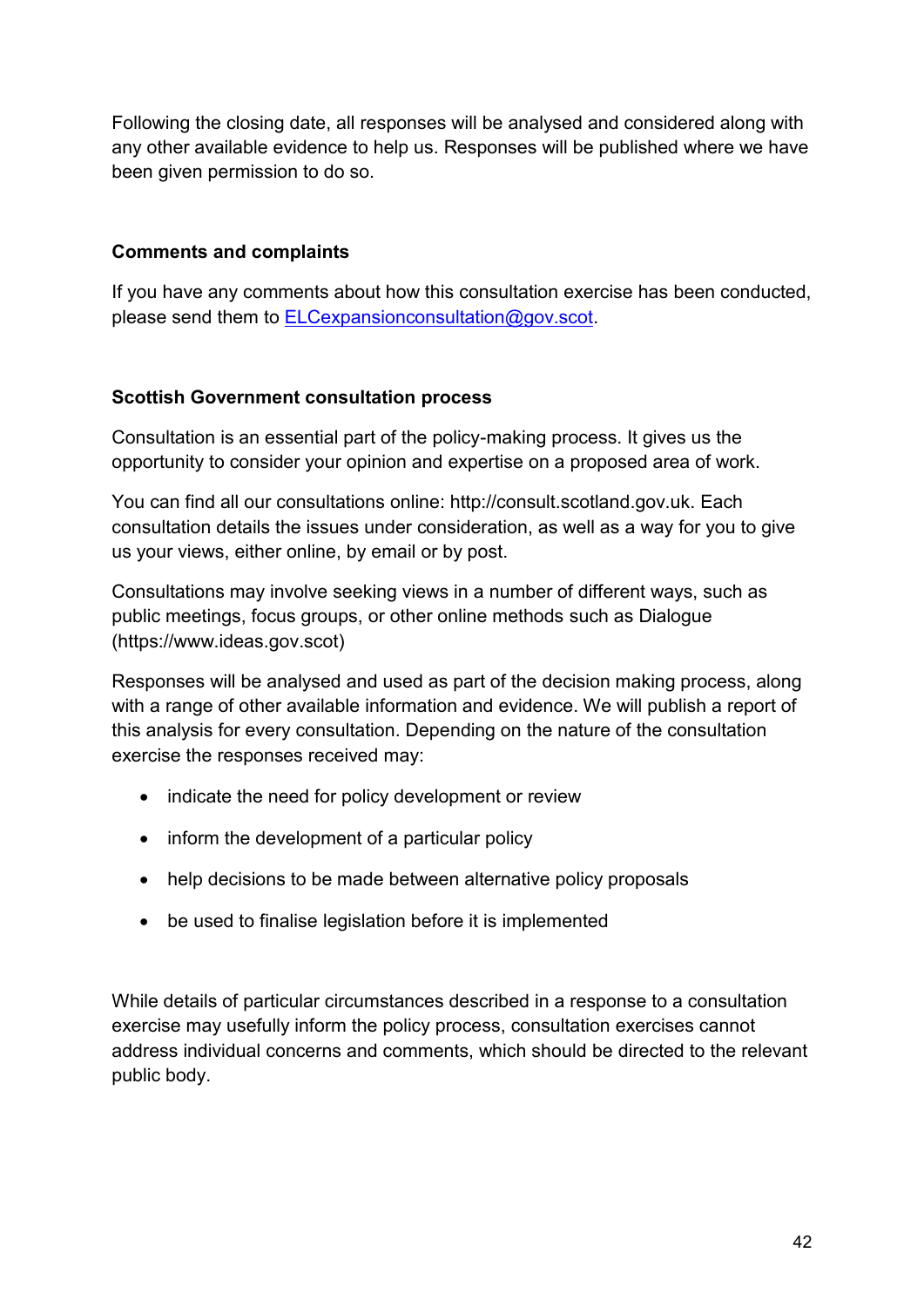

# **A BLUEPRINT FOR 2020: THE EXPANSION OF EARLY LEARNING AND CHILDCARE IN SCOTLAND**

# **EARLY LEARNING AND CHILDCARE SERVICE MODEL FOR 2020: CONSULTATION PAPER**

#### **RESPONDENT INFORMATION FORM**

**Please Note** this form **must** be completed and returned with your response.

Are you responding as an individual or an organisation?

Individual П

П

**Organisation** 

Full name or organisation's name

| Phone number |  |  |
|--------------|--|--|
| Address      |  |  |
|              |  |  |

Postcode

Email

 $\Box$  $\Box$ 

The Scottish Government would like your permission to publish your consultation response. Please indicate your publishing preference:

 $\Box$ Publish response with name

Publish response only (without name)

Do not publish response

#### **Information for organisations:**

The option 'Publish response only (without name)' is available for individual respondents only. If this option is selected, the organisation name will still be published.

If you choose the option 'Do not publish response', your organisation name may still be listed as having responded to the consultation in, for example, the analysis report.

We will share your response internally with other Scottish Government policy teams who may be addressing the issues you discuss. They may wish to contact you again in the future, but we require your permission to do so. Are you content for Scottish Government to contact you again in relation to this consultation exercise?

 $\Box$  Yes  $\Box$  No